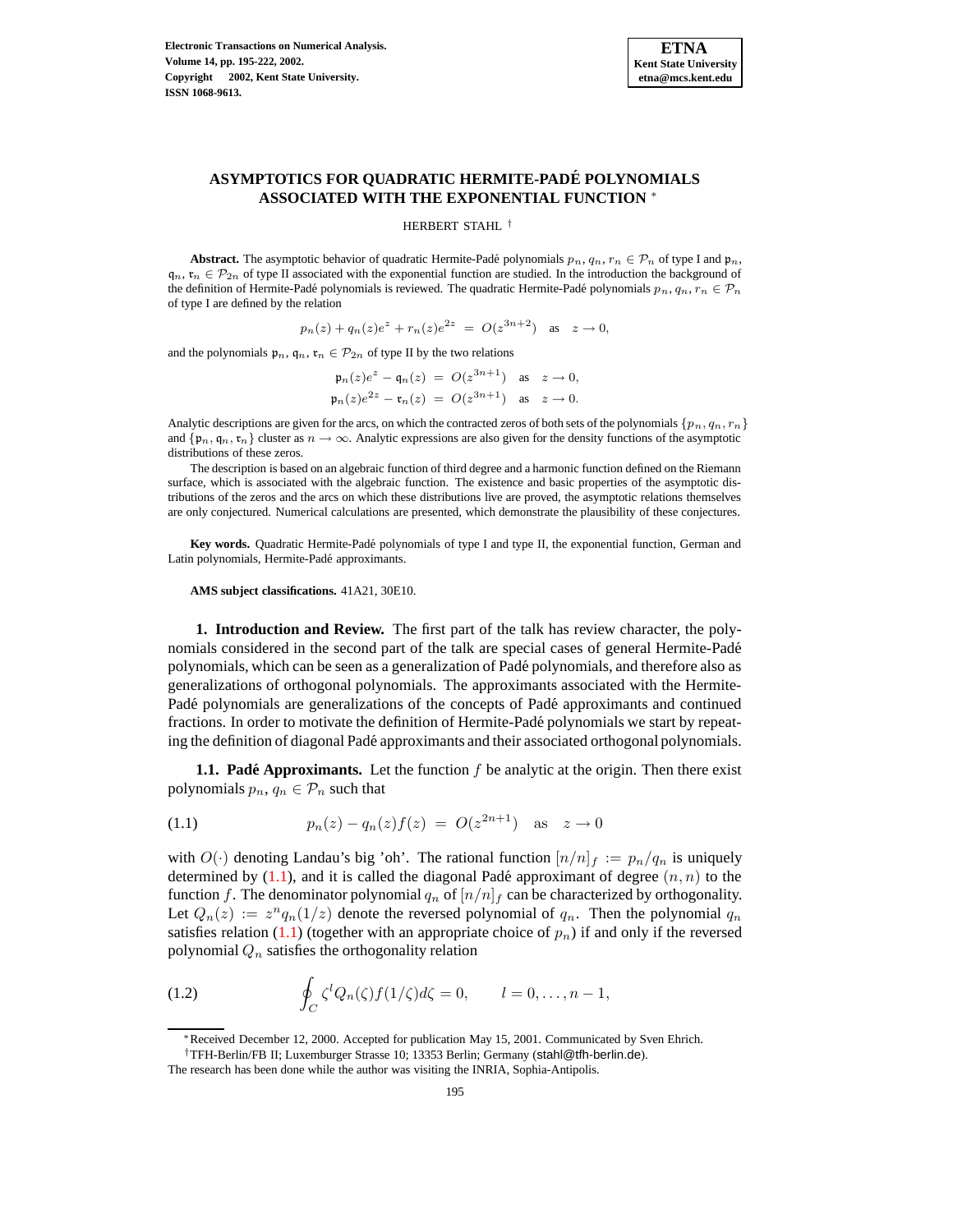where  $C$  is an integration path around infinity. In case of Markov, Stieltjes, or Hamburger functions, relation [\(1.2\)](#page-0-1) transforms into an orthogonality relation defined by a positive mea-sure on R (cf. [\[3\]](#page-27-0), Chapter 5.3, [\[17\]](#page-27-1), Chapter 2, or [\[18\]](#page-27-2), Kapitel 9 & 10).

We have  $f \equiv [n/n]_f$  for n sufficiently large if and only if f is a rational function. This assertion is known as Kronecker's Theorem. In a letter to Jacobi, Hermite raised the question whether something similar, but more general than continued fractions (more general than Padé approximants, we would say today) could be defined so that the algebraic character of a function with degree  $m > 1$  could be detected in the same way as rational functions can be detected by continued fractions (or Pade´ approximants) via Kronecker's Theorem. (Note that rational functions are algebraic of degree 1.) A discussion of the correspondence between Hermite and Jacobi can be found in [\[5\]](#page-27-3), page 1-11, where one also finds further references about this topic.

**1.2. Hermite-Padé Polynomials.** The question posed by Hermite led to the introduction of what is now called the Jacobi-Perron algorithm (cf.  $[11]$ ,  $[19]$ ,  $[17]$ , Chapter 4.5) and further to the definition of Hermite-Pade´ polynomials and their associated approximants. Here, we will not discuss the Jacobi-Perron algorithm, which is a generalization of the continued fraction approach, and instead concentrate on the Hermite-Pade´ polynomials and their associated approximants.

<span id="page-1-2"></span>Let  $f = (f_0, \ldots, f_m)$ ,  $m \ge 1$ , be a system of functions, which are analytic in a neighborhood of the origin.

<span id="page-1-0"></span>DEFINITION 1.1. *Hermite-Pade´ Polynomials of Type I (Latin polynomialsin K. Mahler's terminology* [\[16\]](#page-27-6)): For any multi-index  $n = (n_0, \ldots, n_m) \in \mathbb{N}^{m+1}$  there exists a vector of  $polynomials (p_0, \ldots, p_m) \in \mathcal{P}_{n_0-1}^* \times \mathcal{P}_{n_1-1} \times \ldots \times \mathcal{P}_{n_m-1}$  *such that* 

(1.3) 
$$
\sum_{j=0}^{m} p_j(z) f_j(z) = O(z^{|n|-1}) \text{ as } z \to 0,
$$

*where*  $|n| := n_0 + \ldots + n_m$  and  $\mathcal{P}_k^* := \{ p \in \mathcal{P}_k \mid p \text{ monic}, p \neq 0 \}$ . The vector  $(p_0, \ldots, p_m)$ *is called Hermite-Pade´ form of type I, and its elements are the Hermite-Pade´ polynomials of type I.*

<span id="page-1-3"></span><span id="page-1-1"></span>DEFINITION 1.2. *Hermite-Pade´ Polynomials of Type II (German polynomials in K. Mahler's terminology* [\[16\]](#page-27-6)): For any *multi-index*  $n = (n_0, \ldots, n_m) \in \mathbb{N}^{m+1}$  *there exists a vector of polynomials*  $(\mathfrak{p}_0, \ldots, \mathfrak{p}_m) \in \mathcal{P}_{N_0}^* \times \mathcal{P}_{N_1} \times \ldots \times \mathcal{P}_{N_m}$  *with*  $N_j := |n| - n_j$ *,*  $j = 0, \ldots, m$ , *such that* 

(1.4) 
$$
\mathfrak{p}_i(z) f_j(z) - \mathfrak{p}_j(z) f_i(z) = O(z^{|n|+1}) \text{ as } z \to 0,
$$

*for*  $i, j = 0, \ldots, m, i \neq j$ . The vector  $(\mathfrak{p}_0, \ldots, \mathfrak{p}_m)$  is called Hermite-Padé form of type II, *and its elements are the Hermite-Pade´ polynomials of type II.*

*Remarks:* (1) The assumption  $p_0 \in \mathcal{P}_{n_0-1}^*$  and  $\mathfrak{p}_0 \in \mathcal{P}_{N_0}^*$  implies a normalization of the whole form  $(p_0, \ldots, p_m)$  and  $(p_0, \ldots, p_m)$ , respectively. There may exist situations in which a normalization by the first component is not possible; however, there always exists one of the  $m + 1$  components by which a normalization is possible.

(2) In general the Hermite-Pade´ polynomials are not unique. Their existence is immediate since both relations  $(1.3)$  and  $(1.4)$  can be rewritten as homogeneous linear systems of equations for the coefficients of the polynomials.

(3) In [\(1.4\)](#page-1-1) there are  $(m + 1)m/2$  formally different relations. However, at most m of these relations are linearly independent.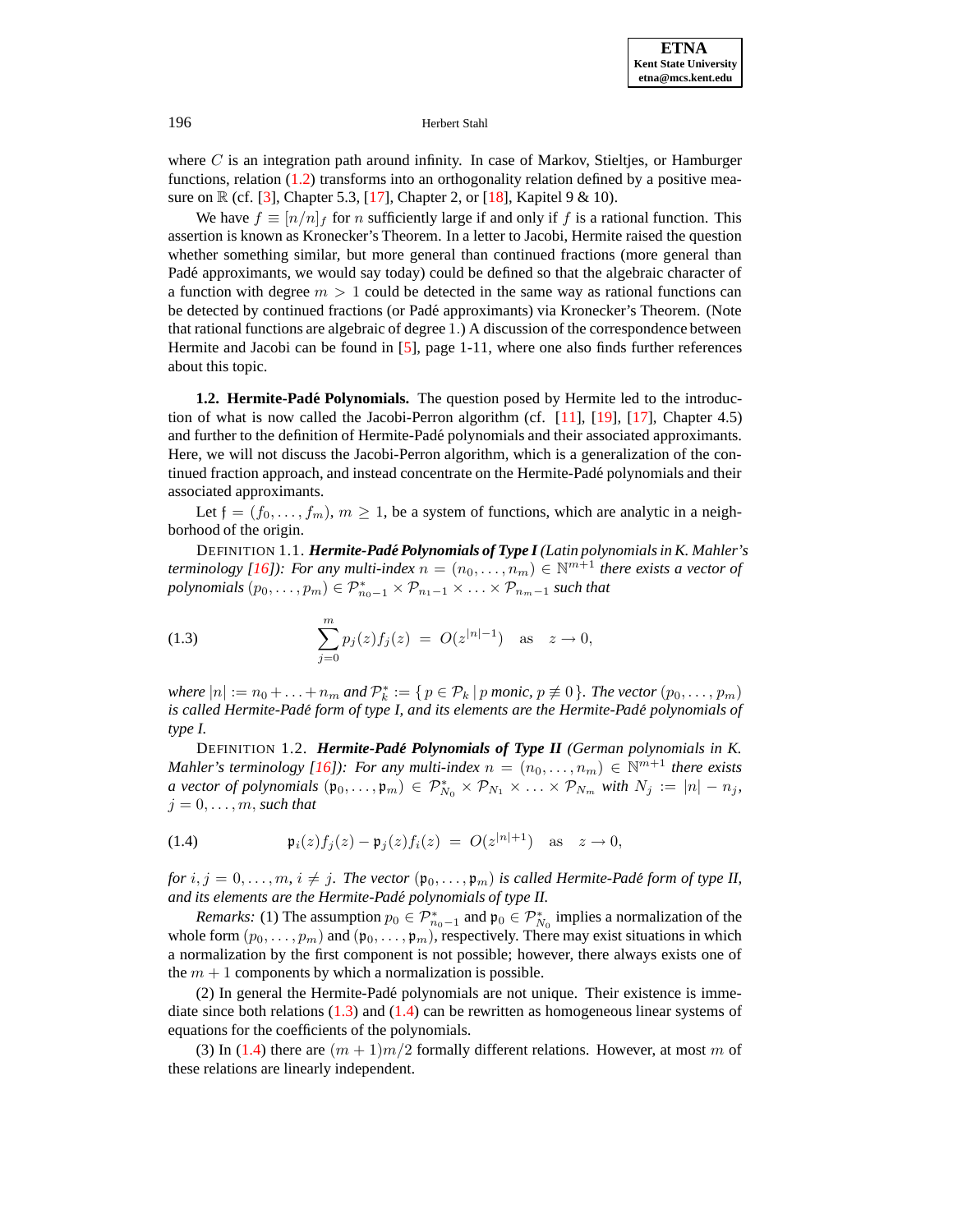# Hermite-Padé Polynomials 197

**1.3. Hermite-Padé Approximants.** If one takes  $m = 1$ ,  $f_0 \equiv -1$ , and  $f_1 = f$ , then relation [\(1.3\)](#page-1-0) reduces to [\(1.1\)](#page-0-0), and by taking  $m = 1$ ,  $f_0 \equiv 1$ , and  $f_1 = f$ , in relation [\(1.4\)](#page-1-1) one again gets relation [\(1.1\)](#page-0-0). Hence, the concept of Padé polynomials  $p_n, q_n \in \mathcal{P}_n$  defined by  $(1.1)$  is a special case of both types of Hermite-Padé polynomials.

<span id="page-2-0"></span>If  $f_0(0) \neq 0$ , then one can assume without loss of generality that  $f_0 \equiv 1$ , and under this assumption we deduce from  $(1.4)$  that

(1.5) 
$$
\mathfrak{p}_0(z)f_j(z) - \mathfrak{p}_j(z) = O(z^{|n|+1})
$$
 as  $z \to 0$  for  $j = 1, ..., m$ .

<span id="page-2-4"></span><span id="page-2-1"></span>DEFINITION 1.3. *Hermite-Pade´ Simultaneous Rational Approximants: For a given*  $m$ ulti-index  $n \in \mathbb{N}^{m+1}$  *let*  $\mathfrak{p}_0, \ldots, \mathfrak{p}_m$  *be the Hermite-Padé polynomials of type II define by [\(1.5\)](#page-2-0). Then the vector of rational functions*

(1.6) 
$$
\left(\frac{\mathfrak{p}_1}{\mathfrak{p}_0}(z),\ldots,\frac{\mathfrak{p}_m}{\mathfrak{p}_0}(z)\right)
$$

*,with common denominator polynomial*  $\mathfrak{p}_0$  *is called the (Hermite-Padé) simultaneous rational approximant to the (reduced) system of functions*  $f_{red} = (f_1, \ldots, f_m)$ *. For*  $m = 1$  *we have* the Padé approximants to  $f_1$  with numerator and denominator degrees  $(n_0, n_1)$  as spe*cial case of [\(1.6\)](#page-2-1) .*

Besides the simultaneous rational approximants there exists a second type of approximants: the algebraic Hermite-Padé approximants. They are defined with the help of Hermite-Padé polynomials of type I.

<span id="page-2-2"></span>Let f be a function analytic at the origin, and define the system of functions f as

(1.7) 
$$
\mathfrak{f} = (f_0, \dots, f_m) := (1, f, \dots, f^m).
$$

<span id="page-2-3"></span>DEFINITION 1.4. *Algebraic Hermite-Pade´ Approximants: For a given multi-index* n ∈  $\mathbb{N}^{m+1}$  *let*  $p_0, \ldots, p_m \in \mathcal{P}_{n_0-1}^* \times \ldots \times \mathcal{P}_{n_m-1}$  *be the Hermite-Padé polynomials of type I* defined by [\(1.3\)](#page-1-0) with the special choice of [\(1.7\)](#page-2-2). Let the algebraic function  $y = y(z)$  be *defined by*

(1.8) 
$$
\sum_{j=0}^{m} p_j(z) y(z)^j \equiv 0.
$$

*From* the *m branches* of y we select the *branch*  $y = y_n$  which has the highest contact with f *at the origin. This branch* y<sup>n</sup> *is the algebraic Hermite-Pade´ approximant to* f *associated with the multi-index* n*.*

Again, it is immediate that, for  $m = 1$  Definition [1.4](#page-2-3) leads to the Padé approximants  $[n_0 - 1/n_1 - 1]_f$  introduced after [\(1.1\)](#page-0-0). For  $m > 1$  the two types of Hermite-Padé approximants introduced in Definition [1.3](#page-2-4) and [1.4](#page-2-3) split up in two different directions: In the first case we continue to use rational functions as approximants, but we now approximate simultaneously several functions; in the second case only one function  $f$  is approximated, but now by an algebraic function of m−th degree so that in principle again m branches of the function f can be approximated simultaneously by the  $m$  branches of the approximant. A survey over asymptotics of Hermite-Padé polynomials together with related results about the convergence of Hermite-Padé approximants can be found in [\[2\]](#page-27-7).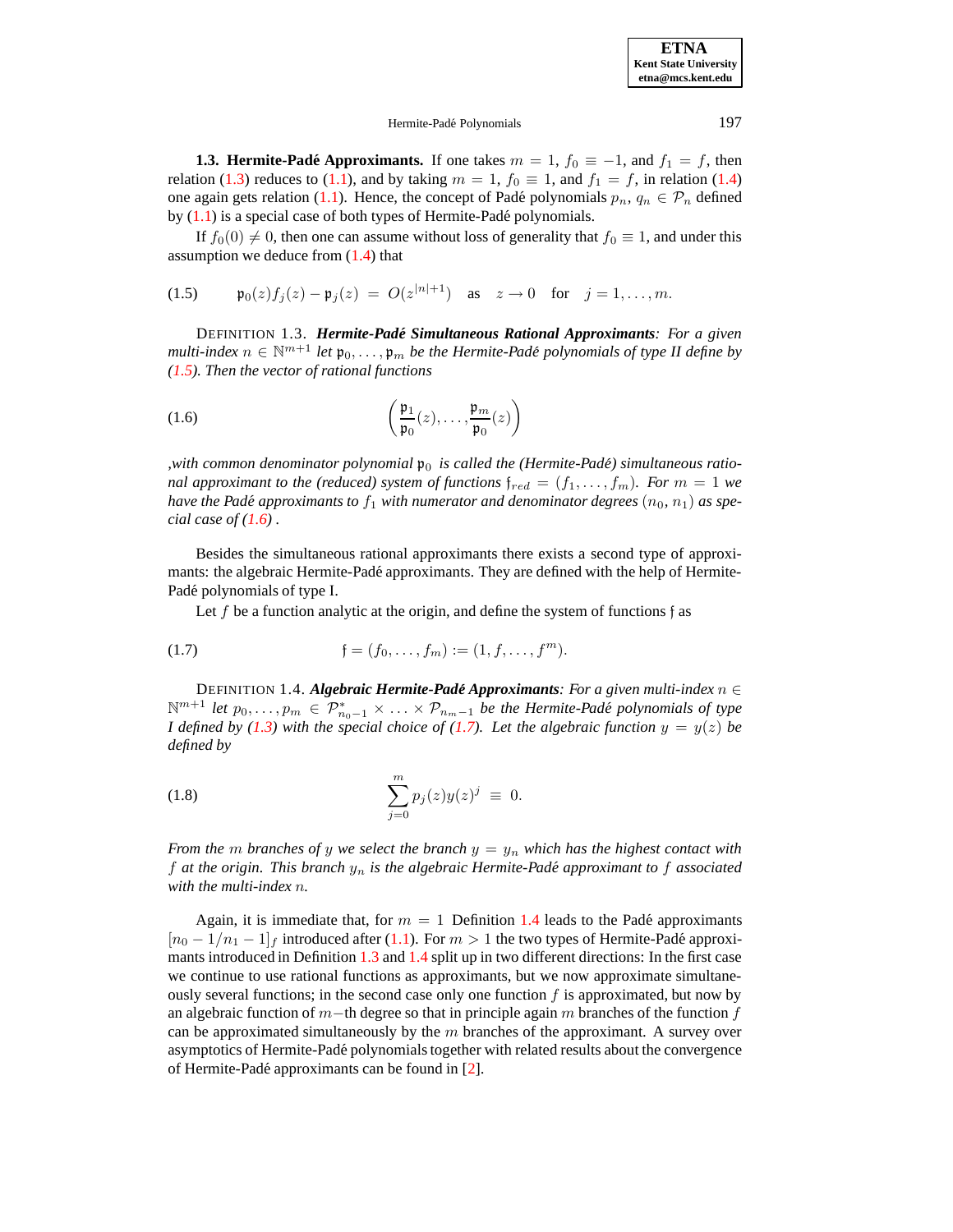**1.4. Orthogonality.** As in [\(1.2\)](#page-0-1), and also in case of Hermite-Padé polynomials, one can express the defining relations  $(1.3)$ ,  $(1.4)$  or  $(1.5)$  by orthogonality in an equivalent way. Here, we discuss the orthogonality relations only for the diagonal case, i.e., we assume that all multi-indices  $n \in \mathbb{N}^{m+1}$  are of the form  $n = (k, ..., k)$  with  $k \in \mathbb{N}$ . The reversed polynomials of  $p_0, \ldots, p_m$  and  $\mathfrak{p}_0, \ldots, \mathfrak{p}_m$  are defined by

(1.9) 
$$
P_j(z) := z^{k-1} p_j(1/z)
$$
 and  $\mathfrak{P}_j(z) := z^{mk} \mathfrak{p}_j(1/z), \quad j = 1, ..., m.$ 

Further, we assume that  $f_0 \equiv 1$ . Under these assumptions a vector of polynomials  $(p_1, \ldots, p_m)$  $\in \mathcal{P}_{k-1} \times \ldots \times \mathcal{P}_{k-1}$  satisfies relation [\(1.3\)](#page-1-0) together with an appropriately chosen polynomial  $p_0 \in \mathcal{P}_{k-1}^*$  if and only if

(1.10) 
$$
\oint_C \zeta^l \sum_{j=1}^m P_j(\zeta) f_j(1/\zeta) d\zeta = 0 \text{ for } l = 0, \dots, mk - 1.
$$

<span id="page-3-0"></span>A polynomial  $\mathfrak{p}_0 \in \mathcal{P}_{mk}^*$  satisfies relation [\(1.4\)](#page-1-1) together with an appropriately chosen set of polynomials  $\mathfrak{p}_1, \ldots, \mathfrak{p}_m \in \mathcal{P}_{mk}$  if and only if

(1.11) 
$$
\oint_C \zeta_j^l \mathfrak{P}_0(\zeta) f_j(1/\zeta) d\zeta = 0 \text{ for } l = 0, \ldots, k-1, \quad j = 1, \ldots, m.
$$

In both integrals  $C$  is an integration path encircling infinity. There also exist orthogonality relations analogous to [\(1.11\)](#page-3-0) for the other polynomials  $\mathfrak{P}_i$ ,  $j = 1, \ldots, m$ , of type II.

If the functions  $f_1, \ldots, f_m$  are of Markov, Stieltjes, or Hamburger type, then the m orthogonality relations in  $(1.11)$  take a more conventional form (cf. [\[17\]](#page-27-1), Chapter 4). The polynomial  $\mathfrak{P}_0$  in [\(1.11\)](#page-3-0) is called multiple orthogonal since it satisfies simultaneously m different orthogonality relations, each one with a partial degree  $n_j - 1$ . The total number of restrictions provided by the multiple orthogonality relation [\(1.11\)](#page-3-0) is  $|n| - n_0 = n_1 + ... + n_m$ , which is the maximally possible degree of  $\mathfrak{P}_0$ . The theory of multiple orthogonality is still in an early stage of development. Nevertheless, there exists already a considerable amount of knowledge and special results. Surveys about the state of art in this field can be found in [\[17\]](#page-27-1), Chapter 4, [\[1\]](#page-27-8), and [\[23\]](#page-27-9).

**1.5. Mahler Relations.** Up to this point one may have the impression that the Defini-tions [1.1](#page-1-2) and [1.2](#page-1-3) of both types of Hermite-Padé polynomials are rather independent if  $m > 1$ . But this is not so. Under certain 'normality' assumptions one can calculate one type of polynomials from the other one. The situation is especially simple if the system of functions f is perfect.

**DEFINITION 1.5.** *Perfect Systems: A System of functions*  $\mathfrak{f} = (f_0, \ldots, f_m)$  *is called*  $\Delta p$  *perfect if for all multi-indices*  $n \in \mathbb{N}^{m+1}$  *the left-hand side of* [\(1.3\)](#page-1-0) *starts with the term*  $Az^{|n|-1}$  *and*  $A \neq 0$ *.* 

*The system is called weakly perfect if this property holds true only for close-to-diagonal*  $multi$ -indices  $n \in \mathbb{N}^{m+1}$ . More precisely, it is weakly perfect if it holds true for each multi $index\ n = (n_0, \ldots, n_m) \in \mathbb{N}^{m+1}$  *with the property that there exists*  $k \in \mathbb{N}$  *with*  $0 \leq n_j - k \leq n_j$  $1$  *for all*  $j = 0, ..., m$ .

The perfectness of special systems has been studied in [\[16\]](#page-27-6), [\[7\]](#page-27-10), and [\[12\]](#page-27-11). Weak perfectness has been established for Angelesco and Nikishin systems (cf. [\[17\]](#page-27-1), Chapter 4).

In order to define the (diagonal) Mahler relations, we introduce for each  $k \in \mathbb{N}$  two sets of multi-indices  $n(k)_0, \ldots, n(k)_m \in \mathbb{N}^{m+1}$  and  $\mathfrak{n}(k)_0, \ldots, \mathfrak{n}(k)_m \in \mathbb{N}^{m+1}$  with  $n(k)_i =$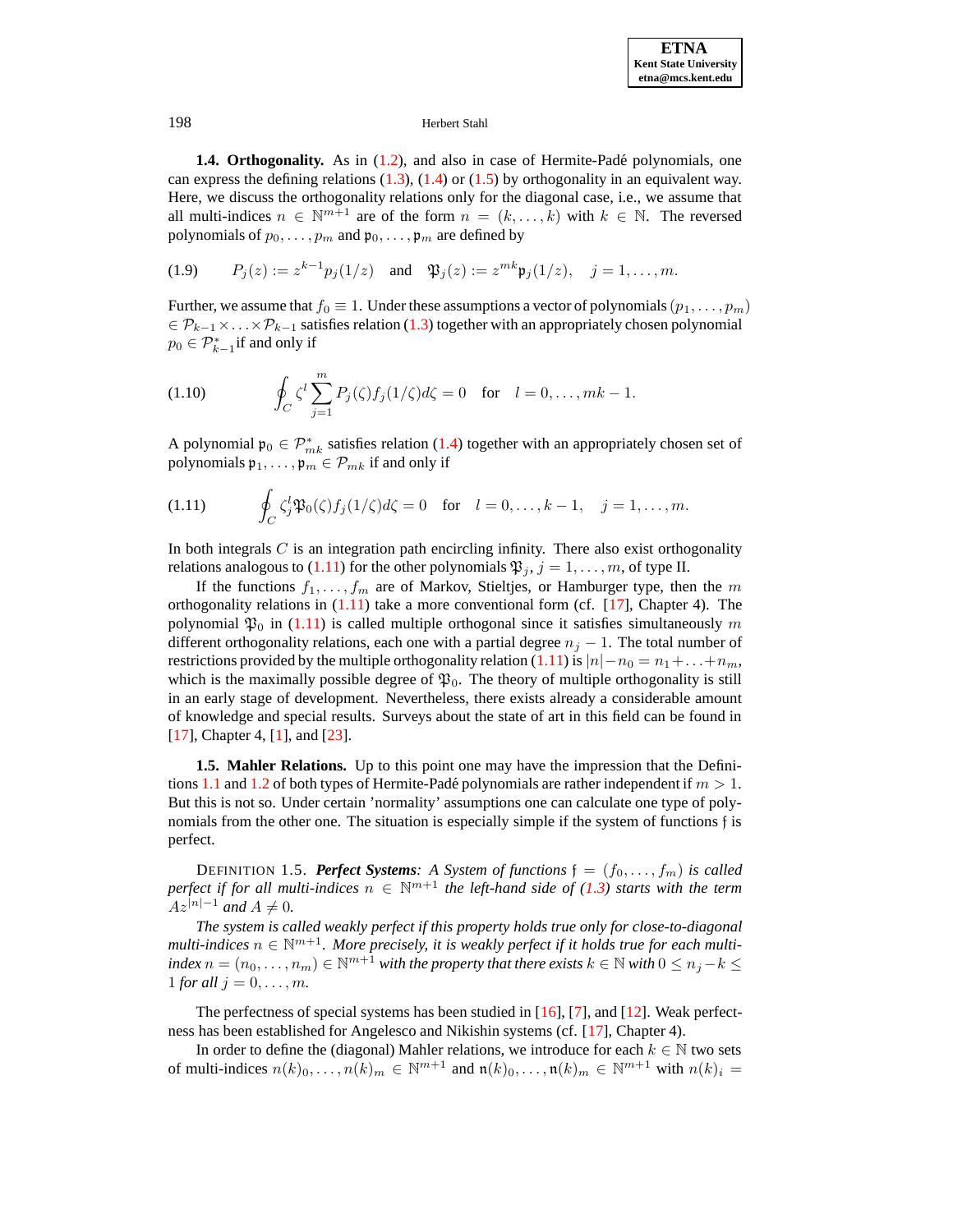#### <span id="page-4-0"></span>Hermite-Padé Polynomials 199

<span id="page-4-2"></span> $(n_{i0},...,n_{im}), \mathfrak{n}(k)_i = (\mathfrak{n}_{i0},..., \mathfrak{n}_{im}), i = 0,...,m.$  The  $n_{ij} = n_{ij}(k)$  and  $\mathfrak{n}_{ij} = \mathfrak{n}_{ij}(k)$ are defined by

(1.12) 
$$
n_{ij}(k) := k + \delta_{ij}, \quad n_{ij}(k) := k - \delta_{ij}, \quad i, j = 0, ..., m, \quad k \in \mathbb{N},
$$

where  $\delta_{ij}$  denotes Kronecker's symbol. We have  $|n(k)_i| = (m+1)k + 1$  and  $|\mathfrak{n}(k)_i|$  =  $(m + 1)k - 1$  for  $i = 0, ..., m$ .

For the  $m+1$  multi-indices  $n(k)_i \in \mathbb{N}^{m+1}$ ,  $i=0,\ldots,m$ , and the system  $\mathfrak{f}=(f_0,\ldots,f_m)$ the  $m + 1$  vectors of Hermite-Padé polynomials of type I are denoted by

$$
(1.13) \qquad (p_{i0},\ldots,p_{im}) \in \mathcal{P}_{k-1} \times \ldots \times \mathcal{P}_k^* \times \ldots \times \mathcal{P}_{k-1}, \quad i=0,\ldots,m.
$$

The assumptions in  $(1.13)$  imply a normalization different from that used in Definition [1.1.](#page-1-2) Here, the *i*−th component is used for normalizing the vector  $(p_{i0}, \ldots, p_{im})$ . If the system f is weakly perfect, then this normalization is always possible.

<span id="page-4-1"></span>For the multi-indices  $\mathfrak{n}(k)_i \in \mathbb{N}^{m+1}$ ,  $i = 0, \ldots, m$ , and the system f, the vectors of Hermite-Padé polynomials of type II are denoted by

$$
(1.14) \qquad (\mathfrak{p}_{i0},\ldots,\mathfrak{p}_{im}) \in \mathcal{P}_{mk-1} \times \ldots \times \mathcal{P}_{mk}^* \times \ldots \times \mathcal{P}_{mk-1}, \quad i=0,\ldots,m.
$$

<span id="page-4-3"></span>Again, the normalization implied by  $(1.14)$  is different from that used in Definition [1.2.](#page-1-3) The vector of polynomials in  $(1.13)$  and  $(1.14)$  are put together in two matrices:

$$
(1.15) \t P := \begin{pmatrix} p_{00} & \cdots & p_{0m} \\ \vdots & & \vdots \\ p_{m0} & \cdots & p_{mm} \end{pmatrix}, \t \mathfrak{P} := \begin{pmatrix} \mathfrak{p}_{00} & \cdots & \mathfrak{p}_{0m} \\ \vdots & & \vdots \\ \mathfrak{p}_{m0} & \cdots & \mathfrak{p}_{mm} \end{pmatrix}.
$$

<span id="page-4-4"></span>THEOREM 1.6. Let  $f = (f_0, \ldots, f_m)$  be a weakly perfect system. If the matrices P and P *of polynomials are defined as in [\(1.12\)](#page-4-2) - [\(1.15\)](#page-4-3), then we have*

$$
(1.16)\qquad \qquad P\mathfrak{P}^t = z^{(m+1)k}I_{m+1}
$$

*with*  $I_{m+1}$  *denoting the identity matrix with*  $m+1$  *rows and columns.* 

*Remark.* Identity [\(1.16\)](#page-4-4) is called a Mahler relation. It shows that at least in case of weakly perfect systems there exists a functional relationship between the Hermite-Pade´ polynomials of both types.

We shall see in the more detailed investigation of Hermite-Padé polynomials associated with the exponential function that despite of the functional relationship the properties of both types of polynomials can be rather different.

**1.6. Hermite-Pade´ Polynomials to the Exponential Function.** In the second part of the talk we are concerned with the asymptotic behavior of quadratic Hermite-Pade´ polynomials associated with the exponential function. In a general situation a system of exponential functions is of the form

$$
(1.17) \t f(z) = (f_0(z), \ldots, f_m(z)) := (1, e^z, \ldots, e^{mz}), \quad j = 1, \ldots, m.
$$

<span id="page-4-5"></span>From Definition [1.1](#page-1-2) we know that for a multi-index  $n = (n_0, \dots, n_m) \in \mathbb{N}^{m+1}$  the corresponding Hermite-Padé polynomials  $p_{j,n} \in \mathcal{P}_{n_j-1}, j = 1, \ldots, m$ , of type I are now defined by the relation

$$
(1.18) \t p_{0,n}(z) + p_{1,n}(z)e^{z} + \ldots + p_{m,n}(z)e^{mz} = O(z^{|n|-1}) \text{ as } z \to 0,
$$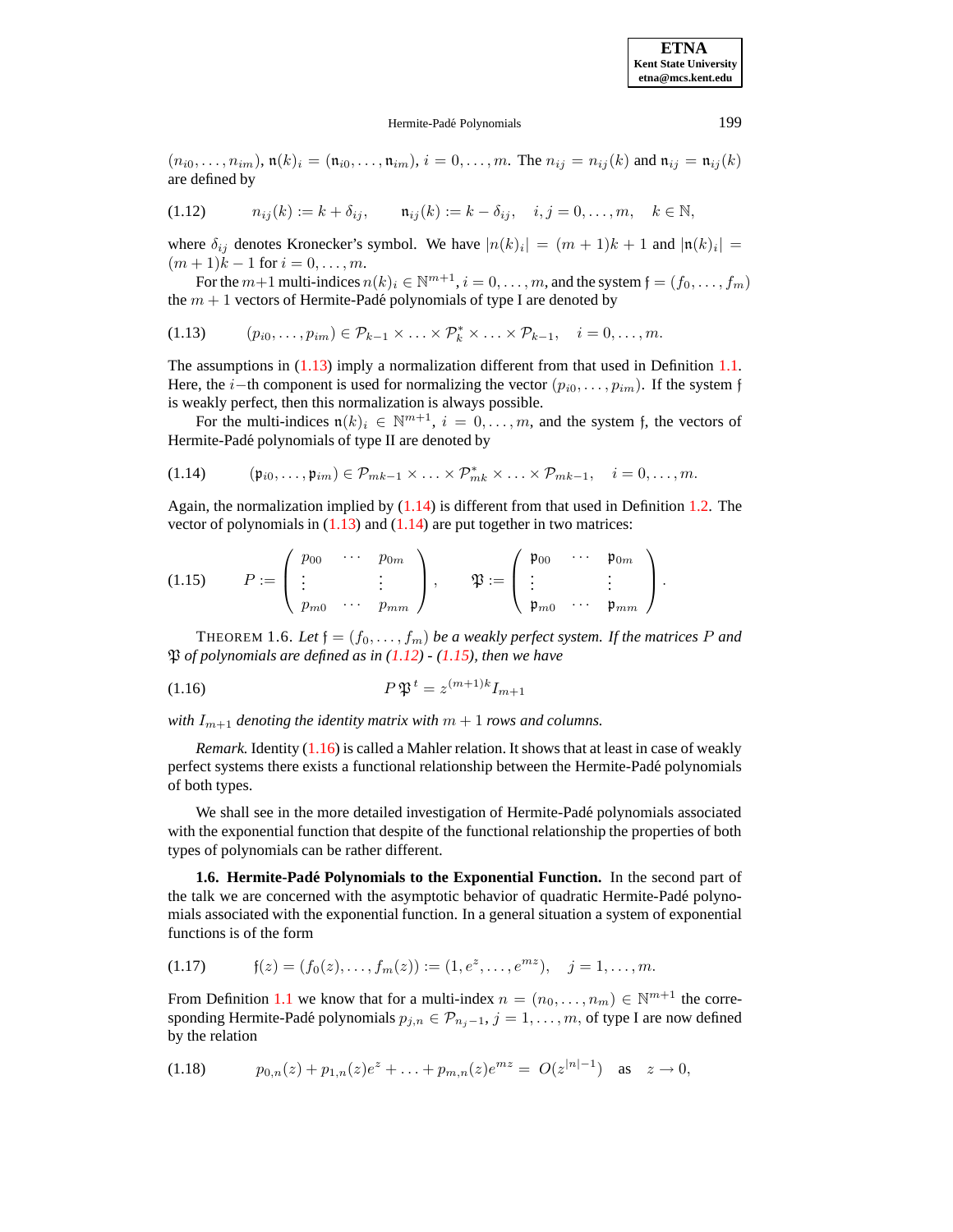

FIG. 1.1. *The zeros of the polynomials* p<sup>30</sup> *(stars),* q<sup>30</sup> *(boxes),* r<sup>30</sup> *(diamonds), and some of the zeros of the error term* e<sup>30</sup> *(triangles). (Notice that the axes have different scales.)*

and the Hermite-Padé polynomials  $\mathfrak{p}_{j,n} \in \mathcal{P}_{|n|-n_j}$ ,  $j = 1, \ldots, m$ , of type II are defined by the  $m$  relations

(1.19) 
$$
\mathfrak{p}_{j,n}(z) - \mathfrak{p}_{0,n}(z)e^{jz} = O(z^{|n|+1})
$$
 as  $z \to 0$ ,  $j = 1, ..., m$ .

The polynomials of both types have been introduced in [\[10\]](#page-27-12), and they have been used and intensively studied in number theory and approximation theory (cf. [\[14\]](#page-27-13)-[\[16\]](#page-27-6), [\[7\]](#page-27-10), [\[24\]](#page-27-14)).

**1.7. Quadratic Hermite-Pade´ Polynomials.** After moving from the general problem to the more special situation of a system of exponential functions, we continue to specialize, and restrict our interest now to quadratic Hermite-Padé polynomials, i.e., to the case  $m =$ 2, which is the simplest situation that does not coincide with the much studied and well understood case of Pade´ approximants to the exponential function. The (diagonal, quadratic) Hermite-Padé polynomials of type I associated with the exponential function  $e^z$  are denoted by  $p_n, q_n, r_n \in \mathcal{P}_n$ , and they are defined by the relation

<span id="page-5-0"></span>
$$
(1.20) \t\t e_n(z) := p_n(z) + q_n(z)e^z + r_n(z)e^{2z} = O(z^{3n+2}) \text{ as } z \to 0.
$$

The (diagonal, quadratic) Hermite-Padé polynomials of type II of degree  $2n$  are denoted by  $\mathfrak{p}_{2n}$ ,  $\mathfrak{q}_{2n}$ ,  $\mathfrak{r}_{2n} \in \mathcal{P}_{2n}$ , and corresponding to Definition [1.2,](#page-1-3) they are defined by the two relations

<span id="page-5-2"></span><span id="page-5-1"></span>(1.21) 
$$
\mathfrak{e}_{1,2n}(z) := \mathfrak{p}_{2n}(z)e^{z} - \mathfrak{q}_{2n}(z) = O(z^{3n+1}) \text{ as } z \to 0,
$$

$$
(1.22) \t\t\t\t\mathfrak{e}_{2,2n}(z) := \mathfrak{p}_{2n}(z)e^{2z} - \mathfrak{r}_{2n}(z) = O(z^{3n+1}) \text{ as } z \to 0.
$$

Note that in [\(1.20\)](#page-5-0) the polynomials  $p_n$ ,  $q_n$ ,  $r_n$  are of degree n, and not of degree  $n - 1$ , as assumed in Definition [1.1.](#page-1-2)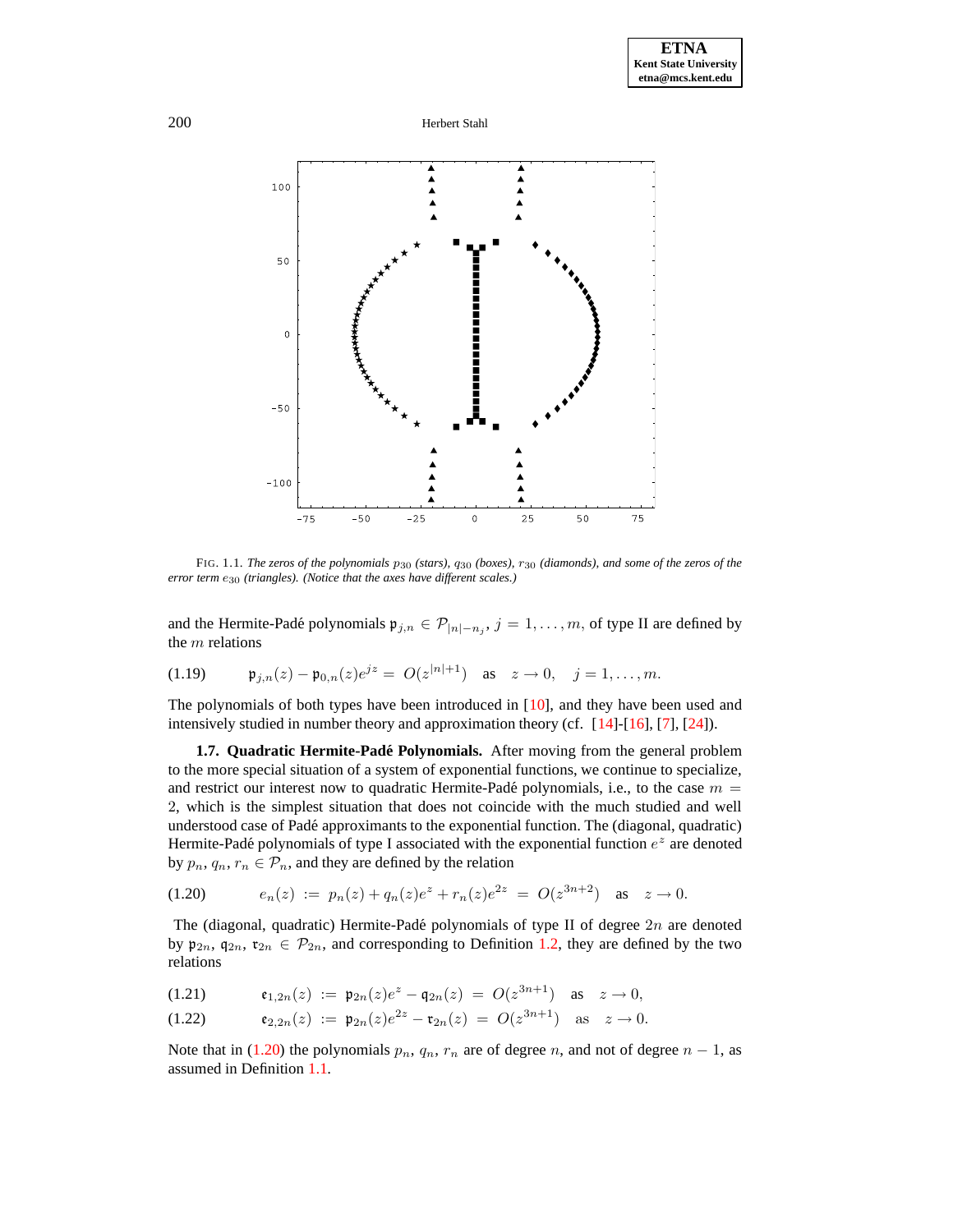# Hermite-Padé Polynomials 201



FIG. 1.2. The zeros of the polynomials  $\mathfrak{p}_{60}$  (stars),  $\mathfrak{q}_{60}$  (boxes),  $\mathfrak{r}_{60}$  (diamonds). (Notice that the axis have *different scales.)*

The polynomials  $p_n, q_n, r_n$  are basic for the definition of quadratic approximants

(1.23) 
$$
\alpha_n(z) := \frac{1}{2r_n(z)} \left( -q_n(z) \pm \sqrt{q_n(z)^2 - p_n(z)r_n(z)} \right)
$$

to  $e^z$  developed at  $z = 0$ , and the polynomials  $\mathfrak{p}_{2n}$ ,  $\mathfrak{q}_{2n}$ ,  $\mathfrak{r}_{2n}$  lead to simultaneous rational approximants to the system  $(e^z, e^{2z})$  defined by

(1.24) 
$$
\mathfrak{r}_{1,2n}(z) := \mathfrak{q}_{2n}/\mathfrak{p}_{2n}(z) \text{ and } \mathfrak{r}_{2,2n}(z) := \mathfrak{r}_{2n}/\mathfrak{p}_{2n}(z).
$$

These are the two types of approximants that have been introduced in the Definitions [1.4](#page-2-3) and [1.3.](#page-2-4)

In the remainder of the talk the asymptotic behavior of the polynomials of both types will be investigated for  $n \to \infty$ . Detailed studies of the polynomials  $p_n$ ,  $q_n$ ,  $r_n$  can be found in [\[6\]](#page-27-15), [\[8\]](#page-27-16), and [\[9\]](#page-27-17). In [\[6\]](#page-27-15) among other things a 4-term recurrence relation and very precise asymptotic estimates for the polynomials  $p_n$ ,  $q_n$ ,  $r_n$  and for the error term  $e_n$  have been derived. While in [\[6\]](#page-27-15), like in [\(1.20\)](#page-5-0), only the diagonal case has been studied, the investigations have been extended to the non-diagonal case in [\[8\]](#page-27-16) and [\[9\]](#page-27-17). Interesting connections with special functions have been established in [\[9\]](#page-27-17), and the paper contains results about the location of the zeros of the polynomials  $p_n$ ,  $q_n$ , and  $r_n$ . Results achieved in [\[6\]](#page-27-15), [\[8\]](#page-27-16), and [\[9\]](#page-27-17) have been extended to the general case  $(1.18)$  in [\[24\]](#page-27-14).

In Figure [1.1](#page-20-0) the zeros of the Hermite-Padé polynomials  $p_n$ ,  $q_n$ ,  $r_n$ , together with some of the zeros of the error term  $e_n$  in [\(1.20\)](#page-5-0) are plotted for  $n = 30$ . In Figure [2.1](#page-20-0) the zeros of the Hermite-Padé polynomials  $\mathfrak{p}_{2n}$ ,  $\mathfrak{q}_{2n}$ ,  $\mathfrak{r}_{2n}$  of type II are plotted again for  $n = 30$ . The regularity displayed in these plots certainly suggests that there should exist analytic expressions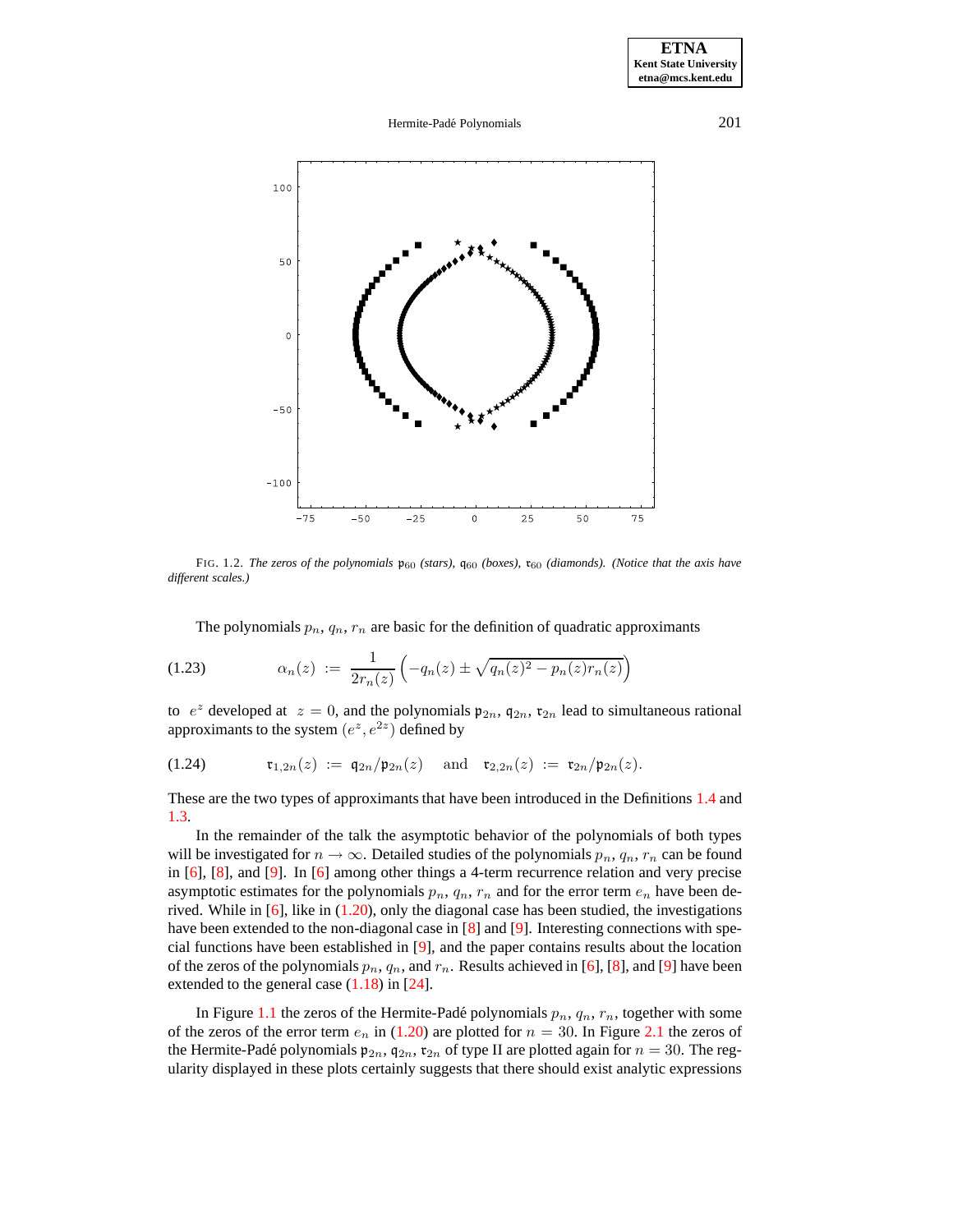that allow to describe the asymptotic behavior of the zeros, and also the asymptotic behavior of the polynomials  $p_n$ ,  $q_n$ ,  $r_n$ ,  $p_{2n}$ ,  $q_{2n}$ ,  $r_{2n}$  and the error term  $e_n$  themselves. Results in this direction are the main topic of the next two sections.

**2. Asymptotics of Quadratic Hermite-Pade´ Polynomials.** The zeros of the polynomials  $p_n$ ,  $r_n$ ,  $p_{2n}$ ,  $q_{2n}$ ,  $r_{2n}$ , and nearly all zeros of the polynomial  $q_n$  tend to infinity as  $n \to \infty$ . Because of this convergence to infinity, many specific aspects of the asymptotic behavior can not be detected in the complex plane. The asymptotic zero distributions and the asymptotics for the polynomials themselves become more informative if the independent variable  $z$  is rescaled in such a way that the zeros of the transformed polynomials have finite cluster points as  $n \to \infty$ . This concept has been used successfully by Szegö in [\[22\]](#page-27-18) for the study of the asymptotic behavior of Taylor polynomials associated with the exponential function, and by Saff and Varga in [\[21\]](#page-27-19) for the study of zeros and poles of Padé polynomials associated with the exponential function. In the same spirit as in these investigations we introduce as a new independent variable

<span id="page-7-5"></span>(2.1) 
$$
w := \frac{z}{3n}, \quad n = 1, 2, \dots,
$$

<span id="page-7-4"></span>for the study of the quadratic Hermite-Padé polynomials that will be presented in this talk. The (transformed) polynomials  $P_n, Q_n, R_n, \mathfrak{P}_n, \mathfrak{Q}_n$ , and  $\mathfrak{R}_n$  are then defined by

$$
(2.2) \tPn(w) := pn(3nw), \tQn(w) := qn(3nw), \tRn(w) := rn(3nw),
$$

$$
(2.3) \t\t\t\t\mathfrak{P}_n(w) := \mathfrak{p}_n(3nw), \t\t\t\mathfrak{Q}_n(w) := \mathfrak{q}_n(3nw), \t\t\t\mathfrak{R}_n(w) := \mathfrak{r}_n(3nw).
$$

<span id="page-7-2"></span>These new polynomials satisfy the relations

<span id="page-7-0"></span>
$$
(2.4) \tE_n(w) := P_n(w) \left( e^{-3w} \right)^n + Q_n(w) + R_n(w) \left( e^{3w} \right)^n = O(z^{3n+2}),
$$

<span id="page-7-1"></span>(2.5) 
$$
\mathfrak{Q}_{2n}(w)(e^{-3w})^n - \mathfrak{P}_{2n}(w) = O(w^{3n+1}),
$$

(2.6) 
$$
\mathfrak{Q}_{2n}(w)(e^{3w})^n - \mathfrak{R}_{2n}(w) = O(w^{3n+1}) \quad \text{as} \quad w \to 0.
$$

These relations are equivalent to the relations  $(1.20)$  -  $(1.22)$  in the last section. The error term  $E_n$  in [\(1.20\)](#page-5-0) is related to  $e_n$  by  $E_n(w) = e_n(3nw)e^{-3nw}$ . Note that in (1.20) not only the variable z has been substituted by  $3nw$ , but the relation has also been multiplied by  $e^{-w}$ in order to make the symmetry more evident, which is intrinsic to the problem. In a similar way the relations  $(1.21)$  and  $(1.22)$  have been transformed in order to get  $(2.5)$  and  $(2.6)$ .

<span id="page-7-3"></span>The polynomials  $P_n, Q_n, R_n$ , and  $\mathfrak{P}_{2n}, \mathfrak{Q}_{2n}, \mathfrak{R}_{2n}$  are normalized by assuming that

$$
(2.7) \tPn(w) = wn + \dots \in \mathcal{P}n \text{ and } \mathfrak{P}2n(w) = w2n + \dots \in \mathcal{P}2n.
$$

Since the system  $(e^{-w}, 1, e^w)$  is perfect (cf. [\[16\]](#page-27-6)) the polynomials  $P_n$ ,  $Q_n$ ,  $R_n$ , and  $\mathfrak{P}_{2n}$ ,  $\mathfrak{Q}_{2n}$ ,  $\mathfrak{R}_{2n}$  are uniquely determined by [\(2.4\)](#page-7-2) - [\(2.7\)](#page-7-3). It then follows from (2.4) that  $P_n(w)$  $R_n(-w)$  and  $Q_n(w) = Q_n(-w)$ , and from [\(2.5\)](#page-7-0) and [\(2.6\)](#page-7-1) it follows that  $\mathfrak{P}_n(w) = \mathfrak{R}_n(-w)$ and  $\mathfrak{Q}_n(w) = \mathfrak{Q}_n(-w)$ .

**2.1. Asymptotic Distributions of Zeros.** By  $Z(p)$  we denote the (multi) set of zeros of a polynomial  $p \in \mathcal{P}_n$  (multiplicities of zeros are represented by repetition), by  $\nu_p$  the counting measure

$$
\nu_p := \sum_{x \in Z(p)} \delta_x, \quad p \in \mathcal{P}_n,
$$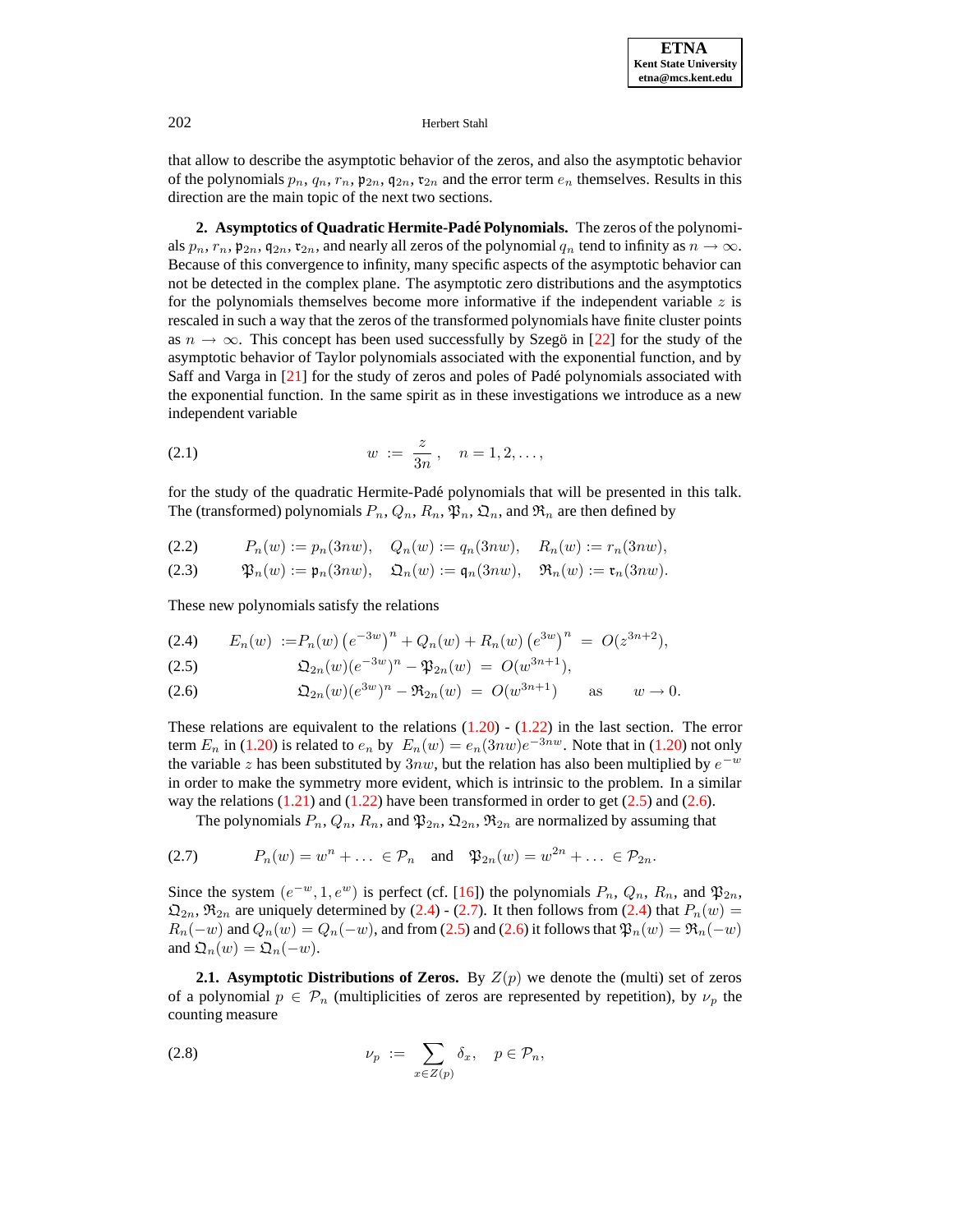

#### Hermite-Padé Polynomials 203

and by  $\stackrel{*}{\longrightarrow}$  the weak convergence of measures in  $\overline{\mathbb{C}}, \underline{\mathbf{i}}$ .e.,  $\mu_n \stackrel{*}{\longrightarrow} \mu$  means that  $\int f d\mu_n \longrightarrow$  $\int f d\mu$  holds for every real function f continuous on  $\overline{\mathbb{C}}$ , as  $n \to \infty$ .

The aim in the present investigation is to give an analytic interpretation of the regular configurations of zeros that can be observed in the Figures [1.1](#page-20-0) and [1.2.](#page-13-0) Only parts of the result will be proved in the talk. These are mainly the statements connected with the definition of the asymptotic expressions. On the other hand the asymptotic relations themselves will not be proved. Thus, for instance, the existence of asymptotic distributions for the zeros in the Figures [1.1](#page-20-0) and [1.2](#page-13-0) is only conjectured.

<span id="page-8-4"></span>CONJECTURE 2.1. There exist six probability measures  $\omega_P$ ,  $\omega_Q$ ,  $\omega_R$ ,  $\omega_{\mathfrak{D}}$ ,  $\omega_{\mathfrak{R}}$ ,  $\omega_{\mathfrak{R}}$  on  $\overline{\mathbb{C}}$ such that the *limits*

(2.9) 
$$
\frac{1}{n}\nu_{P_n} \stackrel{*}{\longrightarrow} \omega_P, \quad \frac{1}{n}\nu_{Q_n} \stackrel{*}{\longrightarrow} \omega_Q, \quad \frac{1}{n}\nu_{R_n} \stackrel{*}{\longrightarrow} \omega_R,
$$

$$
(2.10) \qquad \frac{1}{2n}\nu_{\mathfrak{P}_n} \xrightarrow{\ast} \omega_{\mathfrak{P}}, \quad \frac{1}{2n}\nu_{\mathfrak{Q}_n} \xrightarrow{\ast} \omega_{\mathfrak{Q}}, \quad \frac{1}{2n}\nu_{\mathfrak{R}_n} \xrightarrow{\ast} \omega_{\mathfrak{R}}
$$

*hold true* as  $n \to \infty$ .

The supports of the measures  $\omega_i$ ,  $i \in \{P, Q, R, \mathfrak{P}, \mathfrak{Q}, \mathfrak{R}\}$ , are analytic arcs or the union of analytic arcs. The definition of theses arcs is one of the topics in the next subsection.

**2.2.** The Riemann Surface  $\mathcal{R}$ . We start by defining a Riemann surface  $\mathcal{R}$  with three sheets and genus zero together with an algebraic function  $\psi : \mathcal{R} \longrightarrow \overline{\mathbb{C}}$ , which maps  $\mathcal R$ bijectively on  $\overline{\mathbb{C}}$ . It will turn out that this Riemann surface is fundamental for all definitions relevant for the description of the asymptotics of the polynomials  $P_n$ ,  $Q_n$ ,  $R_n$ ,  $\mathfrak{P}_{2n}$ ,  $\mathfrak{Q}_{2n}$ ,  $\mathfrak{R}_{2n}$ .

<span id="page-8-2"></span>The Riemann surface  $R$  is introduced in order to make the function

(2.11) 
$$
v \mapsto w = w(v) := \frac{v^2 - 1/3}{v(v^2 - 1)}, \qquad v \in \overline{\mathbb{C}},
$$

bijective. Hence,  $\mathcal R$  is the Riemann surface with canonical projection  $\pi : \mathcal R \longrightarrow \overline{\mathbb C}$  and the property that there exists a bijection  $\psi : \mathcal{R} \longrightarrow \overline{\mathbb{C}}$  such that  $\pi \circ \psi^{-1}(v) = w(v)$  for all  $v \in \overline{\mathbb{C}}$ . The last requirement fully determines the surface R and the mapping  $\psi$ . The function  $\psi$  is algebraic of third degree. The surface  $R$  has three sheets and four simple branch points  $\zeta_i$ ,  $j = 1, \ldots, 4$ , over the four base points

<span id="page-8-0"></span>(2.12) 
$$
w_j := \sqrt[4]{1/3}e^{i\varphi_j} \quad \text{with} \quad \varphi_j = \frac{5}{12}\pi, \frac{7}{12}\pi, \frac{17}{12}\pi, \frac{19}{12}\pi, \ j = 1, \dots, 4.
$$

<span id="page-8-3"></span>Indeed, the derivative

(2.13) 
$$
w(v)' = -\frac{v^4 + 1/3}{v^2(v^2 - 1)^2}
$$

<span id="page-8-1"></span>has simple zeros at the four roots  $v_j = \sqrt[4]{-1/3}$ ,  $j = 1, \ldots, 4$ , and it is easy to check that the four points in [\(2.12\)](#page-8-0) are defined by  $w_j = \pi \circ \psi^{-1}(v_j)$  for  $j = 1, ..., 4$  if the  $v_j$ 's are ordered appropriately. We note that for a given  $\zeta \in \mathcal{R}$  the value  $v = \psi(\zeta)$  can be calculated very efficiently by solving the cubic equation

(2.14) 
$$
\pi(\zeta) v (v^2 - 1) - v^2 + \frac{1}{3} = 0.
$$

The value  $v = \psi(\zeta)$  then is one of the three solutions of [\(2.14\)](#page-8-1). The selection is determined by the sheet on which the point  $\zeta$  lies.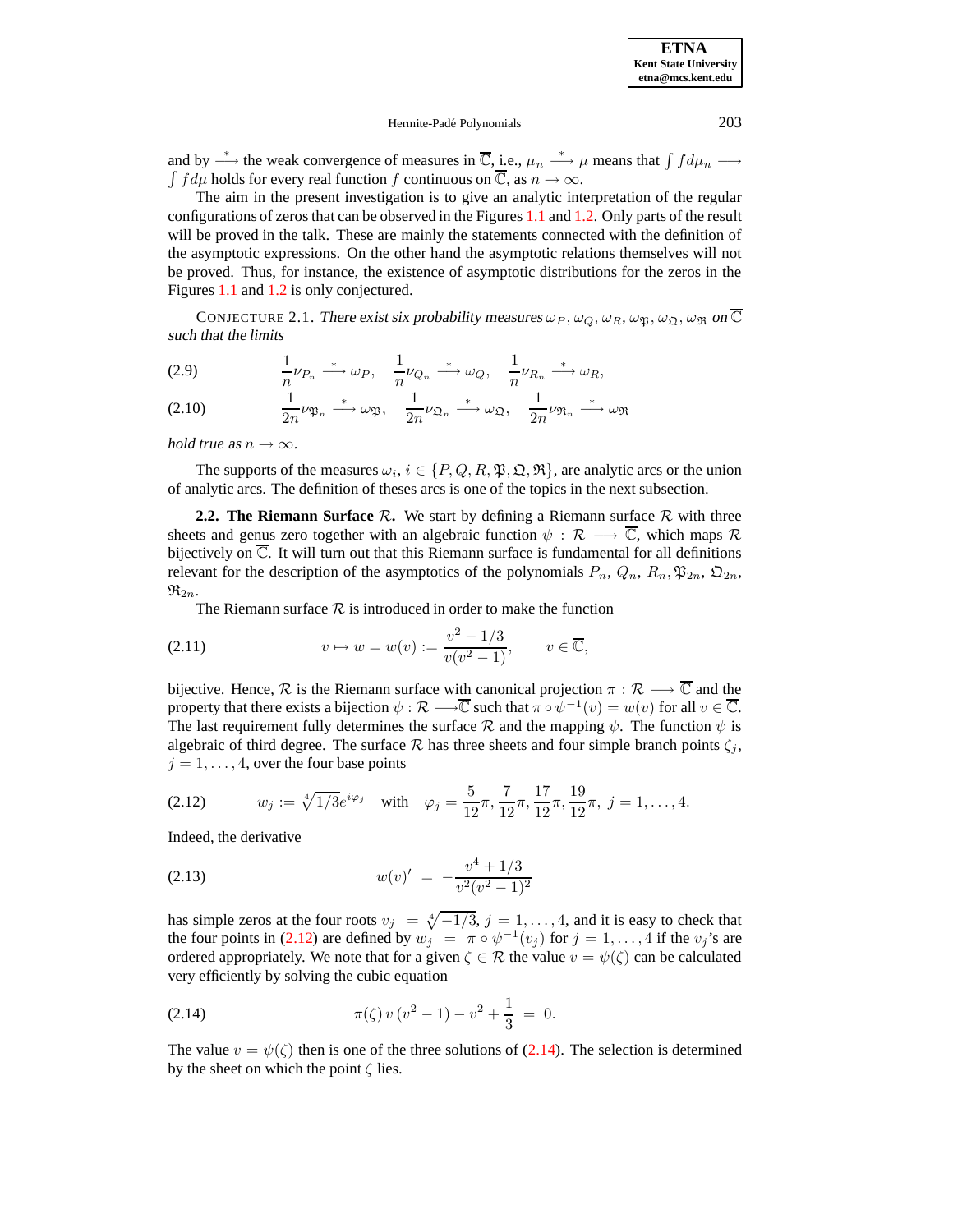

The three sheets of  $\mathcal R$  will be denoted by  $B_{-1}, B_0, B_1$ . For a point  $\zeta \in \mathcal R$  we write  $\zeta^{(j)}$ if  $\zeta$  lies on the sheet  $B_j$ . The canonical projection  $\pi : \mathcal{R} \longrightarrow \overline{\mathbb{C}}$  is bijective on each sheet. By  $\pi_j^{-1}$ :  $\overline{\mathbb{C}} \longrightarrow B_j$ ,  $j = -1, 0, 1$ , we denote the three branches of the inverse function  $\pi^{-1}$ . Points on R will generally be denoted by  $\zeta$ , and by  $\zeta^{(j)}$  if it is clear on which sheet  $B_j$  the point is lying. Base points will generally be denoted by  $w$ . For brevity we call the four points  $\zeta_j \in \mathcal{R}, j = 1, \ldots, 4$ , and also their four base points [\(2.12\)](#page-8-0) branch points.

The information given so far leaves the three sheets rather arbitrary, but their definition will become more concrete as the analysis advances. In a first step we assume that the two sheets  $B_1$  and  $B_0$  are pasted together cross-wise in the usual way along a closed curve  $C_1$ on R, which is lying over an arc  $\Gamma_1 \subseteq \mathbb{C}$  that connects the two branch points  $w_1$  and  $w_4$ . It is assumed that  $\Gamma_1$  intersects R between 0 and  $\infty$ . Analogously, the two sheets  $B_{-1}$  and  $B_0$  are pasted together cross-wise along a curve  $C_{-1}$  lying over an arc  $\Gamma_{-1} \subseteq \mathbb{C}$ . The arc  $\Gamma_{-1}$  connects the two branch points  $w_2$  with  $w_3$  and intersects R between  $-\infty$  and 0. Except for the assumptions about the intersections with  $\mathbb R$  and the specific connections of the branch points, the arcs  $\Gamma_1$  and  $\Gamma_{-1}$  are still fully arbitrary. (They will be determined in Lemma [2.4,](#page-10-0) below.)

It is not difficult to deduce from  $(2.11)$  that the numbering of the sheets can be done in such a way that

$$
\psi(0^{(0)}) = \infty.
$$

It then follows from [\(2.11\)](#page-8-2) that  $\psi(0^{(j)}) = j \sqrt{1/3}$  for  $j = -1, 1$ , and  $\psi(\infty^{(j)}) = j$  for  $j = -1, 0, 1.$ 

**2.3. Definition of the Functions**  $h_j$ **.** In the next step we shall show that there exists a function u such that the three branches of the function  $h = \text{Re}(u \circ \psi)$  have developments near infinity that model the asymptotic behavior of the three terms  $\frac{1}{n} \log |P_n(w)| e^{-3nw}$ ,  $\frac{1}{n} \log |Q_n(w)|$ ,  $\frac{1}{n} \log |R_n(w)| e^{3nw}$  as  $n \to \infty$  with  $P_n$ ,  $Q_n$ ,  $R_n$  defined by relation [\(2.2\)](#page-7-4). In the next lemma it is shown that the function  $h$  and thereby also the function  $u$  is uniquely determined by properties that follow immediately from [\(2.4\)](#page-7-2) and [\(2.7\)](#page-7-3).

<span id="page-9-7"></span>LEMMA 2.2. Let  $h$  be a function harmonic in  $\mathcal{R}\backslash\{\infty^{(-1)}, \infty^{(0)}, \infty^{(1)}, 0^{(0)}\}$  and assume *that*

<span id="page-9-3"></span><span id="page-9-2"></span>(2.16) 
$$
h(\zeta) = -3 \text{ Re } \pi(\zeta) + \log |\pi(\zeta)| + O(\frac{1}{\pi(\zeta)}) \text{ as } \zeta \to \infty^{(-1)},
$$

<span id="page-9-4"></span>
$$
(2.17) \t\t\t h(\zeta) = \log |\pi(\zeta)| + O(1) \t\t\t as \t\zeta \to \infty^{(0)},
$$

<span id="page-9-5"></span>(2.18) 
$$
h(\zeta) = 3 \text{ Re}(\pi(\zeta)) + \log |\pi(\zeta)| + O(1) \quad as \quad \zeta \to \infty^{(1)},
$$

(2.19) 
$$
h(\zeta) = 3 \log |\pi(\zeta)| + O(1)
$$
 as  $\zeta \to 0^{(0)}$ .

*Then the function h is uniquely determined, and it is given by*  $h = \text{Re}(u \circ \psi)$  *with* 

<span id="page-9-8"></span>(2.20) 
$$
u(v) := \frac{2v^2}{v^2 - 1} + \log \frac{2}{3v(v^2 - 1)}.
$$

<span id="page-9-6"></span>DEFINITION 2.3. *By*

<span id="page-9-1"></span><span id="page-9-0"></span>(2.21) 
$$
\tilde{h}_j(w) = h \circ \pi_j^{-1}(w) \text{ for } j = -1, 0, 1, \text{ and } w \text{ near } \infty,
$$

(2.22)  $\tilde{h}_{\infty}(w) = h \circ \pi_0^{-1}(w)$  *for* w *near* 0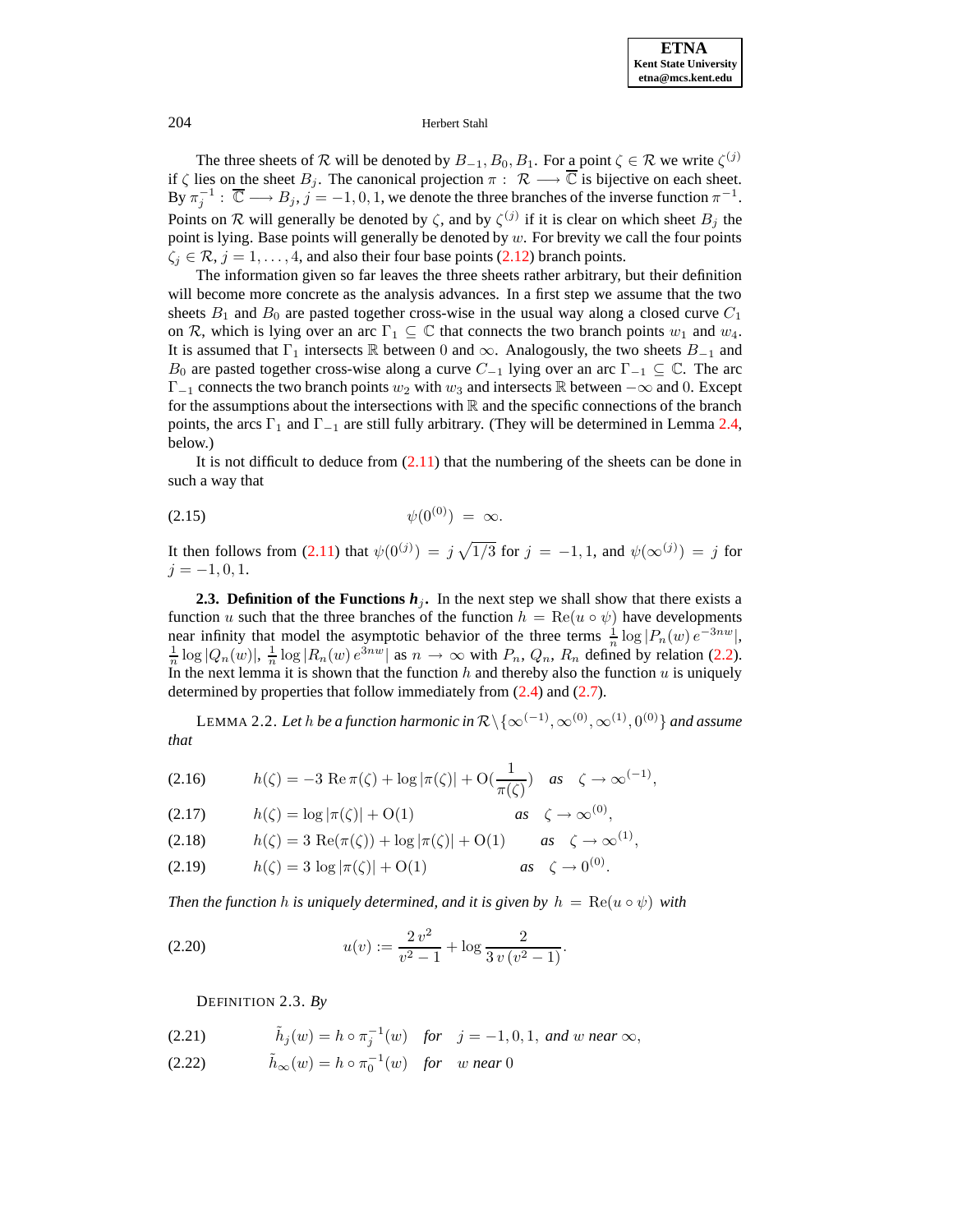# Hermite-Padé Polynomials 205

*we define four harmonic function elements in neighborhoods of* ∞ *and* 0*. In [\(2.21\)](#page-9-0) and [\(2.22\)](#page-9-1) the*  $\pi_j^{-1}$ ,  $j = -1, 0, 1$ , are the three branches of the inverse  $\pi^{-1}$  of the canonical projection  $\pi: \mathcal{R} \longrightarrow \overline{\mathbb{C}}$  *associated with the sheets*  $B_{-1}, B_0$ *, and*  $B_1$ *.* 

*Remarks.* (1) Up to now the sheets  $B_{-1}$ ,  $B_0$ , and  $B_1$  are still rather arbitrary; however, the assumptions made about the arcs  $\Gamma_{-1}$  and  $\Gamma_1$  guarantee that the functions  $\pi_j^{-1}$ ,  $j = -1, 0, 1$ , are well defined in neighborhoods of  $\infty$  and 0, and therefore the function elements [\(2.21\)](#page-9-0) and [\(2.22\)](#page-9-1) are well defined. Their global definition, however, depends on the specification of the sheets  $B_0$ ,  $j = -1, 0, 1$ , which will be done in Lemma [2.4](#page-10-0) below.

(2) The normalization [\(2.7\)](#page-7-3) implies that  $\frac{1}{n} \log |P_n(w)| = \log |w| + O(1/w)$  as  $w \to \infty$ , and consequently we have  $\frac{1}{n} \log |P_n(w)e^{-3nw}| = -3 \text{ Re}(w) + \log |w| + O(1/w)$  as  $w \to \infty$ , which corresponds to [\(2.16\)](#page-9-2). In the same way we see that the two other terms in the middle part of relation  $(2.4)$  correspond to the expressions given in  $(2.17)$  and  $(2.18)$ . In these last two relations we have an error term  $O(1)$  instead of  $O(1/w)$  since the normalization [\(2.7\)](#page-7-3) is assumed only for the polynomial  $P_n$ . Since the term  $E_n$  in [\(2.4\)](#page-7-2) has a zero of order at least  $3n + 2$  at 0, it follows that  $\frac{1}{n} \log |E_n(w)| = 3 \log |w| + O(1)$  as  $w \to \infty$ , and consequently also  $(2.19)$  follows directly from  $(2.5)$ .

(3) Formula  $(2.20)$  allows one to derive as many terms in the developments of the function elements  $\tilde{h}_{-1}$ ,  $\tilde{h}_0$ ,  $\tilde{h}_1$ , and  $\tilde{h}_{\infty}$  as one wants.

<span id="page-10-2"></span>(4) The function h is defined via the function  $u$ , which has been defined in  $(2.20)$  as a function in the v−plane. It is interesting and also important for the investigations below that the derivatives u' and  $w' = (\pi \circ \psi^{-1})'$  have zeros at the same places in the v−plane. Indeed, we have

(2.23) 
$$
u'(v) = -\frac{3(v^4 + 1/3)}{v(v^2 - 1)^2},
$$

and a comparison with  $(2.13)$  shows that both functions have the same set of zeros.

No proofs will be given in the present section; all results that are not stated as conjectures will be proved in Section 3. This is also the case for Lemma [2.2.](#page-9-7)

In the next lemma arcs will be fixed with the help of assumptions about the global structure of the harmonic continuations of the four function elements  $\tilde{h}_j$ ,  $j = -1, 0, 1, \infty$ . Among these arcs are the two arcs  $\Gamma_{-1}$  and  $\Gamma_1$ , which determine the sheets  $B_j$ ,  $j = -1, 0, 1$ , of R.

<span id="page-10-0"></span>LEMMA 2.4. *(i) There exist uniquely two analytic Jordan arcs* Γ−<sup>1</sup> *and* Γ<sup>1</sup> *such that the two function elements*  $h_{-1}$  *and*  $h_1$  *defined in* [\(2.21\)](#page-9-0) *have harmonic continuations throughout the domains*  $\mathbb{C} \setminus \Gamma_{-1}$  *and*  $\mathbb{C} \setminus \Gamma_1$ *, respectively, and the extended functions are continuous throughout*  $\mathbb{C}$ *. The arc*  $\Gamma_{-1}$  *connects the two branch points*  $w_2$  *and*  $w_3$  *in*  $\{ \text{Re}(w) < 0 \}$ *, and the* arc  $\Gamma_1$  connects the two branch points  $w_1$  and  $w_4$  in  $\{ \text{Re}(w) > 0 \}$ . The arc  $\Gamma_1$  is the *image of* Γ−<sup>1</sup> *under reflection on the imaginary axis.*

*(ii)* There uniquely exists a continuum  $K_0\subseteq\mathbb{C}$  such that the function element  $\tilde{h}_0$  defined *in* [\(2.21\)](#page-9-0) has an harmonic continuation throughout the domain  $\mathbb{C} \setminus K_0$ , the extended function *is continuous throughout*  $\mathbb{C}$ *, and the continuum*  $K_0$  *has no subarcs in common with*  $\Gamma_{-1}$  *or*  $\Gamma_1$ *. The continuum*  $K_0$  *is the union of five analytic Jordan arcs*  $\Gamma_{00}, \ldots, \Gamma_{04}$ *, and it connects all four points*  $w_1, \ldots, w_4$ *. The subarc*  $\Gamma_{00}$  *is the interval*  $[-i y_1, i y_1]$  *with*  $y_1$  *a positive number. The subarcs*  $\Gamma_{01}$  *and*  $\Gamma_{02}$  *connect the two branch points*  $w_1$  *and*  $w_2$  *with*  $i y_1$ *, the subarcs*  $\Gamma_{03}$  *and*  $\Gamma_{04}$  *connect the branch points*  $w_3$  *and*  $w_4$  *with*  $-i y_1$ *. For*  $y_1$  *we have the numerical value*

<span id="page-10-1"></span>
$$
(2.24) \t\t y_1 \doteq 0.621391
$$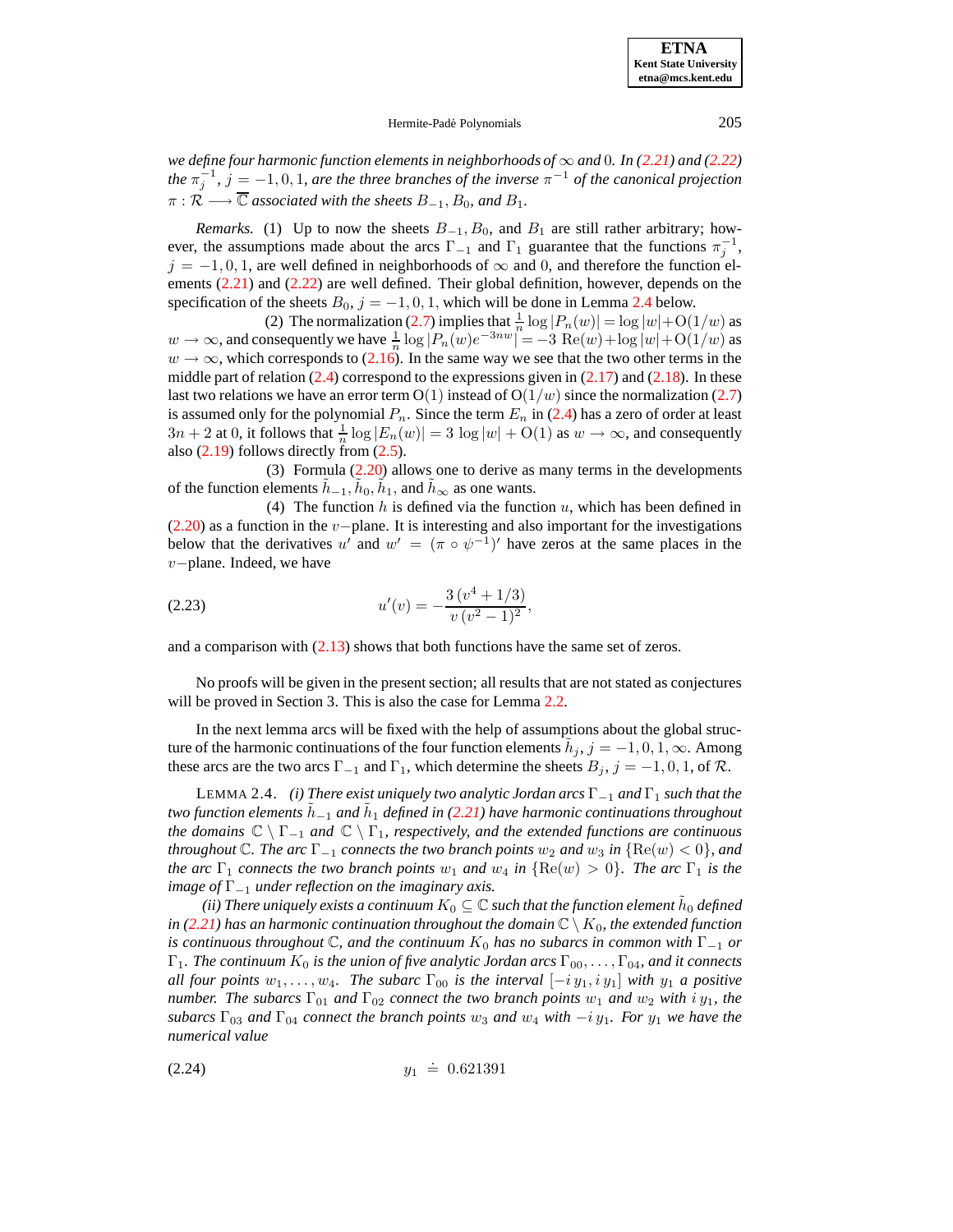

FIG. 2.1. *The arcs*  $\Gamma_{-1}$ ,  $\Gamma_1$ , the set  $K_0 = \Gamma_{00} \cup \ldots \cup \Gamma_{04}$ , and parts of the set  $K_\infty = \Gamma_{\infty 1} \cup \ldots \cup \Gamma_{\infty 4}$ .

*(iii)* There uniquely exists a continuum  $K_{\infty} \subseteq \overline{\mathbb{C}}$  such that the function element  $\tilde{h}_{\infty}$ *defined in* [\(2.22\)](#page-9-1) *has a harmonic continuation throughout the domain*  $\mathbb{C} \setminus (\{0\} \cup K_{\infty})$ *, the extended function is continuous throughout* <sup>C</sup> \ {0}*, and the continuum* <sup>K</sup><sup>∞</sup> *has no subarcs in common with*  $\Gamma_{-1}$ *,*  $\Gamma_1$ *, or*  $K_0$ *. The continuum*  $K_{\infty}$  *is the union of four analytic Jordan*  $\int \text{arcs} \Gamma_{\infty 1}, \ldots, \Gamma_{\infty 4} \subseteq \overline{\mathbb{C}}$ , each  $\Gamma_{\infty j}, j = 1, \ldots, 4$ , *connects* the branch point  $w_j$  with  $\infty$ . *The*  $\Gamma_{\infty 1}, \ldots, \Gamma_{\infty 4}$  *are disjoint in*  $\mathbb{C}$ *.* 

<span id="page-11-0"></span>DEFINITION 2.5. *By*  $h_j$ ,  $j = -1, 0, 1, \infty$ , *we denote the harmonic continuations of the function elements*  $\tilde{h}_j$  *into the domains*  $\overline{\mathbb{C}} \setminus \Gamma_{-1}$ ,  $\overline{\mathbb{C}} \setminus K_0$ ,  $\overline{\mathbb{C}} \setminus \Gamma_1$ , and  $\overline{\mathbb{C}} \setminus K_\infty$ , *respectively. Because of the continuity assumption, these continuations extend to the whole*  $\overline{\mathbb{C}}$ *.* 

*Remarks.* (1) With the determination of the two Jordan arcs  $\Gamma_1$  and  $\Gamma_{-1}$  in part (i) of the Lemma [2.4](#page-10-0) the shape of the three sheets  $B_{-1}$ ,  $B_0$ ,  $B_1$  of the surface  $R$  is finally fixed. The definition of the sheets is unique up to the attribution of the boundary curves  $C_{-1}$  and  $C_1$  to each of the neighboring sheets. This can always be done in a satisfactory way.

(2) The arcs  $\Gamma_1$ ,  $\Gamma_{-1}$ , the set  $K_0$ , and parts of the set  $K_{\infty}$  are shown in Figure [2.1.](#page-20-0)

(3) Below, in Theorem [2.16,](#page-17-0) tools will be introduced which allow to calculate all arcs mentioned in Lemma [2.4](#page-10-0) in a very efficient way. The existence of these tools allows us to say that the arcs  $\Gamma_1$ ,  $\Gamma_{-1}$ , and the sets  $K_0$ ,  $K_\infty$  are defined in a constructive fashion.

(4) The surface  $R$  has three sheets, but in Lemma [2.4](#page-10-0) we have considered four branches  $h_j$ ,  $j = -1, 0, 1, \infty$ , of the function h. Consequently, everywhere in  $\mathbb{C} \setminus (\Gamma_{-1} \cup$  $K_0 \cup \Gamma_1 \cup K_\infty$ ) two of the four branches have to be identical. The harmonicity implies that the identical pair has to be the same in each component of the set  $\mathbb{C}\setminus(\Gamma_{-1}\cup K_0\cup\Gamma_1\cup K_{\infty})$ . The pairing can only change if w crosses one of the subarcs of  $\Gamma_{-1} \cup K_0 \cup \Gamma_1 \cup K_{\infty}$ .

**2.4. Definition of the Measures**  $\nu_j$ . For the functions  $h_j$ ,  $j = -1, 0, 1$ , of Definition [2.5](#page-11-0) there exist representations which involve logarithmic potentials, and these potentials de-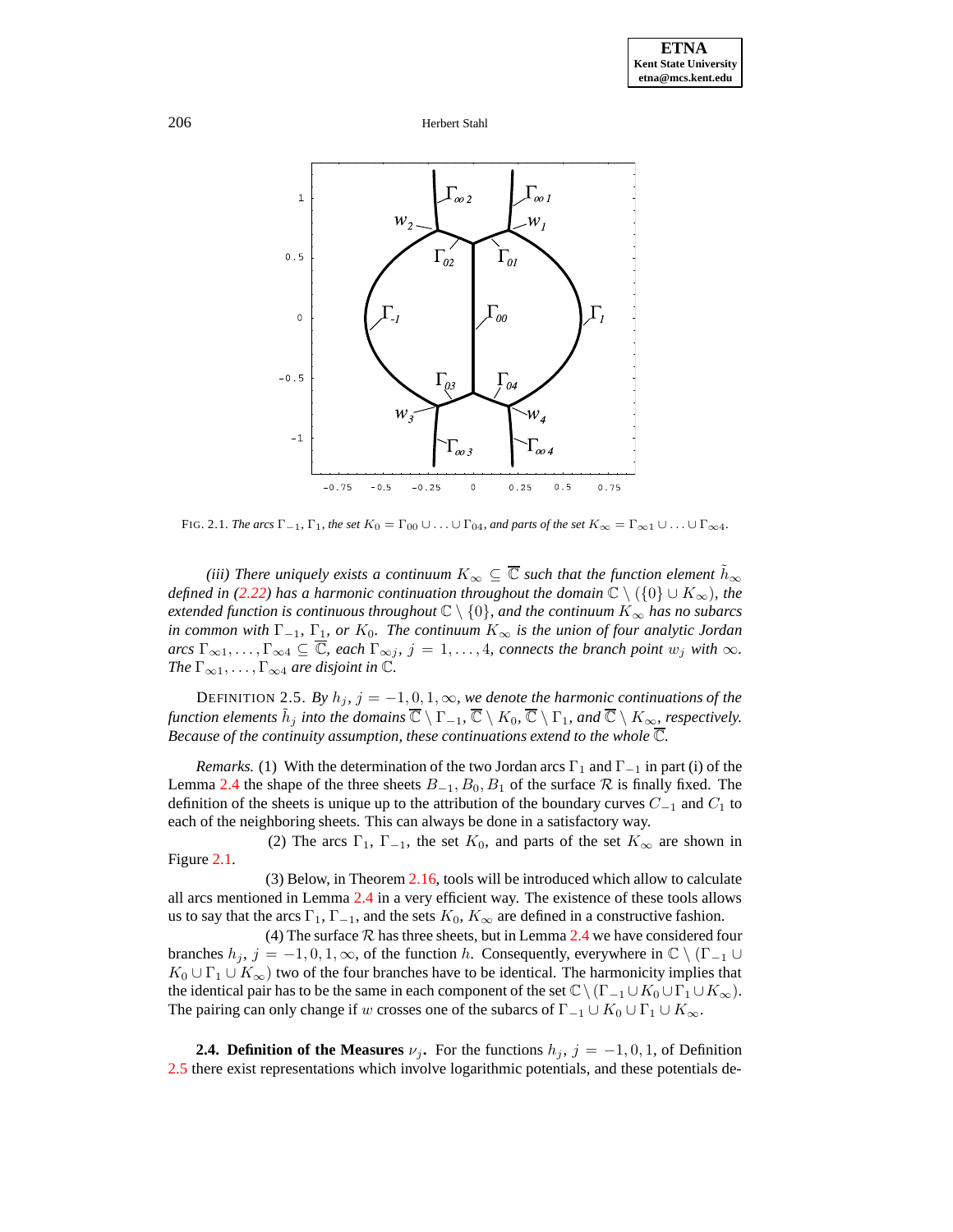#### Hermite-Padé Polynomials 207

<span id="page-12-0"></span>termine three probability measures that are the asymptotic distributions of the zeros of the polynomials  $P_n$ ,  $Q_n$ ,  $R_n$ .

LEMMA 2.6. *There exist three probability measures*  $\nu_1, \nu_0, \nu_{-1}$  *such that* 

<span id="page-12-4"></span>(2.25) 
$$
h_{-1}(w) = -3 \operatorname{Re}(w) - \int \log \frac{1}{|w - x|} d\nu_{-1}(x),
$$

<span id="page-12-5"></span><span id="page-12-3"></span>(2.26) 
$$
h_0(w) = \log(2) - \int \log \frac{1}{|w - x|} d\nu_0(x),
$$

(2.27) 
$$
h_1(w) = 3 \operatorname{Re}(w) - \int \log \frac{1}{|w - x|} d\nu_1(x).
$$

*We have*  $supp(v_i) = \Gamma_i$  *for*  $j = -1, 1$ *, and*  $supp(v_0) = K_0$ *. The measure*  $v_{-1}$  *is the image of*  $\nu_1$  *under reflection on the imaginary axis.* 

*Remarks.* (1) The measures  $\nu_{-1}, \nu_0, \nu_1$  are absolutely continuous with respect to linear Lebesgue measure on supp( $\nu_j$ ) for  $j = -1, 0, 1$ , respectively. Below, in Theorem [2.17,](#page-18-0) tools will be presented that allow an efficient calculation of the density functions of these three measures.

(2) The density functions are real-analytic with respect to arc length inside of the arcs that form the supports. Near the branch points  $w_1, \ldots, w_4$  the density functions are of the form  $const*\sqrt{dist(w, w_j)} + O(|w - w_j|)$  for  $w \in \text{supp}(\nu_j)$  and  $w \to w_j$ ,  $j = 1, ..., 4$ .

**2.5. Asymptotics I.** The definitions of the last two subsections allow to formulate the first group of asymptotic results, which are a core piece of the present talk. These statements are still conjectures since parts of the proofs still have not been worked out.

<span id="page-12-2"></span>CONJECTURE 2.7. Let the functions  $h_j$ ,  $j = -1, 0, 1, \infty$ , the arcs  $\Gamma_{-1}$ ,  $\Gamma_1$ , and the  $c$ *continua*  $K_0$ *,*  $K_{\infty}$ *, be defined as in the Lemma* [2.4](#page-10-0) *and Definition* [2.5.](#page-11-0) *Then we have* 

 $\lim_{n\to\infty}\frac{1}{n}$ (2.28)  $\lim_{n \to \infty} \frac{1}{n} \log |P_n(w)| = h_{-1}(w) + 3 \operatorname{Re}(w)$  *locally uniformly for*  $w \in \mathbb{C} \setminus \Gamma_{-1}$ ,  $\lim_{n\to\infty}\frac{1}{n}$ (2.29)  $\lim_{n \to \infty} \frac{1}{n} \log |Q_n(w)| = h_0(w)$  *locally uniformly for*  $w \in \mathbb{C} \setminus K_0$ ,  $\lim_{n\to\infty}\frac{1}{n}$ (2.30)  $\lim_{n\to\infty} \frac{1}{n} \log |R_n(w)| = h_1(w) - 3 \operatorname{Re}(w)$  *locally uniformly for*  $w \in \mathbb{C} \setminus \Gamma_1$ ,  $\lim_{n\to\infty}\frac{1}{n}$ (2.31)  $\lim_{n \to \infty} \frac{1}{n} \log |E_n(w)| = h_\infty(w)$  *locally uniformly for*  $w \in \mathbb{C} \setminus (\{0\} \cup K_\infty)$ .

CONJECTURE 2.8. *The three measures*  $\omega_P$ ,  $\omega_Q$ ,  $\omega_R$  *in Conjecture [2.1](#page-8-4) are given by* 

<span id="page-12-1"></span>
$$
\omega_P = \nu_{-1}, \qquad \omega_Q = \nu_0, \qquad \omega_R = \nu_1,
$$

*where*  $\nu_j$ ,  $j = -1, 0, 1$ , are the probability measures introduced in Lemma [2.6.](#page-12-0)

In Figure [2.2](#page-13-0) the zeros from Figure [1.1](#page-20-0) are plotted together with the arcs introduced in Lemma [2.4.](#page-10-0) The zeros in Figure [1.1](#page-20-0) have been calculated in the z−variable. In order to make them comparable to the scales of Figure [2.1,](#page-20-0) Figure [1.1](#page-20-0) has been transformed by the function [\(2.1\)](#page-7-5) with  $n = 30$ . The arcs  $\Gamma_{-1}$ ,  $\Gamma_1$ , and the set  $K_0$  are the supports of the measures  $\nu_i$ ,  $j = -1, 0, 1$ . As Figure [2.2](#page-13-0) shows there exists a good accordance between the zeros and the supports of their asymptotic distributions already for  $n = 30$ . In Conjecture [2.8](#page-12-1) only weak convergence has been considered; in a forthcoming paper also a strong version of the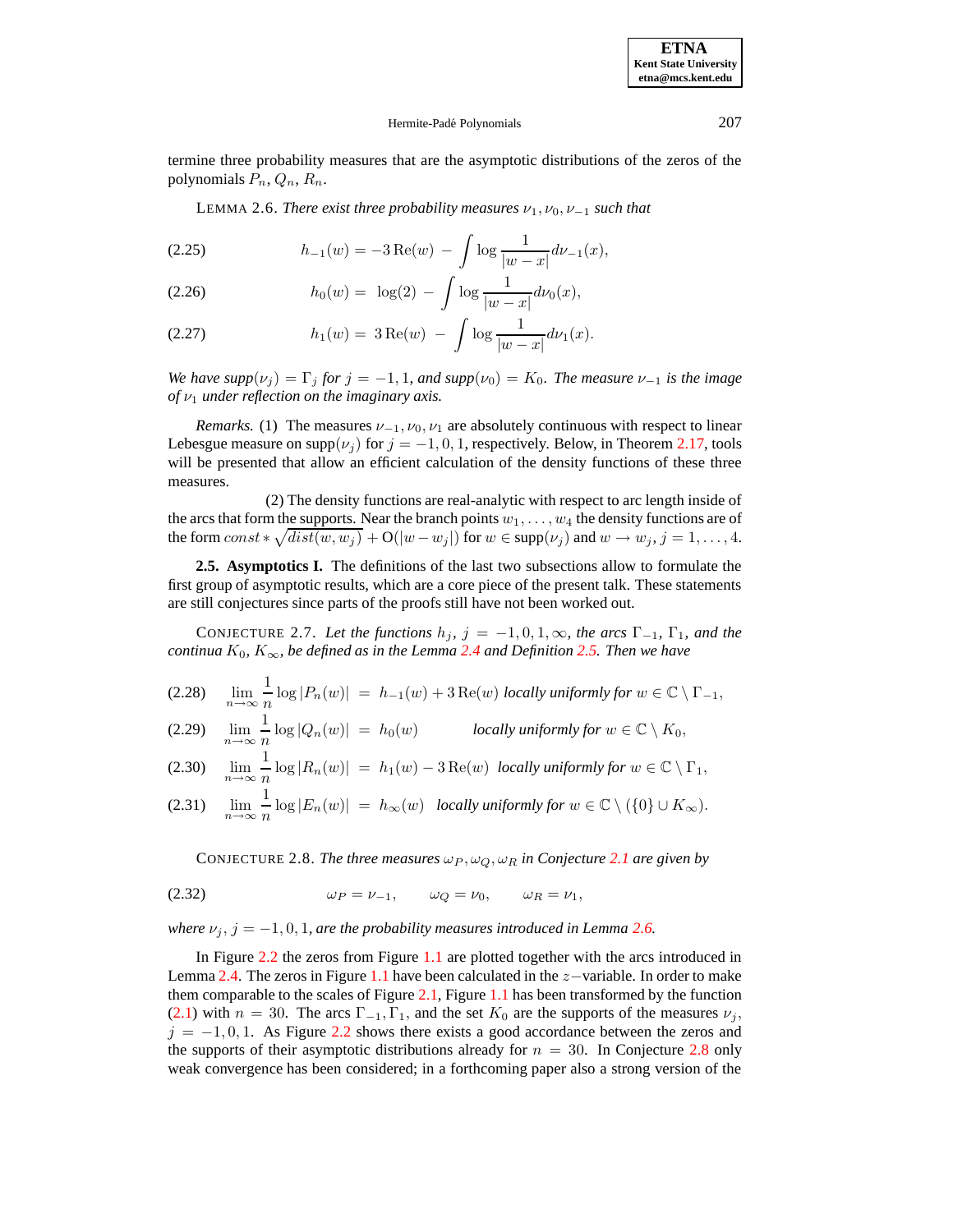

<span id="page-13-0"></span>FIG. 2.2. An overlay of Figure [1.1](#page-20-0) with Figure [2.1](#page-20-0) after a shrinking of the scales of Figure 1.1 in accordance *with [\(2.1\)](#page-7-5).*

asymptotic zero distributions will be proved. These strong asymptotic relations are precise enough to fix approximate positions of individual zeros.

Also for the zeros of the error term  $E_n$  an asymptotic distribution can be found with a method that is similar to that used to define the three probability measures  $\nu_{-1}, \nu_0, \nu_1$ . However, this asymptotic distribution has no compact support and its mass is infinite. We shall not address the problem in the present talk.

**2.6. Definition of the Functions**  $g_j$  and the Measures  $\psi_j$ . Our next aim is to present asymptotic relations for the Hermite-Padé polynomials  $\mathfrak{P}_{2n}$ ,  $\mathfrak{Q}_{2n}$ ,  $\mathfrak{R}_{2n}$  of type II. The approach will be analogous to that applied in the last two subsections for the asymptotic relation of the polynomials  $P_n, Q_n, R_n$  of type I. In a first step we define functions  $g_i$  and measures  $\psi_j$ ,  $j = -1, 0, 1$ , which will be the building blocks of the asymptotic relations.

<span id="page-13-1"></span>**LEMMA** 2.9. *There exist uniquely two analytic Jordan arcs*  $\Gamma_{-1,2}$ ,  $\Gamma_{12}$ *, and a set*  $K_1$ *such that*

 $(i)$  the three function elements  $\tilde{h}_{-1}$ ,  $\tilde{h}_1$ , and  $\tilde{h}_0$  defined in [\(2.21\)](#page-9-0) have harmonic contin*uations*  $g_{-1}, g_1$ *, and*  $g_0$  *throughout the domains*  $\mathbb{C} \setminus (\Gamma_{-1,2} \cup \{0\})$ *,*  $\mathbb{C} \setminus (\Gamma_{12} \cup \{0\})$ *, and*  $\mathbb{C} \setminus (K_1 \cup \{0\})$ *, respectively,* 

*(ii) at the origin we have*

(2.33) 
$$
g_j(w) = 3 \log |w| + O(1)
$$
 as  $w \to 0$  for  $j = -1, 0, 1$ , and

*(iii) the functions*  $g_{-1}, g_0, g_1$  *extend continuously throughout*  $\mathbb{C} \setminus \{0\}$ *.* 

The function elements  $\tilde{h}_{-1}$ ,  $\tilde{h}_1$ , and  $\tilde{h}_0$  represent the three branches at infinity of the function  $h$  defined in Definition [2.3.](#page-9-8) Comparing Lemma [2.4](#page-10-0) with Lemma [2.9](#page-13-1) we see that near infinity three functions  $h_{-1}$ ,  $h_0$ ,  $h_1$  and the newly introduced functions  $g_{-1}$ ,  $g_0$ ,  $g_1$  are identical. However, globally these functions are different. The boundaries  $\Gamma_{-1,2}$ ,  $K_1$ ,  $\Gamma_{12}$  of the domains of definition of the functions  $g_{-1}, g_0, g_1$  are defined by a similar principle as that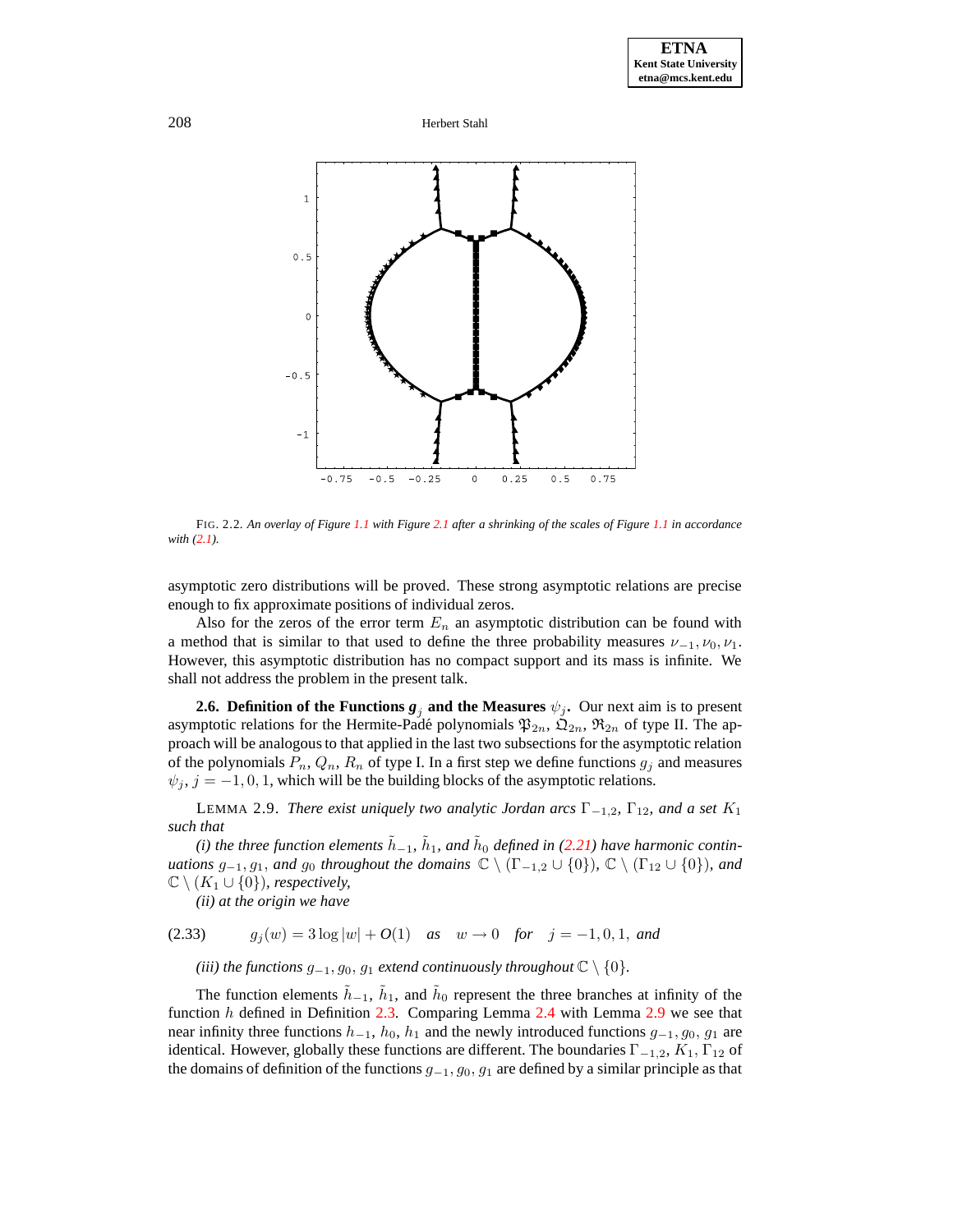# Hermite-Padé Polynomials 209

applied in Lemma [2.4](#page-10-0) for  $\Gamma_{-1}$ ,  $\Gamma_1$  and  $K_0$ . Therefore, it is not surprising that there exists a connection between the new arcs  $\Gamma_{-1,2}$ ,  $\Gamma_{12}$  and set  $K_1$  on one hand and the arcs  $\Gamma_{-1}$ ,  $\Gamma_1$ and set  $K_0$  defined in Lemma [2.4](#page-10-0) on the other hand. The connections are stated in the next lemma.

LEMMA 2.10. *(i) We have*  $K_1 = \Gamma_{-1} \cup \Gamma_1$ .

<span id="page-14-2"></span>*(ii) The*  $arc \Gamma_{-1,2}$  *connects the branch point*  $w_2$  *with*  $w_3$ *, and the*  $arc \Gamma_{12}$  *the branch point*  $w_1$  *with*  $w_4$ *. The subarcs*  $\Gamma_{02}$  *and*  $\Gamma_{03}$  *of*  $K_0$  *introduced in Lemma* [2.4](#page-10-0) *are subarcs of the*  $arc \Gamma_{-1,2}$ *, and the subarcs*  $\Gamma_{01}$  *and*  $\Gamma_{04}$  *of*  $K_0$  *are subarcs of the arc*  $\Gamma_{12}$ *.* 

 $(iii)$  *The*  $arc \Gamma_{-1,2}$  *intersects*  $\mathbb R$  *in the interval*  $(0, \infty)$ *, and the*  $arc \Gamma_{12}$  *intersects*  $\mathbb R$  *in the interval*  $(-\infty, 0)$ *.* 

*Remark.* The arcs  $\Gamma_{-1,2}$ ,  $\Gamma_{12}$  and the set  $K_1$  are plotted in Figure [2.3.](#page-15-0)

<span id="page-14-0"></span>For the functions  $g_j$ ,  $j = -1, 0, 1$ , there exist representations involving logarithmic potentials. With the help of these potentials we introduce the probability measures  $\psi_j, j =$  $-1, 0, 1.$ 

LEMMA 2.11. *There exist three probability measures*  $\psi_{-1}, \psi_0, \psi_1$  *such that* 

<span id="page-14-5"></span><span id="page-14-4"></span>(2.34) 
$$
g_{-1}(w) = -3 \operatorname{Re}(w) + 3 \log |w| + 2 \int \log \frac{1}{|w - x|} d\psi_{-1}(x),
$$

(2.35) 
$$
g_0(w) = \log(2) + 3 \log |w| + 2 \int \log \frac{1}{|w - x|} d\psi_0(x),
$$

<span id="page-14-3"></span>(2.36) 
$$
g_1(w) = 3 \operatorname{Re}(w) + 3 \log |w| + 2 \int \log \frac{1}{|w - x|} d\psi_1(x).
$$

*We have*  $supp(\psi_j) = \Gamma_{j,2}$  *<i>for*  $j = -1, 1$ *, and*  $supp(\psi_0) = K_1$ *. The measure*  $\psi_{-1}$  *is the image of*  $\psi_1$  *under reflection on the imaginary axis.* The *measure*  $\psi_0$  *is symmetric with respect to the imaginary axis, and we have*  $\psi_0 = (\nu_{-1} + \nu_1)/2$ *.* 

*Remark.* Like the measures  $\nu_{-1}, \nu_0, \nu_1$ , the measures  $\psi_{-1}, \psi_0, \psi_1$  are also absolutely continuous with respect to linear Lebesgue measure on the supports supp $(\psi_i)$ ,  $j = -1, 0, 1$ . Below, in Theorem [2.17,](#page-18-0) tools will be presented that allow an efficient calculation of the density functions of the three measures.

**2.7. Asymptotics II.** With the definitions of the last subsection we are prepared to formulate the asymptotic relations for the Hermite-Padé polynomials  $\mathfrak{P}_{2n}$ ,  $\mathfrak{Q}_{2n}$ ,  $\mathfrak{R}_{2n}$  of type II.

<span id="page-14-1"></span>CONJECTURE 2.12. Let the functions  $g_j$ ,  $j = -1, 0, 1$ , the arcs  $\Gamma_{-1,2}$ ,  $\Gamma_{12}$ , and the set K1*, be defined as in the Lemma [2.9.](#page-13-1) Then locally uniformly we have*

(2.37)  
\n
$$
\lim_{n \to \infty} \frac{1}{n} \log |\mathfrak{P}_{2n}(w)| = -g_{-1}(w) + 3 \log |w| + 3 \operatorname{Re}(w)
$$
\nfor  $w \in \mathbb{C} \setminus (\Gamma_{-1,2} \cup \{0\}),$   
\n(2.38)  
\n
$$
\lim_{n \to \infty} \frac{1}{n} \log |\mathfrak{Q}_{2n}(w)| = -g_0(w) + 3 \log |w|
$$
\nfor  $w \in \mathbb{C} \setminus (K_1 \cup \{0\}),$   
\n(2.39)  
\n
$$
\lim_{n \to \infty} \frac{1}{n} \log |\mathfrak{R}_{2n}(w)| = -g_1(w) + 3 \log |w| - 3 \operatorname{Re}(w) \text{ for } w \in \mathbb{C} \setminus (\Gamma_{12} \cup \{0\}).
$$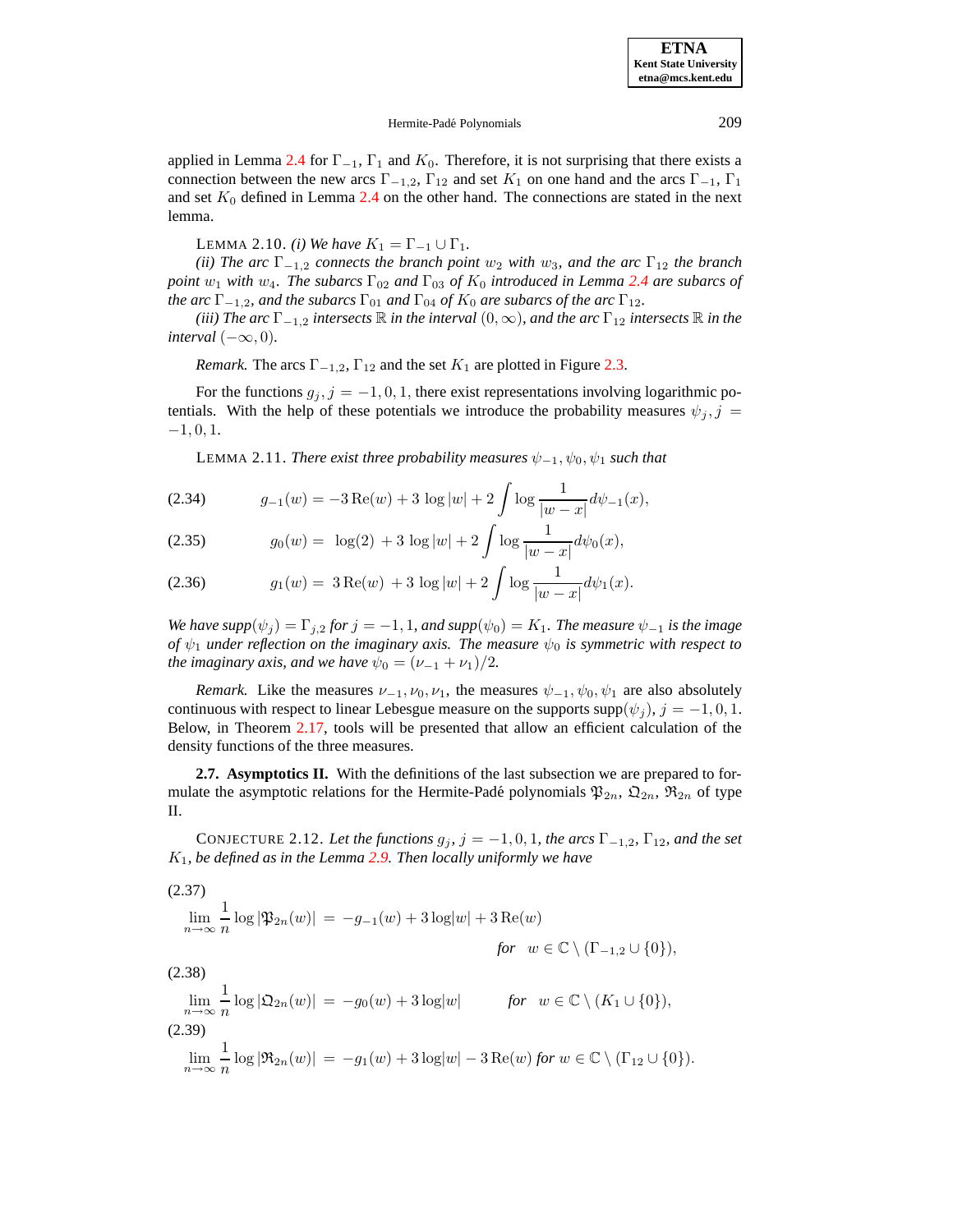

<span id="page-15-0"></span>FIG. 2.3. *The*  $arcs \Gamma_{-1,2}$ ,  $\Gamma_{12}$  *and* the set  $K_1 = \Gamma_{-1} \cup \Gamma_1$ . *The*  $arcs \text{ of Figure 2.1}$  $arcs \text{ of Figure 2.1}$  $arcs \text{ of Figure 2.1}$  *are included into* the *figure and represented by dashed lines*  $(- - -)$ *.* 

CONJECTURE [2.1](#page-8-4)3. *The three measures*  $\omega_{\mathfrak{B}}, \omega_{\mathfrak{D}}, \omega_{\mathfrak{R}}$  *in Conjecture 2.1 are given by* 

(2.40) 
$$
\omega_{\mathfrak{P}} = \psi_{-1}, \qquad \omega_{\mathfrak{Q}} = \psi_0, \qquad \omega_{\mathfrak{R}} = \psi_1,
$$

*where*  $\psi_j$ ,  $j = -1, 0, 1$ , *are the probability measures introduced in Lemma [2.11.](#page-14-0)* 

In Figure [2.4](#page-16-0) the zeros of the Hermite-Padé polynomials  $\mathfrak{P}_{60}$ ,  $\mathfrak{D}_{60}$ ,  $\mathfrak{R}_{60}$  of type II are plotted together with the arcs introduced in Lemma [2.9](#page-13-1) and plotted in Figure [2.3.](#page-15-0) Note that Figure [1.1](#page-20-0) has been rescaled by function [\(2.1\)](#page-7-5) with  $n = 30$ . As in Figure [2.2,](#page-13-0) we observe a good approximation of the support supp $(\psi_j)$ ,  $j = -1, 0, 1$ , by the zeros of the Hermite-Padé polynomials  $\mathfrak{P}_{60}$ ,  $\mathfrak{Q}_{60}$ ,  $\mathfrak{R}_{60}$ , respectively.

**2.8. A Numerical Method.** In the last subsection we presented a numerical method which allows to calculate the functions  $h_j$ ,  $j = -1, 0, 1, \infty$ , and  $g_j$ ,  $j = -1, 0, 1$ , in the asymptotic relations of the Conjectures [2.7](#page-12-2) and [2.12,](#page-14-1) the arcs  $\Gamma_{-1}, \ldots, \Gamma_{12}$  introduced in the Lemmas [2.4](#page-10-0) and [2.9,](#page-13-1) and the density functions of the measures  $\nu_{-1}, \nu_0, \nu_1, \psi_{-1}, \psi_0, \psi_1$ introduced in the Lemmas [2.6](#page-12-0) and [2.11.](#page-14-0)

The function h defined on the Riemann surface  $R$  and introduced in Lemma [2.2](#page-9-7) is basic for the definition of the functions  $h_j$  and  $g_j$ . Let f denote the function

(2.41) 
$$
f(v) := \text{Re} \frac{2 v^2}{v^2 - 1} + \log \frac{2}{3} - \log |v(v^2 - 1)|,
$$

which is the real part of function  $(2.20)$  in Lemma [2.2.](#page-9-7) From Lemma [2.2](#page-9-7) and the definition of the functions  $h_j$  and  $g_j$  in the Lemmas [2.4](#page-10-0) and [2.9](#page-13-1) it follows that for any given  $w \in \mathbb{C}$  the values  $h_j(w)$  and  $g_j(w)$  are equal to  $f(v_j)$  with  $v_j = \psi \circ \pi_{l_j}^{-1}(w)$  if the branch  $\pi_{l_j}^{-1}$  of the inverse projection  $\pi^{-1}$  is chosen appropriately. The calculation of  $\psi \circ \pi_l^{-1}(w)$  can be done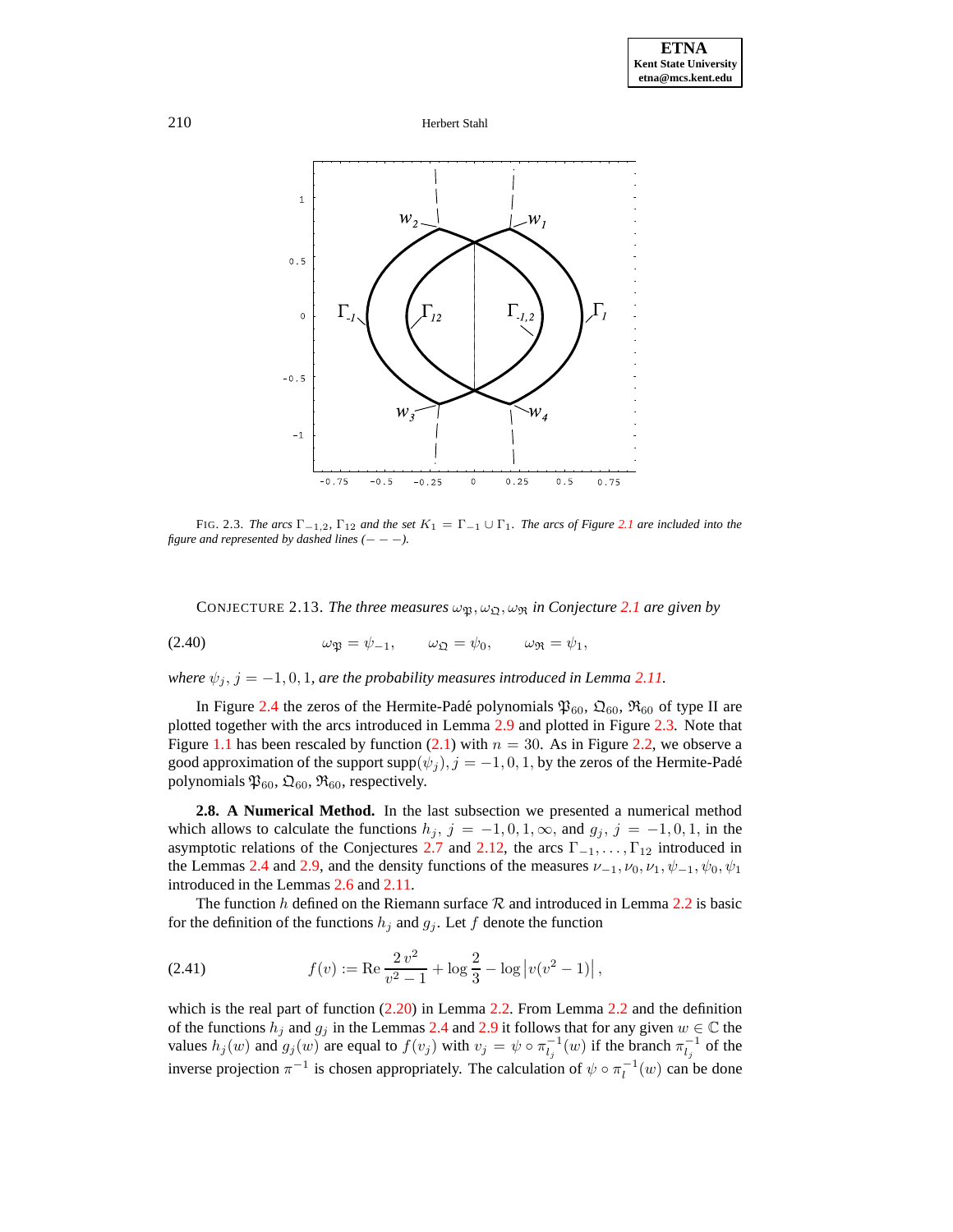### Hermite-Padé Polynomials 211



<span id="page-16-0"></span>FIG. 2.4. An overlay of Figure [1.2](#page-13-0) with Figure [2.3](#page-15-0) after a shrinking of the scales of Figure 1.2 in accordance *with [\(2.1\)](#page-7-5).*

<span id="page-16-1"></span>very efficiently, as we have seen in Subsection 2.2. The value of  $\psi \circ \pi_l^{-1}(w)$  is one of the three solutions  $v_l$ ,  $l = -1, 0, 1$ , of the equation

(2.42) 
$$
w v (v^2 - 1) - v^2 + \frac{1}{3} = 0.
$$

However, the selection of the right solution is a problem that is equivalent to choosing the appropriate branch of  $\pi^{-1}$  in  $\psi \circ \pi_{l_j}^{-1}(w)$ . In the next theorem we present a strategy for making these selections by continuation along chains of points in the domains of definition of the functions  $h_j$  and  $g_j$ . Let  $D_j$ ,  $j = -1, 0, 1, \infty$ , denote the domain of definition of the function  $h_j$ , i.e., by Lemma [2.4](#page-10-0) we have  $D_j := \overline{\mathbb{C}} \setminus \Gamma_j$  for  $j = -1, 1$ , and  $D_j := \overline{\mathbb{C}} \setminus K_j$  for  $j = 0, \infty$ . Let  $G_j$ ,  $j = -1, 0, 1$ , further denote the domain of definition of the function  $g_j$ , i.e., by Lemma [2.9](#page-13-1) we have  $G_j := \overline{\mathbb{C}} \setminus (\Gamma_{j2} \cup \{0\})$  for  $j = -1, 1$ , and  $G_0 := \overline{\mathbb{C}} \setminus (K_1 \cup \{0\})$ .

<span id="page-16-2"></span>THEOREM 2.14. *(i)* Let  $w \in \mathbb{C}$  lie close to  $\infty$ . Then we can choose the index l of the *three* solutions  $v_l$  *of equation* [\(2.42\)](#page-16-1) *in such a way that*  $v_l$  *lies close to l for each*  $l = -1, 0, 1$ *, and it follows that*

(2.43) 
$$
h_j(w) = g_j(w) = f(v_j) \text{ for } j = -1, 0, 1.
$$

*(ii)* Let  $w \in \mathbb{C}$  *lie close to* 0*. Then there exists exactly one solution*  $v_{\infty}$  *of equation* [\(2.42\)](#page-16-1) *that lies close to*  $\infty$  *(the other two solutions lie close to*  $\pm\sqrt{1/3}$ *). With this choice of*  $v_{\infty}$  *it follows that*

$$
(2.44) \t\t\t\t h_{\infty}(w) = f(v_{\infty}).
$$

*(iii) For an arbitrary*  $w \in D_j$ ,  $j = -1, 0, 1$ , *or*  $w \in G_j$ ,  $j = -1, 0, 1$ , *the values*  $h_j(w)$ *or*  $g_i(w)$ , *respectively, can be calculated by continuation of these functions through*  $D_i$  *or* G<sub>j</sub> starting from a neighborhood of infinity. If we assume that for a point  $w = w_0 \in D_i$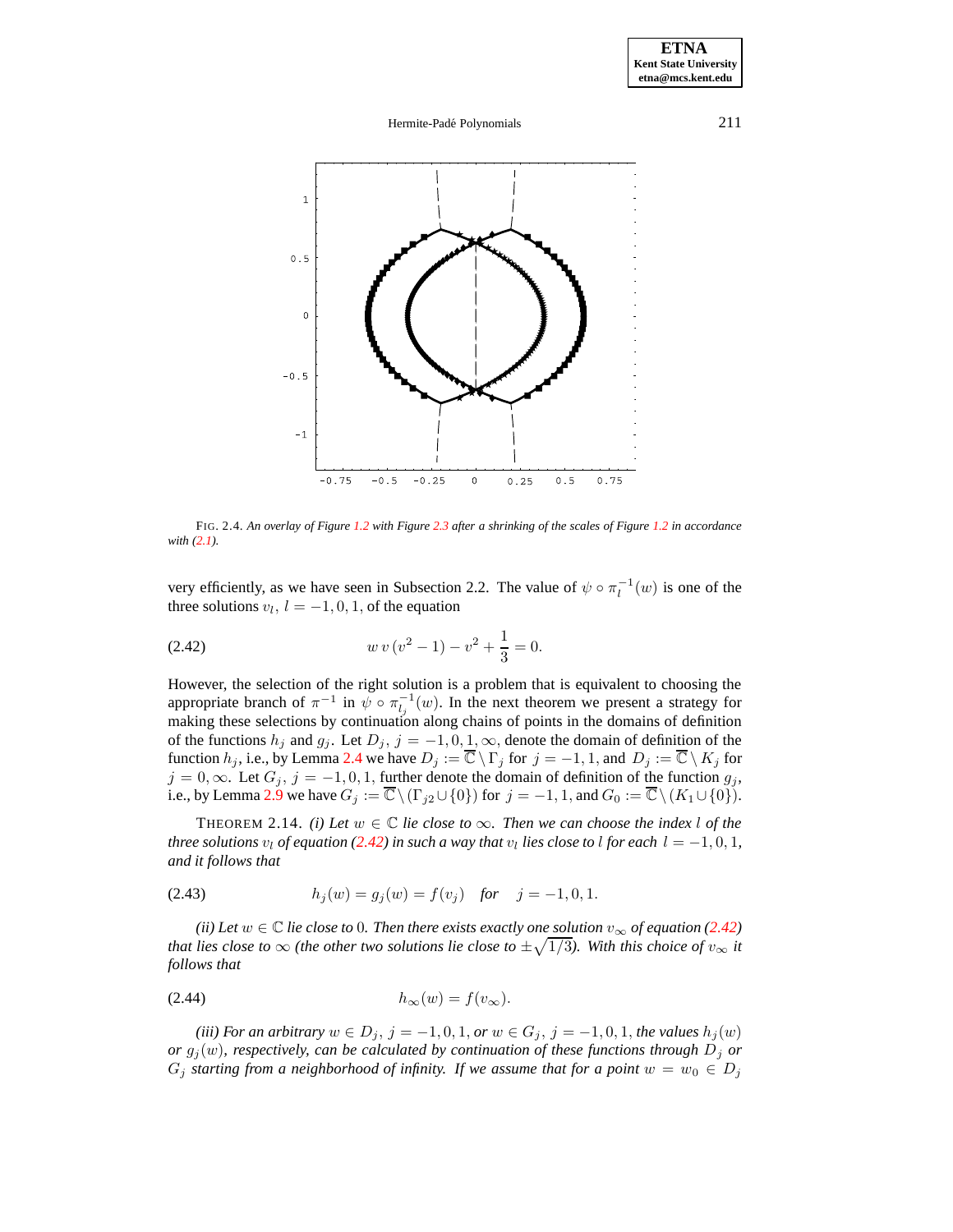*the solution*  $v_j = v_j(w_0)$  *of equation* [\(2.42\)](#page-16-1) *has been chosen in such a way that*  $h_j(w_0)$  =  $f(v_j(w_0))$ , and if  $w_1 \in D_j$  lies close to  $w_0$ , then one has to choose, from the three roots of *equation* [\(2.42\)](#page-16-1) with  $w = w_1$ , the solution  $v_j = v_j(w_1)$  that lies closest to  $v_j = v_j(w_0)$ *. For this new*  $v_i$  *one has* 

$$
(2.45) \t\t\t\t h_j(w_1) = f(v_j(w_1)).
$$

*In an analogous way one can proceed for the functions*  $g_j$  *and*  $w \in G_j$ ,  $j = -1, 0, 1$ .

*(iv) The function*  $h_{\infty}$  *is calculated by continuation in*  $D_{\infty}$  *using the same strategy as that described in* (*iii*), *only that now one has to start from a neighborhood of*  $w = 0$ .

Next we address the problem of calculating the arcs introduced in Lemmas [2.4](#page-10-0) and [2.9.](#page-13-1)

DEFINITION 2.15. *In order to simplify notation, we define*  $\Gamma_{11} := \Gamma_1, \Gamma_{-1,1} :=$  $\Gamma_{-1}$ ,  $\Gamma_{13} := \Gamma_{\infty 1} \cup \Gamma_{\infty 4}$ ,  $\Gamma_{-1,3} := \Gamma_{\infty 2} \cup \Gamma_{\infty 3}$ . *(The arcs*  $\Gamma_{-1,2}$  *and*  $\Gamma_{12}$  *have already been defined in Lemma [2.9.](#page-13-1))*

It is immediate that all arcs introduced in the Lemmas [2.4](#page-10-0) and [2.9](#page-13-1) are subarcs of the system  $\Gamma_{ji}$ ,  $j = -1, 1$ ,  $i = 1, 2, 3$ , together with  $\Gamma_{00} = [-iy_1, iy_1]$ . A numerical value for  $y_1$  has been given in [\(2.24\)](#page-10-1).

<span id="page-17-1"></span><span id="page-17-0"></span>**THEOREM** 2.16. *(i) The three arcs*  $\Gamma_{11}$ ,  $\Gamma_{12}$ ,  $\Gamma_{13}$  *are analytic, they are disjoint in*  $\overline{\mathbb{C}} \setminus$  $\{w_1, w_4\}$ , and each one of them connects  $w_1$  with  $w_4$  in  $\overline{\mathbb{C}}$ . All three arcs are symmetric with *respect to*  $\mathbb{R}$ *, and we have*  $\infty \in \Gamma_{13}$ *. At*  $w_1$  *the arcs*  $\Gamma_{11}$ ,  $\Gamma_{12}$ ,  $\Gamma_{13}$  *have tangential directions* 

(2.46) 
$$
\varphi_1 = 65 \pi / 36, \qquad \varphi_2 = 41 \pi / 36, \qquad \varphi_3 = 17 \pi / 36,
$$

*respectively. The tangential directions at* w<sup>4</sup> *follow from [\(2.46\)](#page-17-1) and the symmetry with respect to* R*.*

*(ii)* For  $w = w_1$  and  $w = w_4$  *equation* [\(2.42\)](#page-16-1) has two identical solutions. For each  $w \in \Gamma_{1i}, j = 1, 2, 3, a$  *pair* can be selected from the three solutions of equation [\(2.42\)](#page-16-1) in *such a way that the two elements of this pair are a continuation along*  $\Gamma_{1j}$  *of the two elements of the identical pair at* w<sup>1</sup> *or* w4*. The two solutions selected in that way are denoted by*  $v_{j+} = v_{j+}(w)$  *and*  $v_{j−} = v_{j−}(w)$  *for*  $w ∈ Γ_{1j}$ *. Let*  $t_w ∈ ∂ℤ$  *denote the tangent on the arc*  $\Gamma_{1j}$  *at the point*  $w \in \Gamma_{1j}$ *. Then we have* 

<span id="page-17-2"></span>(2.47) 
$$
t_w = \pm i \frac{\overline{v_{j+}(w) - v_{j-}(w)}}{|v_{j+}(w) - v_{j-}(w)|} \quad \text{for} \quad w \in \Gamma_{1j}, \, j = 1, 2, 3.
$$

*(iii) The three arcs*  $\Gamma_{-1,j}$ ,  $j = 1, 2, 3$ , *are the images of the arcs*  $\Gamma_{1j}$ ,  $j = 1, 2, 3$ , *under reflection on the imaginary axis.*

*(iv) For the subarcs of*  $K_0$  *and*  $K_{\infty}$  *introduced in Lemma* [2.4](#page-10-0) *we have* 

$$
(2.48) \t\Gamma_{01} = \Gamma_{12} \cap \{ \text{Re}(w) > 0, \text{Im}(w) > 0 \},
$$

$$
(2.49) \t\Gamma_{02} = \Gamma_{-1,2} \cap \{ \text{Re}(w) < 0, \text{Im}(w) > 0 \},
$$

- (2.50)  $\Gamma_{03} = \Gamma_{-1,2} \cap \{ \text{Re}(w) < 0, \text{Im}(w) < 0 \},$
- (2.51)  $\Gamma_{04} = \Gamma_{12} \cap \{ \text{Re}(w) > 0, \text{Im}(w) < 0 \},$

$$
(2.52) \qquad \Gamma_{\infty 1} = \Gamma_{13} \cap \{ \text{Im}(w) > 0 \}, \quad \Gamma_{\infty 4} = \Gamma_{13} \cap \{ \text{Im}(w) < 0 \},
$$

(2.53)  $\Gamma_{\infty 2} = \Gamma_{-1,3} \cap {\rm Im}(w) > 0$ ,  $\Gamma_{\infty 3} = \Gamma_{-1,3} \cap {\rm Im}(w) < 0$ .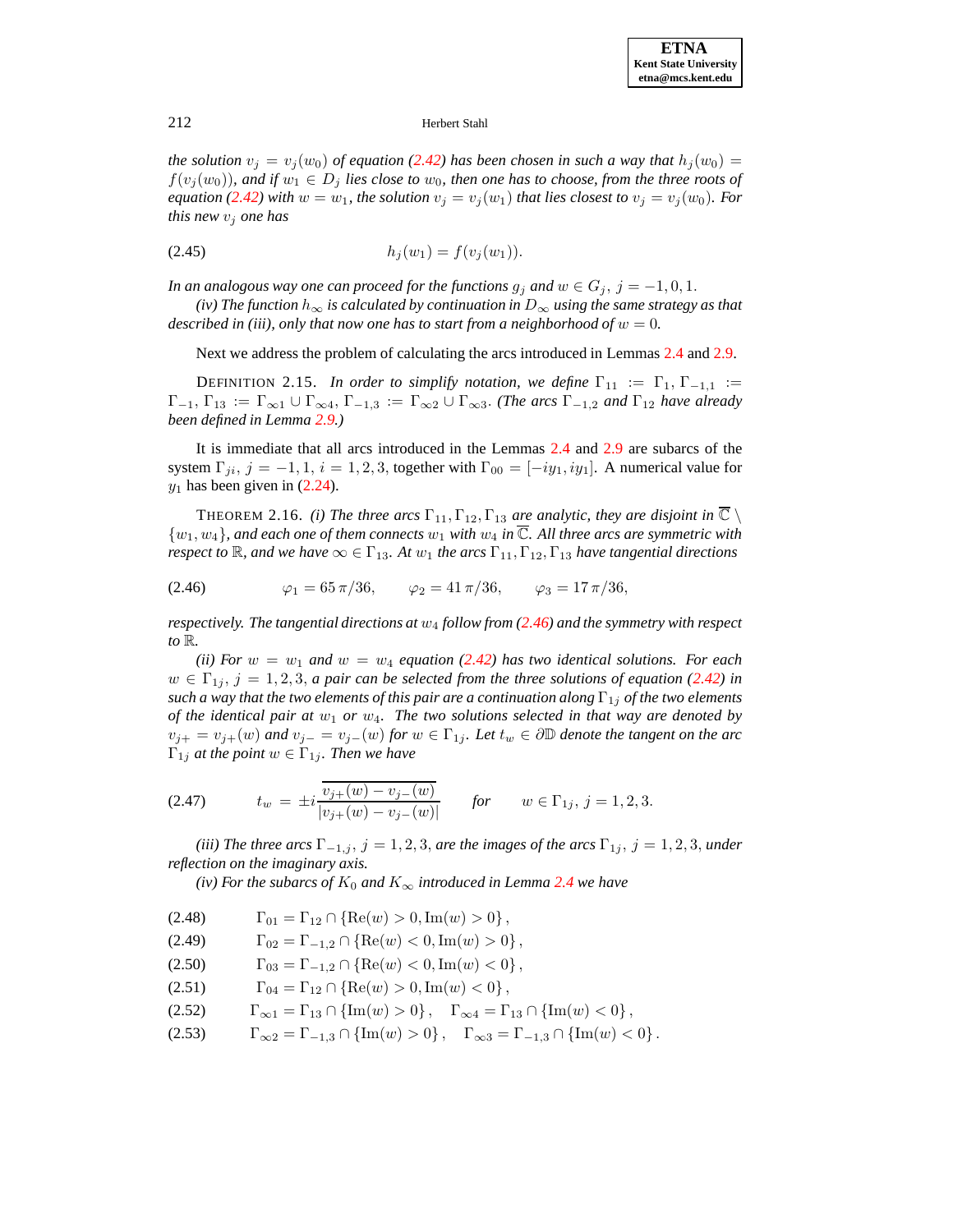### Hermite-Padé Polynomials 213

*Remark.* The initial directions of the arcs  $\Gamma_{1j}$ ,  $j = 1, 2, 3$ , at one of the branch points  $w_1$  or  $w_4$  given in part (i) of the theorem together with the formula [\(2.47\)](#page-17-2) for tangent, form the basis for an efficient calculation of the Jordan arcs  $\Gamma_{1j}$ ,  $j = 1, 2, 3$ . By symmetry this also allows to calculate the Jordan arcs  $\Gamma_{-1,j}$ ,  $j = 1, 2, 3$ . The information given in part (iv) of the theorem allow to break down the arcs  $\Gamma_{ij}$  into those pieces, which are needed for the construction of the sets  $K_0$ ,  $K_{\infty}$ . The arcs shown in the Figures [2.1](#page-20-0) - [2.4](#page-16-0) are calculated in this way.

The last theorem in the present section contains a numerical method for calculating the density functions of the measures  $\nu_{-1}, \ldots, \psi_1$ . In a first step we introduce five new measures  $\mu_{ij}$ ,  $i = -1, 1, j = 1, 2, \mu_{00}$  on the arcs  $\Gamma_{ij}$ ,  $\Gamma_{00} = [-iy_1, iy_1]$ , respectively.

<span id="page-18-0"></span>THEOREM 2.17. *(i)* Let for  $w \in \Gamma_{1j}$ ,  $j = 1, 2$ , the two solutions  $v_{j+} = v_{j+}(w)$  and vj<sup>−</sup> = vj−(w) *of equation [\(2.42\)](#page-16-1) be selected as described in part (ii) of Theorem [2.16.](#page-17-0) We define measures*  $\mu_{1j}$ ,  $j = 1, 2, on \Gamma_{11}$  *and*  $\Gamma_{12}$  *by* 

$$
(2.54) \t d\mu_{1j}(w) := \frac{3}{2\pi} |v_{j+}(w) - v_{j-}(w)| ds_w, \t w \in \Gamma_{1j}, j = 1, 2,
$$

*where*  $ds_w$  *denotes the line element on the arcs*  $\Gamma_{1j}$ ,  $j = 1, 2$ *.* 

*(ii)* Let the two measures  $\mu_{-1,j}$ ,  $j = 1, 2$ , be the images of the measures  $\mu_{1j}$ ,  $j = 1, 2$ , *under the reflection on the imaginary axis.*

*(iii) For*  $w \text{ } \in \text{ } \Gamma_{00} = [-iy_1, iy_1]$  *let*  $v_{0+} = v_{0+}(w)$  *and*  $v_{0-} = v_{0-}(w)$  *denote the two solutions of equation [\(2.42\)](#page-16-1) that are symmetric with respect to the imaginary axis. The measure*  $\mu_{00}$  *is defined on*  $\Gamma_{00}$  *by* 

$$
(2.55) \t d\mu_{00}(w) := \frac{3}{2\pi} |v_{0+}(w) - v_{0-}(w)| ds_w, \t w \in \Gamma_{00}.
$$

*With the definitions of part (i), (ii), and (iii) we have*

<span id="page-18-1"></span>
$$
(2.56) \t\t\t \nu_j = \mu_{j1}, \t j = -1, 1,
$$

(2.57) 
$$
\nu_0 = \mu_{00} + \mu_{-1,2} |_{\{\text{Re}(w) < 0\}} + \mu_{12} |_{\{\text{Re}(w) > 0\}},
$$

<span id="page-18-2"></span>(2.58) 
$$
\psi_j = \frac{1}{2} \mu_{j2}, \qquad j = -1, 1,
$$

(2.59) 
$$
\psi_0 = \frac{1}{2} \left( \mu_{-1,1} + \mu_{11} \right).
$$

**3. Proofs.** The lemmas [2.2,](#page-9-7) [2.4,](#page-10-0) [2.6,](#page-12-0) [2.9,](#page-13-1) [2.10,](#page-14-2) [2.11,](#page-14-0) and the Theorems [2.14,](#page-16-2) [2.16,](#page-17-0) and [2.17](#page-18-0) are proved in the present section.

**3.1. Proof** of Lemma [2.2.](#page-9-7) Let the function h be defined as  $\text{Re}(u \circ \psi)$  on R with u given by [\(2.20\)](#page-9-6), then this function has the developments [\(2.16-](#page-9-2)[2.19\)](#page-9-5) at the points  $\infty$ <sup>(-1)</sup>,  $\infty^{(0)}$ ,  $\infty^{(1)}$ , and  $0^{(0)}$ . This can be verified by straightforward calculations using [\(2.11\)](#page-8-2) for the definition of  $\pi \circ \psi^{-1}$ .

In order to prove uniqueness, we assume that  $g$  is another function that is harmonic in  $\mathcal{R} \setminus \{ \infty^{(-1)}, \infty^{(0)}, \infty^{(1)}, 0^{(0)} \}$  and satisfies the assumptions made in [\(2.16](#page-9-2)[-2.19\)](#page-9-5) for the function h. Then  $h-g$  is harmonic throughout the compact surface R, and consequently  $h-g$ is constant. From [\(2.16\)](#page-9-2) we know that  $(h - g)(∞^{(-1)}) = 0$ , which proves uniqueness.  $□$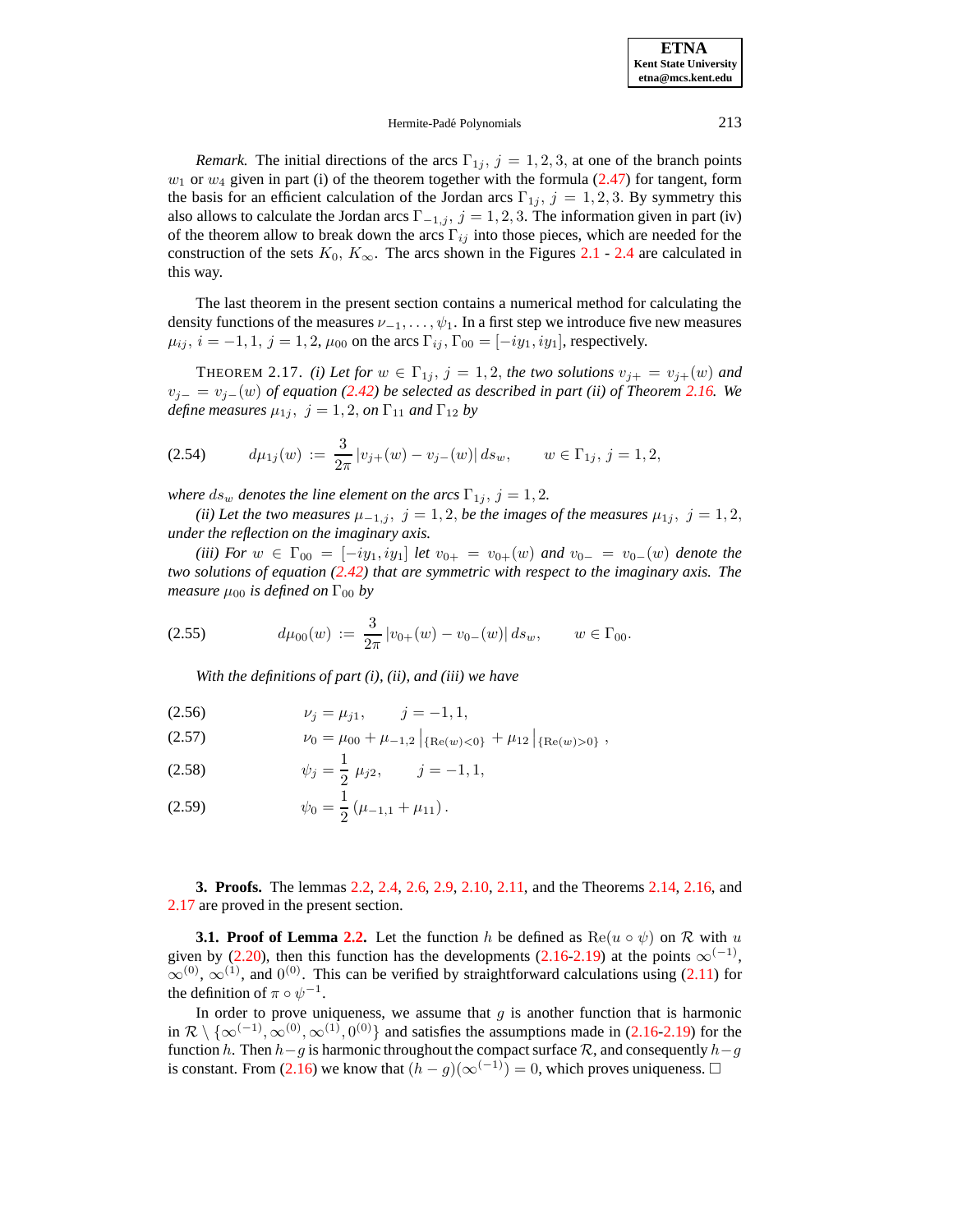<span id="page-19-0"></span>**3.2. Auxiliary Lemmas.** Next we state and prove two auxiliary lemmas.

LEMMA 3.1. *We have*

$$
(3.1) \quad (u \circ \psi \circ \pi_j^{-1})'(w) = 3(\psi \circ \pi_j^{-1})(w) = 3\psi(\zeta^{(j)}) \quad \text{for} \quad w \in \overline{\mathbb{C}}, \ j = -1, 0, 1,
$$

*with u defined in* [\(2.20\)](#page-9-6),  $w = \pi(\zeta^{(j)}), \ \zeta^{(j)} \in \mathcal{R}$ .

*Proof*. From the chain rule it follows that

(3.2) 
$$
(u \circ \psi \circ \pi_j^{-1})'(w) = u'((\psi \circ \pi_j^{-1})(w))(\psi \circ \pi_j^{-1})'(w) = \frac{u'(v)}{(\pi \circ \psi^{-1})'(v)}
$$

<span id="page-19-1"></span>with  $v = \psi(\zeta^{(j)})$ . Using the expressions [\(2.13\)](#page-8-3) and [\(2.23\)](#page-10-2), this yields  $(u \circ \psi \circ \pi_j^{-1})'(w) = 3 v$ , which proves  $(3.1)$ .  $\Box$ 

<span id="page-19-2"></span>LEMMA 3.2. *Define the set*  $N_1$  *as* 

(3.3) 
$$
N_1 := \left\{ w \in \overline{\mathbb{C}} \mid h \circ \pi_1^{-1}(w) = h \circ \pi_0^{-1}(w) \right\},
$$

*where the branches*  $\pi_j^{-1}$ ,  $j = -1, 0, 1$ , *of*  $\pi^{-1}$  *are determined by the choice of the sheets* B−<sup>1</sup>*,* B0*,* B<sup>1</sup> *of* R*.*

 $(i)$  *The set*  $N_1$  *is independent of the choice of the sheets*  $B_{-1}$ *,*  $B_0$ *,*  $B_1$  *if the assumptions made in Subsection* 2.2 *are satisfied and if in addition we have*  $N_1 \cap \Gamma_{-1} = \emptyset$ *.* 

<span id="page-19-4"></span>*(ii)* If the assumptions formulated in part *(i)* are satisfied, then the set  $N_1$  is the union of *three analytic Jordan arcs*  $\Gamma_{11}$ ,  $\Gamma_{12}$ ,  $\Gamma_{13}$ *. Each of the three arcs*  $\Gamma_{1j}$ *, j* = 1, 2, 3, *connects the two branch points*  $w_1$  *and*  $w_4$  *in*  $\overline{\mathbb{C}}$ *, and at*  $w_1$  *the arcs*  $\Gamma_{11}$ *,*  $\Gamma_{12}$ *,*  $\Gamma_{13}$  *have the tangential directions*

(3.4) 
$$
\varphi_1 = \frac{65}{36}\pi
$$
,  $\varphi_2 = \frac{41}{36}\pi$ ,  $\varphi_3 = \frac{17}{36}\pi$ ,

*respectively.*

<span id="page-19-6"></span>*(iii) We have*  $\infty \in \Gamma_{13}$ *, and* 

(3.5) 
$$
w = \frac{1}{3}\log 2 + i \operatorname{Im}(w) + O\left(\frac{1}{|w|}\right) \quad \text{as} \quad |w| \to \infty, \, w \in \Gamma_{13}.
$$

<span id="page-19-5"></span>*(iv)* For the intersection points of  $N_1$  with  $\mathbb R$  and i $\mathbb R$  we have the following numerical *values*

(3.6)

 $\Gamma_{11} \cap \mathbb{R} = \{0.59999\}, \quad \Gamma_{12} \cap \mathbb{R} = \{-0.3793\}, \quad \Gamma_{12} \cap i \mathbb{R} = \{-i\,0.621391, i\,0.621391\}.$ 

*Remark.* The arcs  $\Gamma_{11}$ ,  $\Gamma_{12}$ , and parts of the arc  $\Gamma_{13}$  are plotted in Figure [3.1.](#page-20-0)

**3.3. Proof of Lemma [3.2.](#page-19-1)** The proof of the lemma will be rather involved. However, a great part of the investigations will also be used in the subsequent proofs of lemmas and theorems from Section 2.

Let  $\Gamma_1, \Gamma_{-1}$  be Jordan arcs that satisfy the assumptions made in Subsection 2.2. In addition to that we assume that  $\tilde{\Gamma}_{-1}$  is the reflection of  $\tilde{\Gamma}_1$  on the imaginary axis. The two arcs  $\tilde{\Gamma}_1, \tilde{\Gamma}_{-1}$  determine the three sheets  $B_{-1}, B_0, B_1$  of the Riemann surface  $\mathcal{R}$ , and consequently also the functions  $h \circ \pi_1^{-1}$  and  $h \circ \pi_0^{-1}$  used in definition [\(3.3\)](#page-19-2) of  $N_1$  are determined by the

<span id="page-19-3"></span>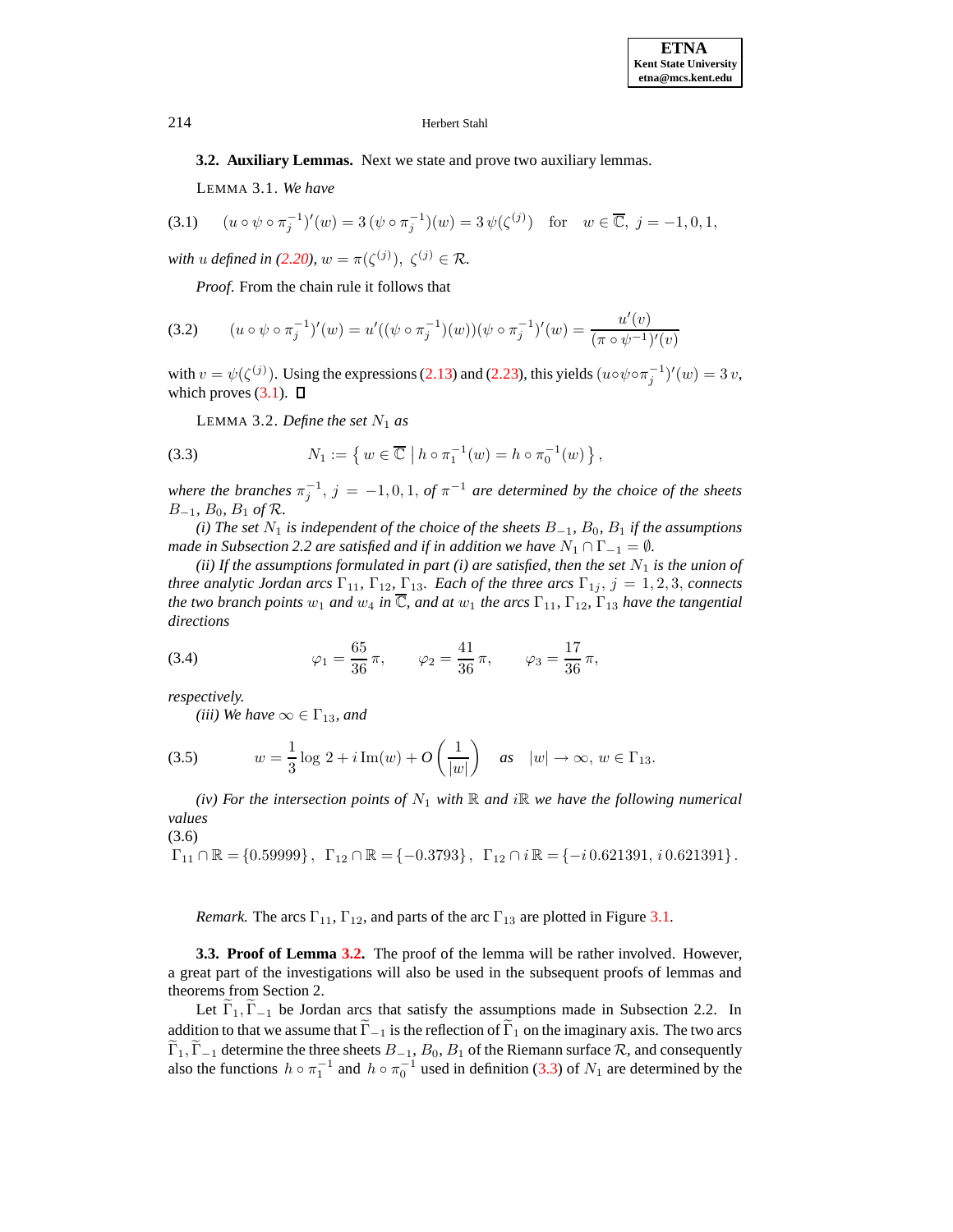# Hermite-Padé Polynomials 215



<span id="page-20-0"></span>FIG. 3.1. The arcs  $\Gamma_{11}$ ,  $\Gamma_{12}$ , and parts of the arc  $\Gamma_{13}$ . The three arcs form the set  $N_1$  defined in [\(3.3\)](#page-19-2). The *three domains*  $D_0^{(1)}$ ,  $D_1^{(1)}$ ,  $D_2^{(1)}$  are the components of the set  $\mathbb{C}\setminus N_1$ .

<span id="page-20-3"></span>specific choice of the arcs  $\Gamma_1$ ,  $\Gamma_{-1}$ . Since we have on  $\Gamma_1$  a change over between the two functions  $h \circ \pi_1^{-1}$  and  $h \circ \pi_0^{-1}$ , the function

(3.7) 
$$
d(w) := h \circ \pi_1^{-1}(w) - h \circ \pi_0^{-1}(w)
$$

changes sign when w crosses  $\widetilde{\Gamma}_1$ . From this we see that the definition of the set  $N_1$  itself is independent of variations of the arc  $\widetilde{\Gamma}_1$  if we have  $\widetilde{\Gamma}_{-1} \cap N_1 = \emptyset$ .

From Lemma [3.1](#page-19-3) and the definitions of  $h = \text{Re}(u \circ \psi)$  and  $h_j = h \circ \pi_j^{-1}$ ,  $j = -1, 0, 1$ , in Lemma [2.2](#page-9-7) and Definition [2.3](#page-9-8) we deduce that

<span id="page-20-2"></span><span id="page-20-1"></span>(3.8) 
$$
\frac{\partial}{\partial x} h_j(w) = \text{Re} \left[ (u \circ \psi \circ \pi_j^{-1})'(w) \right] = 3 \text{ Re}(v_j),
$$

(3.9) 
$$
\frac{\partial}{\partial y} h_j(w) = -\operatorname{Im} \left[ (u \circ \psi \circ \pi_j^{-1})'(w) \right] = -3 \operatorname{Im}(v_j)
$$

<span id="page-20-4"></span>with  $v_j := \psi \circ \pi_j^{-1}(w)$ ,  $w = x + iy \in \overline{\mathbb{C}}, j = -1, 0, 1$ . From the harmonicity of the function d it follows that the set  $N_1$  consists of analytic arcs. From  $(3.3)$ ,  $(3.8-3.9)$  $(3.8-3.9)$ , and  $(3.7)$  it further follows that

(3.10) 
$$
\left(\frac{\partial}{\partial x}d(w)\right)^2 + \left(\frac{\partial}{\partial y}d(w)\right)^2 = 9 |v_1 - v_0|^2.
$$

It is a consequence of [\(3.10\)](#page-20-4) that the arcs of  $N_1$  can have no bifurcations in  $\overline{\mathbb{C}} \setminus \{w_1, \ldots, w_4\}$ since otherwise we would have

(3.11) 
$$
\frac{\partial}{\partial x}d(w) = \frac{\partial}{\partial y}d(w) = 0, \qquad w = x + iy,
$$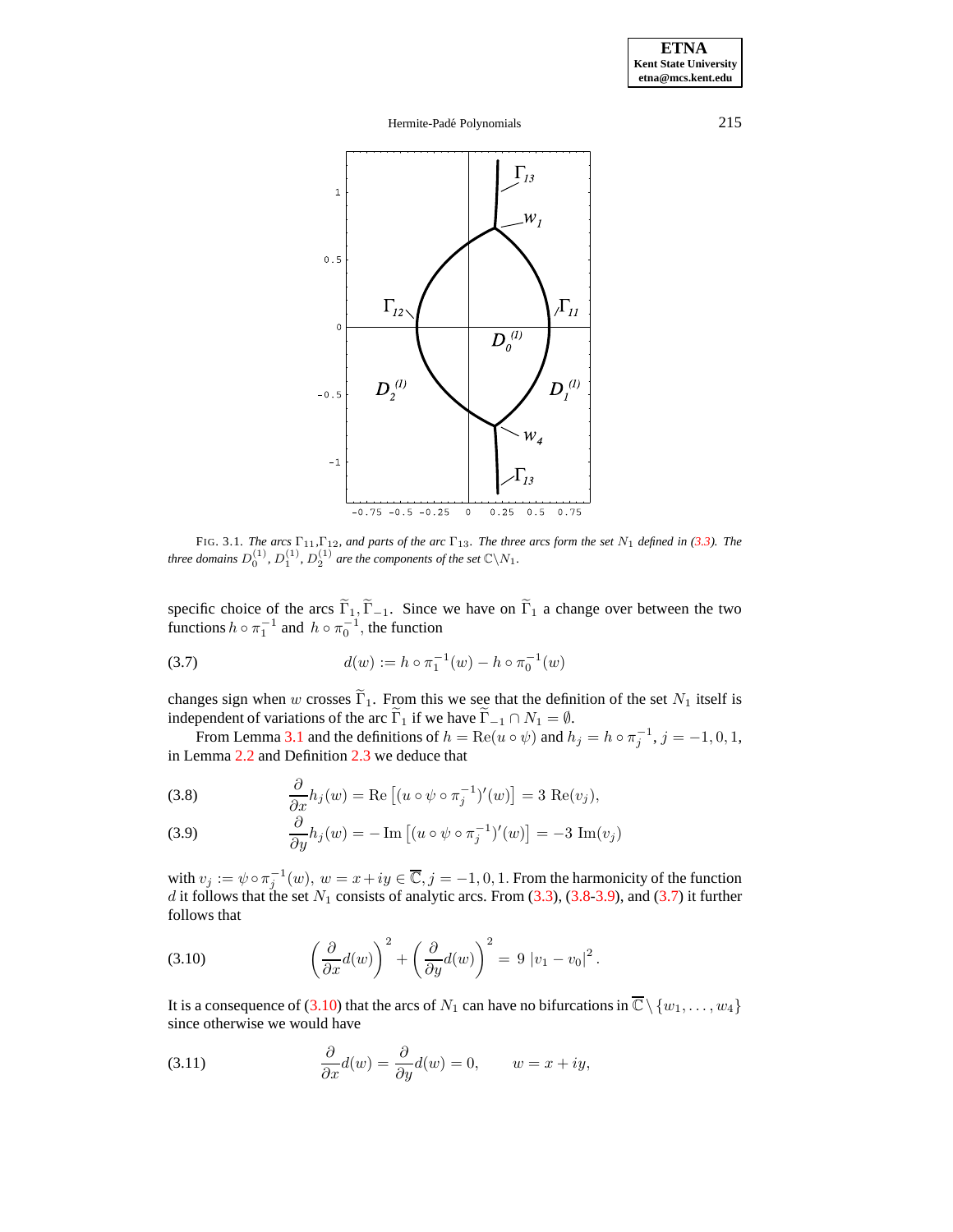at such a point, which, however, is only possible at the branch points  $w_1$  and  $w_4$  because of  $(3.10).$  $(3.10).$ 

It is immediate that  $w_1, w_4 \in N_1$ . In order to understand the structure of the set  $N_1$  in a neighborhood of the branch point  $w_1$ , we consider the development of the function h in the local coordinate  $\zeta = w_1 + \eta^2$ . From Lemma [3.1](#page-19-3) and the definitions in Subsection 2.2 we derive the development

(3.12) 
$$
u \circ \psi(\zeta) = u(v_1) + 3v_1\eta^2 + \frac{2\sqrt{2}}{\sqrt{(\pi \circ \psi^{-1})''(v_1)}}\eta^3 + \dots
$$

<span id="page-21-0"></span>with  $v_j := \psi(\zeta_1) = \sqrt[4]{-1/3}$ . Evaluating  $(\pi \circ \psi^{-1})''(v_1) = w''(v_1)$  then yields

(3.13) 
$$
h(\zeta) = h(\zeta_1) + 3 \operatorname{Re} (v_1 \eta^2) + \operatorname{Re} \left( \sqrt[4]{\frac{(-1)^{1/4}}{3^2 - i 3^{3/2}}} \eta^3 \right) + \dots
$$

Taking into account the form of the two branches  $\pi_1^{-1}$  and  $\pi_0^{-1}$  in a neighborhood of the branch point  $w_1$ , we deduce from [\(3.7\)](#page-20-3) and [\(3.13\)](#page-21-0) that

$$
(3.14) \qquad d(w_1 + \eta^2) = 2 |\eta|^3 \operatorname{Re} \left( \sqrt[4]{\frac{(-1)^{1/4}}{3^2 - i 3^{3/2}}} e^{i 3 \operatorname{arg}(\eta)/2} \right) + O(|\eta|^4) \text{ as } |\eta| \to 0.
$$

<span id="page-21-5"></span>The condition  $d(w_1 + \eta^2) = 0$  then implies that for  $|\eta| \to 0$  we have

(3.15) 
$$
-\frac{15}{72}\pi + \frac{3}{2}\arg(\eta^2) \equiv \frac{1}{2}\pi + \text{mod}(\pi),
$$

and this implies that the set  $N_1$  consists of three arcs in a neighborhood of  $w_1$ , which have the tangential directions given in  $(3.4)$  at  $w_1$ .

<span id="page-21-1"></span>Using the mapping function [\(2.11\)](#page-8-2), one can compare the behavior of the values  $v_1 :=$  $\psi \circ \pi_1^{-1}(w)$  and  $v_0 := \psi \circ \pi_0^{-1}(w)$  while w runs through  $\mathbb{R}_+$ . It then is possible to verify that

(3.16) 
$$
\operatorname{Re}(v_1(w) - v_0(w)) \begin{cases} > 0 & \text{for} \quad w > (\widetilde{\Gamma}_1 \cap \mathbb{R}) \\ < 0 & \text{for} \quad w < (\widetilde{\Gamma}_1 \cap \mathbb{R}) \end{cases}.
$$

<span id="page-21-2"></span>In a similar, but somewhat more involved way, one can show that

<span id="page-21-3"></span>(3.17) 
$$
\text{Im}(v_1(w) - v_0(w)) > 0 \text{ for all } w \in i\mathbb{R}_+.
$$

From [\(3.7\)](#page-20-3), [\(3.8](#page-20-1)[-3.9\)](#page-20-2), [\(3.16\)](#page-21-1), and [\(3.17\)](#page-21-2) we deduce that

(3.18) 
$$
\frac{\partial}{\partial x}d(w)\begin{cases}\n< 0 & \text{for } w > (\widetilde{\Gamma}_1 \cap \mathbb{R}) \\
> 0 & \text{for } w < (\widetilde{\Gamma}_1 \cap \mathbb{R})\n\end{cases}
$$

<span id="page-21-4"></span>and

(3.19) 
$$
\frac{\partial}{\partial y}d(w) > 0 \text{ for all } w \in i\mathbb{R}_+,
$$

i.e., the function d is strictly monotonic on  $\mathbb{R}_+$ ,  $i \mathbb{R}_+$ , and  $i \mathbb{R}_-$ . On  $\mathbb{R}_+$  at the intersection point of  $\tilde{\Gamma}_1$  and  $\mathbb R$  we have a change over between the two branches  $h_1$  and  $h_0$ , and therefore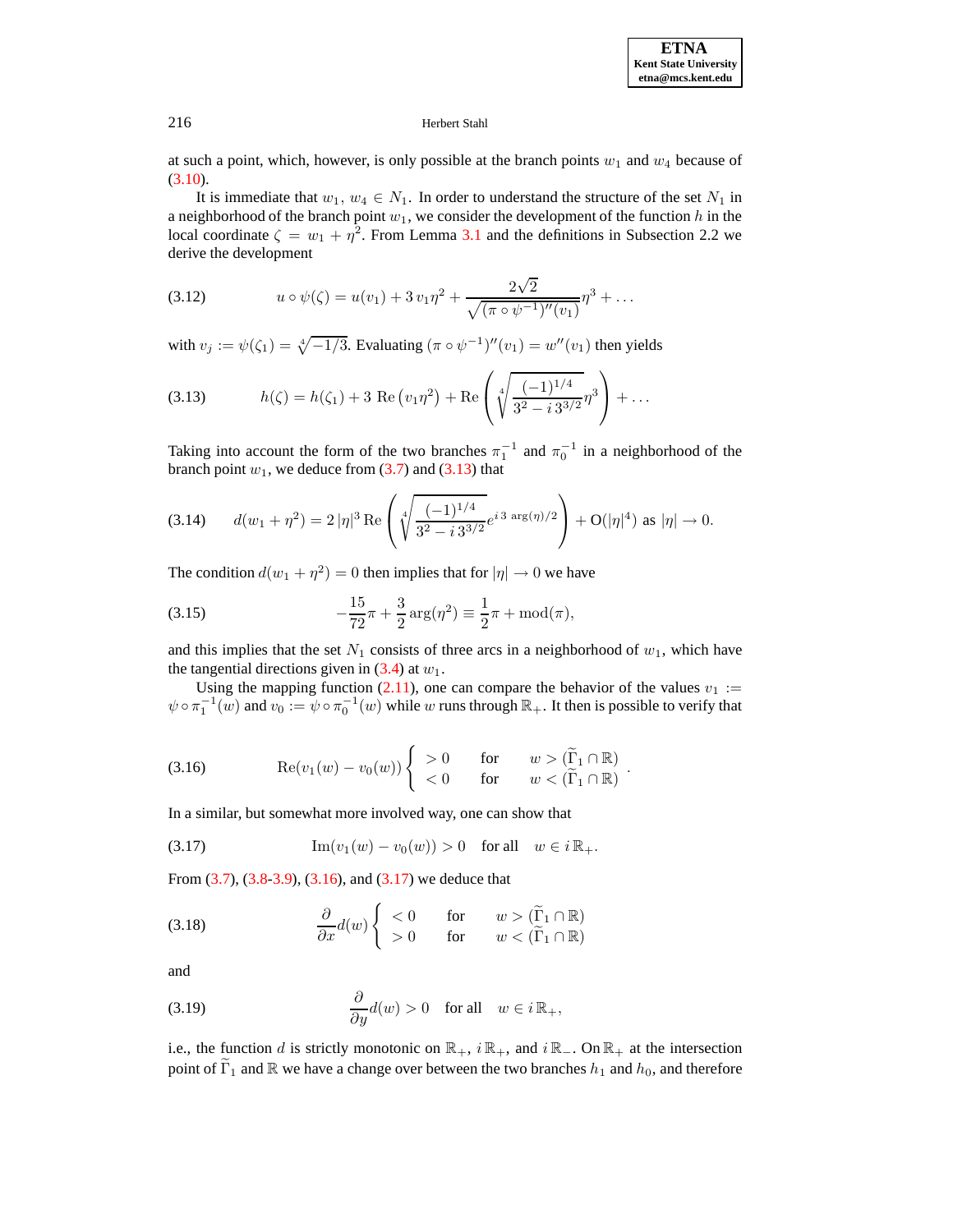# Hermite-Padé Polynomials 217

a sign change of d. In [\(3.16\)](#page-21-1) and [\(3.18\)](#page-21-3), the intersection point of  $\Gamma_1$  and R are denoted by  $(\Gamma_1 \cap \mathbb{R}).$ 

Let  $S_{\varphi}$  denote the ray  $\{w = re^{i\varphi} \mid 0 \le r \le \infty\}$ ,  $\varphi \in \mathbb{R}$ . If we ignore for the moment the definition of the sheets  $B_{-1}$ ,  $B_0$ ,  $B_1$  based on  $\Gamma_1$  and  $\Gamma_{-1}$ , and thereby also the specific definition of the functions  $h_j = h \circ \pi_j^{-1}$ ,  $j = 0, 1$ , we can consider the function d by harmonic continuation along  $S_{\varphi}$  starting from  $\infty$ . We will denote this continuation by d. From the discussion of the Riemann surface  $R$  in Subsection 2.2, we deduce that if  $-\frac{5}{12}\pi < \varphi < \frac{5}{12}\pi$ , then we have

<span id="page-22-0"></span>(3.20) 
$$
\tilde{d}(\infty) = d(\infty) = \infty \quad \text{and} \quad \tilde{d}(0) = -d(0) = -\infty.
$$

From [\(3.20\)](#page-22-0) we conclude that each ray  $S_{\varphi}$  with  $-\frac{5}{12}\pi < \varphi < \frac{5}{12}\pi$  has to cut the set  $N_1$  in an odd number of points.

On the other hand we deduce from the monotonicity [\(3.19\)](#page-21-4) on  $i \mathbb{R}_+$ , and  $i \mathbb{R}_-$  that the set  $N_1$  has at most one intersection with each half axis  $i \mathbb{R}_+$ , or  $i \mathbb{R}_-$ .

From the last two assertions it follows that the set  $N_1$  contains a subarc  $\Gamma_1$  that connects the two branch points  $w_1$  and  $w_4$ , and this arc is contained in  ${Re(w) > 0}$ . In the remainder of the proof we use the arc  $\Gamma_1$  in place of  $\Gamma_1$ , and as before we assume that  $\Gamma_{-1}$  is the reflection of  $\Gamma_1$  on the imaginary axis. The sheets  $B_{-1}$ ,  $B_0$ ,  $B_1$  and the functions  $h_j$  $h \circ \pi_j^{-1}$ ,  $j = -1, 0, 1$ , are now assumed to be defined by the two arcs  $\Gamma_1$  and  $\Gamma_{-1}$ . We collect some properties and consequences of the specific selection of  $\Gamma_1$ :

(a)  $\Gamma_1$  is an analytic Jordan arc connecting the two points  $w_1$  and  $w_4$  in  $\{ \text{Re}(w) > 0 \}$ , and it satisfies the assumptions made in Subsection 2.2.

(b) The function  $h_1 = h \circ \pi_1^{-1}$  is continuous in  $\mathbb C$ . Indeed, since  $d(w) = 0$  for all  $w \in \Gamma_1$ , it follows that  $h_1(w_+) = h_1(w_-)$  if  $w_+$  and  $w_-$  denote the two sides of  $\Gamma_1$  at a point  $w \in \Gamma_1$ .

<span id="page-22-4"></span><span id="page-22-3"></span>(c) The function  $h_1$  is harmonic in  $\mathbb{C}\backslash\Gamma_1$  and has the representation

(3.21) 
$$
h_1(w) - 3 \operatorname{Re}(w) = - \int \log \frac{1}{|w - x|} d\nu_1(x)
$$

with a measure  $\nu_1$  on  $\Gamma_1$  satisfying

<span id="page-22-2"></span>(3.22) kν1k = 1

and

(3.23) 
$$
d\nu_1(w) := \frac{3}{2\pi} |v_+(w) - v_-(w)| ds_w, \qquad w \in \Gamma_1,
$$

where  $v_+(w)$  and  $v_-(w)$  denote the two points  $\psi \circ \pi_1^{-1}(w_+) = \psi \circ \pi_1^{-1}(w)$  and  $\psi \circ \pi_1^{-1}(w)$  $\pi_1^{-1}(w_-) = \psi \circ \pi_0^{-1}(w)$ , respectively.

<span id="page-22-1"></span>Indeed, it follows from the definition of h in Lemma [2.2](#page-9-7) that the function  $h_1$  is harmonic in  $\mathbb{C}\backslash\Gamma_1$ . From the development [\(2.16\)](#page-9-2) in Lemma [2.2](#page-9-7) we deduce that

(3.24) 
$$
h_1(w) - 3 \text{ Re}(w) = \log |w| + O(1/|w|)
$$
 as  $|w| \to \infty$ ,

and with the help of the Green formula (cf. [\[20\]](#page-27-20)) it then follows that

$$
(3.25) \qquad h_1(w) - 3 \text{ Re}(w) = -\frac{1}{2\pi} \int_{\Gamma_1} \log \frac{1}{|w - x|} \left( \frac{\partial}{\partial n_+} h_1(x) + \frac{\partial}{\partial n_-} h_1(x) \right) ds_x
$$

for  $w \in \mathbb{C}\backslash \Gamma_1$ , where  $ds_x$  denotes the line element on  $\Gamma_1$ , and  $\partial/\partial n_+$  the normal derivatives to both sides of  $\Gamma_1$  at the point  $x \in \Gamma_1$ . Let  $t = t_w, n_+ = n_{w+}, n_- = n_{w-} \in \partial \mathbb{D}$  denote the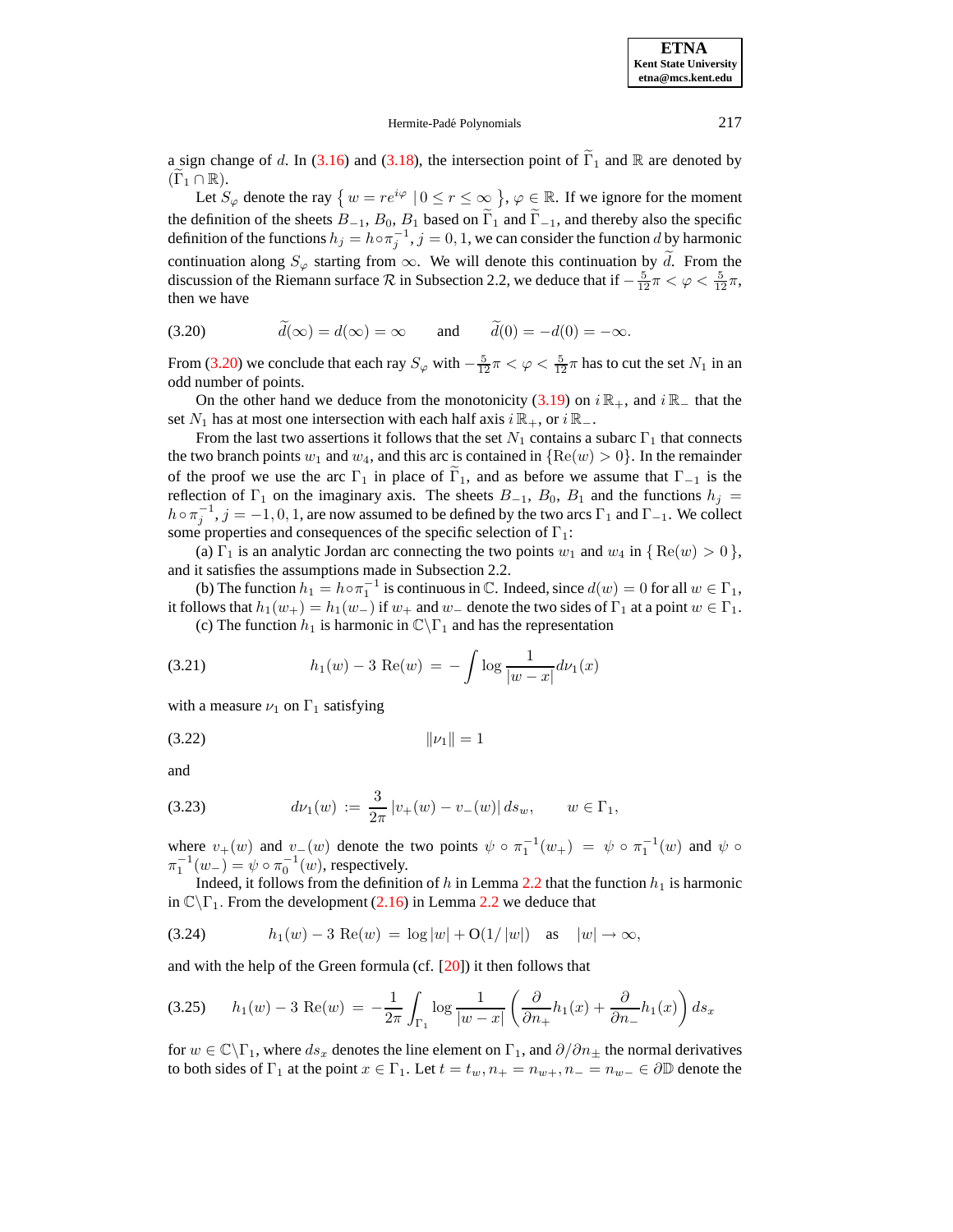<span id="page-23-0"></span>tangent and the two normal vectors on  $\Gamma_1$  at an inner point  $w \in \Gamma_1$ . From the definition of  $\Gamma_1$  we know that

(3.26) 
$$
\frac{\partial}{\partial t_w}d(w) = \frac{\partial}{\partial t_w}(h_1(w_+) - h_1(w_-)) = 0 \text{ for } w \in \Gamma_1,
$$

with  $w_+$  and  $w_-$  denoting the two sides of  $\Gamma_1$  at the point  $w \in \Gamma_1$ , as in assertion (b). From [\(3.26\)](#page-23-0) and Lemma [3.1](#page-19-3) we derive that

<span id="page-23-1"></span>(3.27) 
$$
\frac{\partial}{\partial n_+} h_1(w) + \frac{\partial}{\partial n_-} h_1(w) = \frac{\partial}{\partial n_+} (h_1(w_+) - h_1(w_-))
$$

$$
= 3 |v_{1+}(w) - v_{1-}(w)|,
$$

where  $v_{1+}(w) = \psi \circ \pi_1^{-1}(w_+) = \psi \circ \pi_1^{-1}(w)$  and  $v_{1+}(w) = \psi \circ \pi_1^{-1}(w_+) = \psi \circ \pi_0^{-1}(w)$ . In order to justify the last equality in  $(3.27)$ , we remark that from  $(3.26)$  and from the fact that the tangent  $t_w$  and the normal vectors  $n_{w\pm}$  are orthogonal, it follows that  $v_{1+}(w) - v_{1-}(w) \in \mathbb{R}$ for all  $w \in \Gamma_1$ . Since for all inner points  $w \in \text{Int}(\Gamma_1)$  we have  $v_{1+}(w) - v_{1-}(w) \neq 0$ , it follows that the function on the left-hand side of [\(3.27\)](#page-23-1) can have no sign change on  $\Gamma_1$ . From [\(3.24\)](#page-22-1) we conclude that the functions in [\(3.27\)](#page-23-1) are non-negative for all  $w \in \Gamma_1$ . With (3.27) we have proved  $(3.23)$ . Assertion  $(3.22)$  follows again from  $(3.24)$ .

Next, we look at the global behavior of the function  $d$ . It follows from the behavior of the two functions  $h_1$  and  $h_0$  at infinity, which are stated in Lemma [2.2,](#page-9-7) that for  $c > 0$  sufficiently large we have  $d(w) > 0$  for  $\text{Re}(w) > c$  and  $d(w) < 0$  for  $\text{Re}(w) < -c$ . At the origin we have  $d(0) = \infty$ . After [\(3.10\)](#page-20-4) it has been concluded that the set  $N_1$  has no bifurcations in  $\overline{\mathbb{C}} \setminus \{w_1, w_4\}$ . From [\(3.16\)](#page-21-1) and symmetry of the arc  $\Gamma_1$  and the functions  $h_1$ ,  $h_0$  with respect to  $\mathbb{R}$ , we know that the set  $N_1$  has exactly three arcs ending in each of the two branch points  $w_1$  and  $w_4$ . Consequently, the set  $\mathbb{C} \setminus N_1$  can have at most three components, and our earlier considerations show that it has exactly three components. In Figure [3.1](#page-20-0) these three components are denoted by  $D_j^{(1)}$ ,  $j = 0, 1, 2$ . The two domains  $D_0^{(1)}$  and  $D_1^{(1)}$  are separated by the Jordan arc  $\Gamma_{11} = \Gamma_{1}$ , the two domains  $D_0^{(1)}$  and  $D_2^{(1)}$  by the Jordan arc  $\Gamma_{12}$ , and the two domains  $D_1^{(1)}$  and  $D_2^{(1)}$  by the Jordan arc  $\Gamma_{13}$ . In the interest of a unified notation we have renamed  $\Gamma_1$  into  $\Gamma_{11}$ . Numerical values for the intersection points of the set  $N_1$  with  $\mathbb R$ and  $i\mathbb{R}$  are given in [\(3.6\)](#page-19-5).

<span id="page-23-2"></span>.

<span id="page-23-4"></span>For later use, we consider the representation of the function

(3.28) 
$$
\widetilde{d}(w) := \begin{cases} d(w) & \text{for } w \in D_0^{(1)} \\ 0 & \text{elsewhere} \end{cases}
$$

as a logarithmic potential. We have

(3.29) 
$$
\widetilde{d}(w) = -\int_{\Gamma_{11} \cup \Gamma_{12}} \log \frac{|w - x|}{|w|} d(\nu_1 + \widetilde{\psi}_1)(x)
$$

with  $\nu_1$  the measure on  $\Gamma_{11}$  given by [\(3.23\)](#page-22-2), and the measure  $\psi_1$  is defined by

(3.30) 
$$
d\widetilde{\psi}_1(w) := \frac{3}{2\pi} |v_1(w) - v_0(w)| ds_w, \qquad w \in \Gamma_{12}.
$$

<span id="page-23-3"></span>We have

$$
\left\|\widetilde{\psi}_1\right\|=2.
$$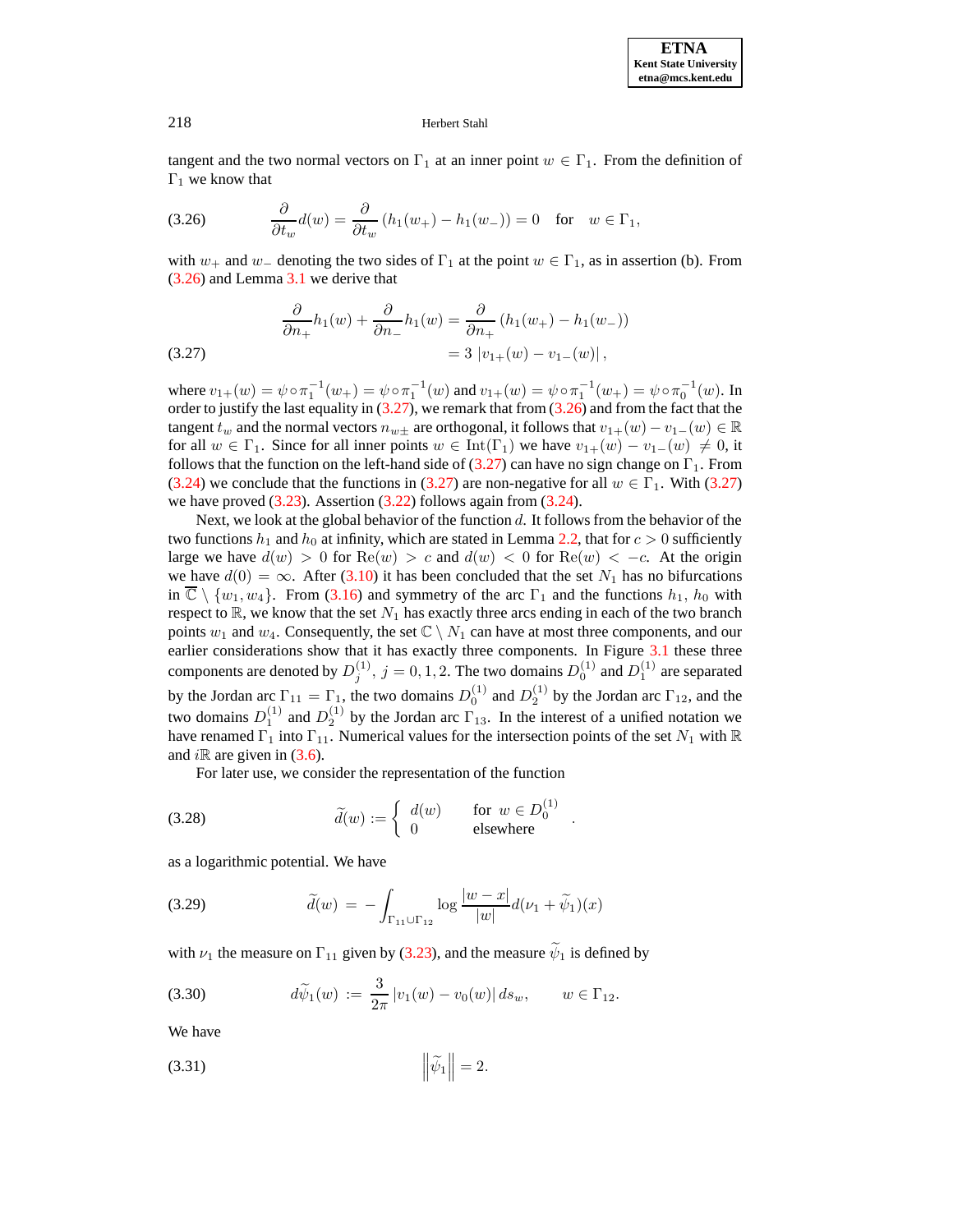#### <span id="page-24-1"></span><span id="page-24-0"></span>Hermite-Padé Polynomials 219

Indeed, in the same way as done in [\(3.21\)](#page-22-4) it follows from Green's formula and from the considerations that have led to the identities in [\(3.27\)](#page-23-1) that

(3.32) 
$$
\widetilde{d}(w) + 3 \log |w| = -\frac{1}{2\pi} \oint_{\Gamma_{11} \cup \Gamma_{12}} \log \frac{1}{|w - x|} \frac{\partial}{\partial n_+} d(w) ds_x,
$$

where  $\partial/\partial n_+$  denotes the inwardly pointing normal derivative on  $\Gamma_{11} \cup \Gamma_{12}$ . As in the derivation  $(3.26)$  and  $(3.27)$  it follows that

(3.33) 
$$
\frac{\partial}{\partial n_+} d(w) = 3 |v_1(w) - v_0(w)| ds_w, \text{ for } w \in \Gamma_{11} \cap \Gamma_{12}
$$

with  $v_1(w) = \psi \circ \pi_1^{-1}(w)$  and  $v_0(w) = \psi \circ \pi_0^{-1}(w)$ . The definition of  $\nu_1$  in [\(3.23\)](#page-22-2) shows that the measure defined by [\(3.32\)](#page-24-0) on  $\Gamma_{11}$  is identical with the measure defined in [\(3.23\)](#page-22-2). Identity  $(3.30)$  follows from  $(3.32)$  and  $(3.33)$ , and  $(3.31)$  is a consequence of the fact that d has a logarithmic singularity at the origin with residue 3.

It remains to show that the asymptotic relation  $(3.5)$  holds true. From  $(2.16)$  and  $(2.18)$ in Lemma [2.2](#page-9-7) together with the symmetry of the functions  $h_1$  and  $h_{-1}$  with respect to R, we deduce that

(3.34) 
$$
h_1(w) = 3 \text{ Re}(w) + \log |w| + O(\frac{1}{|w|}) \text{ as } |w| \to \infty.
$$

<span id="page-24-3"></span>If we put together the development of function  $(3.15)$  at  $v = 0$  and the development of the function  $\psi$ , which has been introduced in Subsection 2.2 and has to be developed at  $\infty^{(0)}$ , then we arrive at the development

(3.35) 
$$
h_0(w) = \log 2 + \log |w| + O(\frac{1}{|w|})
$$
 as  $|w| \to \infty$ .

<span id="page-24-2"></span>Hence, we have

(3.36) 
$$
d(w) = 3 \text{ Re}(w) - \log 2 + O(\frac{1}{|w|}) \text{ as } |w| \to \infty.
$$

From [\(3.36\)](#page-24-2) and  $d(w) = 0$  for  $w \in \Gamma_{13}$ , the asymptotic relation [\(3.5\)](#page-19-6) then follows.  $\Box$ 

**3.4. Proof of Lemma [2.4.](#page-10-0)** It is an immediate consequence of the maximum principle for harmonic functions that the characterization of the arcs  $\Gamma_1$ ,  $\Gamma_{-1}$  and of the sets  $K_0$ ,  $K_{\infty}$ , given in the lemma, determines these objects uniquely. Thus, only the existence of the objects has to be proved.

The existence of the two arcs  $\Gamma_1$ ,  $\Gamma_{-1}$  follows for the arc  $\Gamma_1 = \Gamma_{11}$  from the properties (a) and (b) that have been established in the proof of Lemma [3.2](#page-19-1) after [\(3.20\)](#page-22-0); for the arc  $\Gamma_{-1}$ it follows from the symmetry between the two arcs  $\Gamma_1$  and  $\Gamma_{-1}$ .

The proof of existence of the set  $K_0 \subseteq \mathbb{C}$  is based on results established in Lemma [3.2](#page-19-1) and its proof. Let the set  $K_0$  be defined by the following three properties: (a) The set  $K_0$ is symmetric with respect to iR, (b) we have  $K_0 \cap {\rm Re}(w) > 0$ } =  $\Gamma_{12} \cap {\rm Re}(w) > 0$ } with the arc  $\Gamma_{11}$  introduced in Lemma [3.2,](#page-19-1) and (c)  $K_0 \cap i\mathbb{R}$  is the interval connecting the two intersection points of  $\Gamma_{12}$  with iR. The continuation  $h_0$  of the function element  $\tilde{h}_0$ at infinity is given by  $h \circ \pi_0^{-1}$  in  $D_1^{(1)}$  and by  $h \circ \pi_1^{-1}$  in  $D_0^{(1)} \cup D_2^{(1)} \cap \{ \text{Re}(w) > 0 \}$ , where  $D_i^{(1)}$  $j_j^{(1)}$ ,  $j = 0, 1, 2$ , denote the three components of  $\mathbb{C}\backslash N_1$  as indicated in Figure [3.1.](#page-20-0) This establishes the definition of  $h_0$  in the half-plane  ${Re(w) \geq 0}$ . In the other half-plane  ${Re(w) < 0}$  the continuation  $h_0$  of the function element  $\tilde{h}_0$  is determined by the symmetry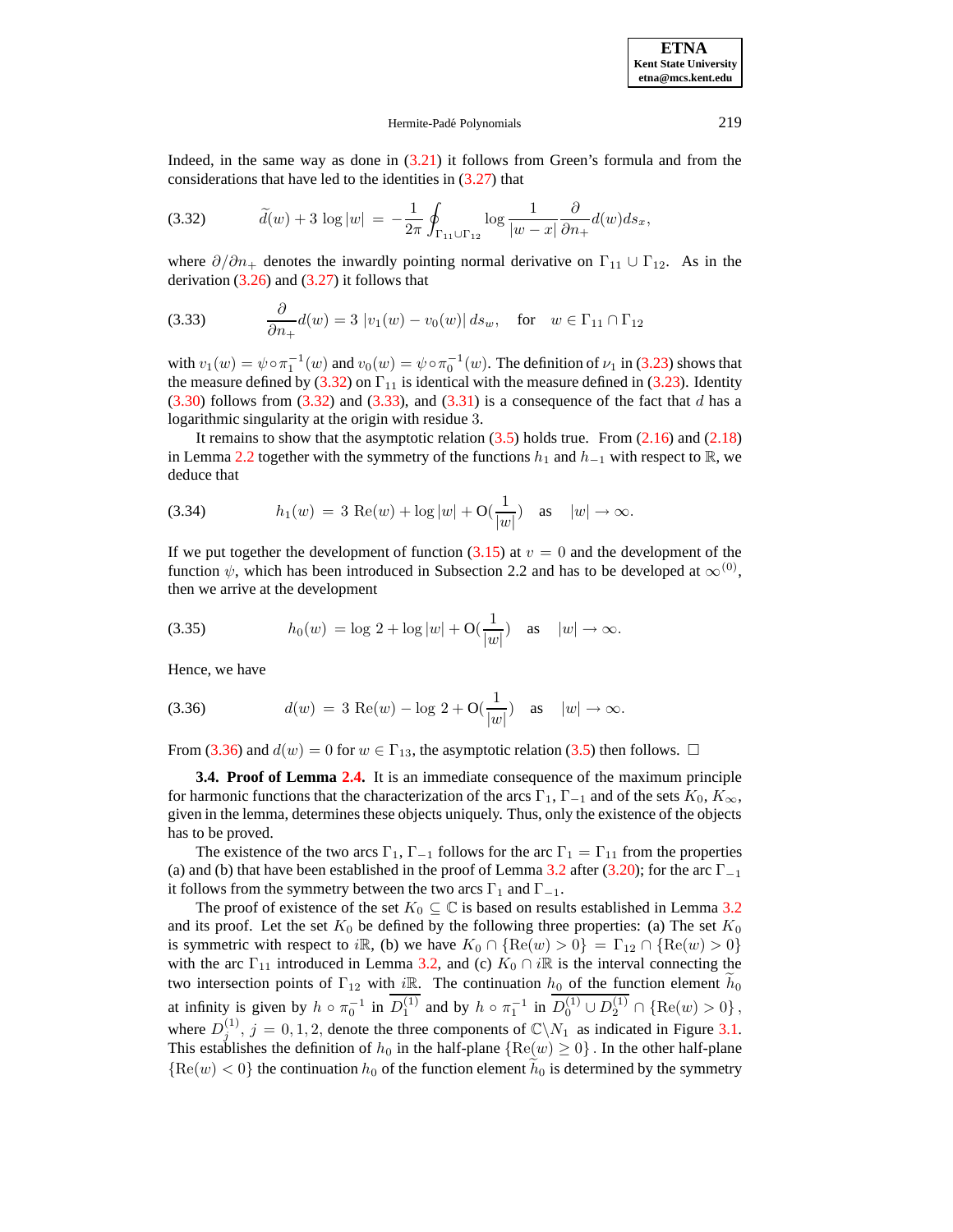with respect to the imaginary axis. It follows from the properties of  $h \circ \pi_1^{-1}$  and  $h \circ \pi_0^{-1}$ studied in the proof of Lemma [3.2,](#page-19-1) that the continuation  $h_0$  is continuous in  $\mathbb{C}$ . The other requirements made in part (ii) of the lemma are also satisfied. The assertions of part (ii) including [\(2.24\)](#page-10-1) then follow from Lemma [3.2.](#page-19-1)

The existence of the set  $K_{\infty} \subseteq \overline{\mathbb{C}}$  in part (iii) of the lemma, can be shown in a way very similar to that used for  $K_0$ . But now we start from the function element  $\tilde{h}_{\infty}$  defined at the origin. Instead of the arc  $\Gamma_{12}$  we use the arc  $\Gamma_{13}$  introduced in Lemma [3.2.](#page-19-1)  $\Box$ 

**3.5. Proof of Lemma [2.6.](#page-12-0)** The existence of representation  $(2.27)$  for  $h_1$  has already been worked out in detail in the proof of Lemma [3.2;](#page-19-1) the results are contained in [\(3.21\)](#page-22-4) and [\(3.23\)](#page-22-2). Representation [\(2.25\)](#page-12-4) for  $h_{-1}$  then follows from the symmetry of the two functions  $h_1$  and  $h_{-1}$  with respect to the imaginary axis.

The existence of representation [\(2.26\)](#page-12-5) for  $h_0$  can be deduced in a way which is quite analogous to the derivation of the representations  $(3.21)$  and  $(3.23)$ . In the new situation one has to use the explicit definition of the set  $K_0$  given in the proof of Lemma [2.4.](#page-10-0) We remark that for instance we have  $\nu_0|_{\{\text{Re}(w)>0\}} = \tilde{\psi}_1|_{\{\text{Re}(w)>0\}}$  with  $\tilde{\psi}_1$  defined by [\(3.30\)](#page-23-2). The constant term in [\(2.26\)](#page-12-5) follows from development [\(3.35\)](#page-24-3).  $\Box$ 

**3.6. Proof of Lemma [2.9.](#page-13-1)** As in Lemma [2.4,](#page-10-0) and also here, the uniqueness of the arcs  $\Gamma_{-1,2}$ ,  $\Gamma_{12}$ , the set  $K_1$ , and the harmonic continuations  $g_{-1}$ ,  $g_0$ ,  $g_1$  follow from the requirements formulated in the lemma and the maximum principle for harmonic functions. Thus, we have only to prove the existence of these objects.

Let  $\Gamma_{12}$  be the arc  $\Gamma_{12}$  introduced in Lemma [3.2.](#page-19-1) Let further the harmonic continuation  $g_1$  of a function element  $\widetilde{h}_1$  at infinity be defined by  $h \circ \pi_1^{-1}$  on  $D_0^{(1)} \cup D_2^{(1)}$  and by  $h \circ \pi_0^{-1}$ in  $D_1^{(1)}$  with  $D_j^{(1)}$ ,  $j = 0, 1, 2$ , being the three components of the set  $\mathbb{C}\setminus N_1$  as indicated in Figure [3.1.](#page-20-0) We assume that the sheets  $B_{-1}$ ,  $B_0$ ,  $B_1$  of  $R$  are those fixed in the second part of the proof of Lemma [3.2](#page-19-1) after [\(3.20\)](#page-22-0). These sheets determine the branches  $\pi_1^{-1}$  and  $\pi_0^{-1}$ . The function  $g_1$  defined in this way satisfies all conditions formulated in (i), (ii), and (iii) of the lemma.

Let the harmonic continuation  $g_{-1}$  of a function element  $\tilde{h}_{-1}$  at infinity be defined as the symmetric counterpart of the function  $g_1$  under reflection on the imaginary axis. The arc  $\Gamma_{-1,2}$  also is the image of  $\Gamma_{12}$  under reflection on the imaginary axis. It is immediate that these definitions satisfy the requirements of the lemma.

Let the harmonic continuation  $g_0$  of a function element  $\widetilde{h}_0$  at infinity be defined as  $h \circ \pi_0^{-1}$ in the domain  $\overline{\mathbb{C}} \setminus K_1$  with  $K_1$  defined as  $K_1 := \Gamma_{-1} \cap \Gamma_1$ . From Lemma [3.2](#page-19-1) and the definition of  $N_1$  in [\(3.3\)](#page-19-2) we learn that  $g_0$  is continuous in a neighborhood of  $\Gamma_1 = \Gamma_{11}$ . From the symmetry of the function  $h_0$  with respect to the imaginary axis, it then follows that continuity also holds in a neighborhood of  $\Gamma_{-1}$ . Thus, also  $g_0$  and  $K_1$  satisfy the requirements of the lemma.  $\square$ 

**3.7. Proof of Lemma [2.10.](#page-14-2)** Part (i) of the lemma has already been verified in the proof of Lemma [2.9.](#page-13-1) It has also been shown in the proof of Lemma [2.9](#page-13-1) that the arc  $\Gamma_{-1,2}$  is the image of  $\Gamma_{12}$  under reflection on the imaginary axis. The first assertion in part (ii) of the lemma follows from Lemma [3.2](#page-19-1) for  $\Gamma_{12}$ . For the arc  $\Gamma_{-1,2}$  it then follows as a consequence of the symmetry between the two arcs  $\Gamma_{12}$  and  $\Gamma_{-1,2}$ . The intersections of the arcs  $\Gamma_{12}$  and  $\Gamma_{-1,2}$  with the set  $K_0$ , stated in the lemma, follow from the detailed description of the set  $K_0$ in the proof of Lemma [2.4.](#page-10-0)

Part (iii) of the lemma follows from Lemma [3.2](#page-19-1) for the arc  $\Gamma_{12}$ , and for the arc  $\Gamma_{-1,2}$  it then follows as a consequence of the symmetry between the two arcs.  $\Box$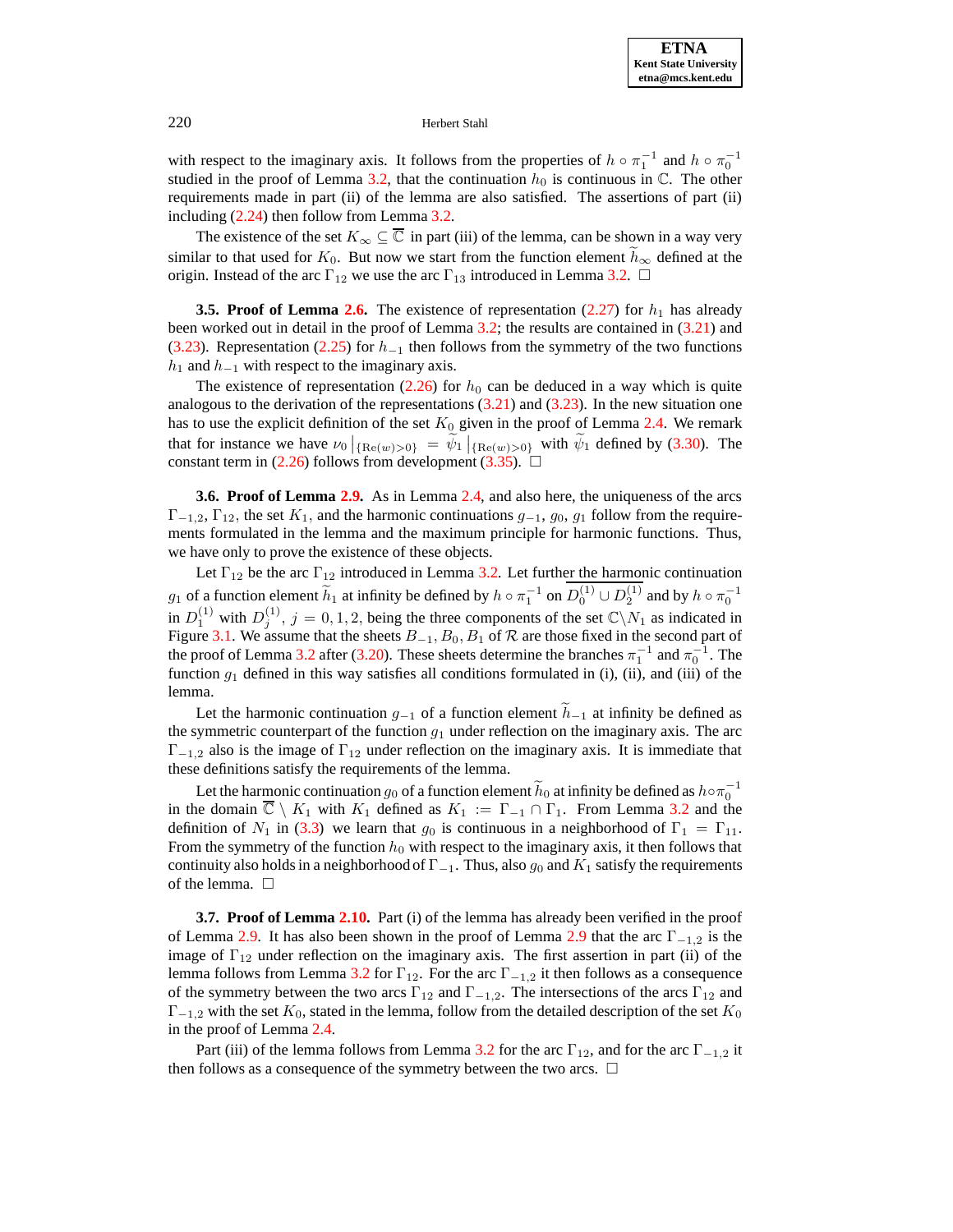# <span id="page-26-2"></span><span id="page-26-0"></span>Hermite-Padé Polynomials 221

**3.8. Proof of Lemma [2.11.](#page-14-0)** We start with the proof of representation  $(2.36)$ . Since  $g_1$  is the harmonic continuation of the function element  $h_1$  at infinity, we know from [\(2.18\)](#page-9-4) and  $(2.16)$  in Lemma [2.2](#page-9-7) that  $g_1$  has the development

<span id="page-26-1"></span>(3.37) 
$$
g_1(w) = 3 \text{ Re}(w) + \log |w| + O(1/|w|) \text{ as } |w| \to \infty,
$$

and from [\(2.19\)](#page-9-5) that

(3.38) 
$$
g_1(w) = 3 \log |w| + O(1)
$$
 as  $|w| \to 0$ .

By Green's formula we deduce, from the properties of  $g_1$  and from [\(3.37\)](#page-26-0) and [\(3.38\)](#page-26-1) in a way very analogous to the derivation of the representations  $(3.21)$  and  $(3.23)$ , that (3.39)

$$
g_1(w)-3\,\mathop{\rm Re}(w)=3\,\log |w|-\frac{1}{2\pi}\int_{\Gamma_{12}}\log\frac{1}{|w-x|}\left(\frac{\partial}{\partial n_+}h_0(x)+\frac{\partial}{\partial n_-}h_0(x)\right)ds_x
$$

for  $w \in \mathbb{C} \setminus (\Gamma_{12} \cup \{0\})$ . Representation [\(2.36\)](#page-14-3) then follows from [\(3.39\)](#page-26-2) with the definition

<span id="page-26-3"></span>(3.40) 
$$
d\psi_1(w) := \frac{1}{4\pi} \left( \frac{\partial}{\partial n_+} h_0(w) + \frac{\partial}{\partial n_-} h_0(w) \right) ds_w,
$$

$$
= \frac{3}{4\pi} |v_1(w) - v_0(w)| ds_w, \qquad w \in \Gamma_{12},
$$

where  $v_1(w) = \psi \circ \pi_1^{-1}(w)$  and  $v_0(w) = \psi \circ \pi_0^{-1}(w)$ . The last equality in [\(3.40\)](#page-26-3) is a consequence of Lemma [3.1.](#page-19-3) The argument is the same as that given after [\(3.27\)](#page-23-1) in the proof of Lemma [3.2.](#page-19-1) A comparison with [\(3.29\)](#page-23-4), [\(3.30\)](#page-23-2), and [\(3.31\)](#page-23-3) shows that  $\psi_1 = 2 \psi_1$ , which implies that  $\psi_1$  in [\(2.36\)](#page-14-3) is a probability measure.

Representation [\(2.34\)](#page-14-4) for the function  $g_{-1}$  follows from [\(2.36\)](#page-14-3), because of the symmetry between the two functions  $g_1$  and  $g_{-1}$ .

Representation  $(2.35)$  follows from  $(3.35)$ , the representations  $(2.25)$  and  $(2.27)$  given in Lemma [2.6,](#page-12-0) and the fact that the difference  $h_1 + g_0$  is harmonic in a neighborhood of  $\Gamma_1$ , and  $h_{-1}$  +  $g_0$  is harmonic in a neighborhood of  $\Gamma_{-1}$ .  $\Box$ 

**3.9. Proof of Theorem [2.14.](#page-16-2)** The parts (i) and (ii) of the theorem are rather immediate consequences of the definition of the mapping [\(2.11\)](#page-8-2) and its inverse function  $\psi$  together with the definition of the function h in Lemma [2.2.](#page-9-7) The two parts (iii) and (iv) of the theorem are direct translations of the method of analytic continuation in a given domain.  $\Box$ 

**3.10. Proof of Theorem [2.16.](#page-17-0)** Part (i) of the theorem has been proved in Lemma [3.2.](#page-19-1) For the proof of part (ii) we first consider an expression for the directional derivative  $\partial/\partial t_w$ at a point w with  $t_w \in \partial \mathbb{D}$  the given direction of the derivative. Let  $d = h \circ \pi_1^{-1} - h \circ \pi_0^{-1}$ be defined as in  $(3.7)$ . From  $(3.8)$ ,  $(3.9)$ , and Lemma  $3.1$  we deduce that

<span id="page-26-4"></span>(3.41) 
$$
\begin{aligned}\n\frac{\partial}{\partial t_w} d(w) &= \frac{\partial}{\partial t_w} \left( \text{Re} \left[ (u \circ \psi \circ \pi_1^{-1})(w) \right] - \text{Re} \left[ (u \circ \psi \circ \pi_0^{-1})(w) \right] \right) \\
&= \text{Re} \left[ t_w (u \circ \psi \circ \pi_1^{-1})'(w) - t_w (u \circ \psi \circ \pi_2^{-1})'(w) \right] \\
&= 3 \text{ Re} \left[ t_w (v_1(w) - v_0(w)) \right], \qquad w \in N_1 \setminus \{w_1, w_4\}.\n\end{aligned}
$$

If  $t_w \in \partial \mathbb{D}$  is the tangential direction at a point w of one of the three open arcs of  $N_1 \setminus$  $\{w_1, w_4\}$ , then from [\(3.3\)](#page-19-2) it is immediate that  $(\partial/\partial t_w)d(w) = 0$  for all  $w \in N_1 \setminus \{w_1, w_4\}$ . We therefore deduce from  $(3.41)$  that

(3.42) 
$$
t_w = \pm i \frac{\overline{v_1(w) - v_0(w)}}{|v_1(w) - v_0(w)|} \quad \text{for} \quad w \in N_1 \setminus \{w_1, w_4\},
$$